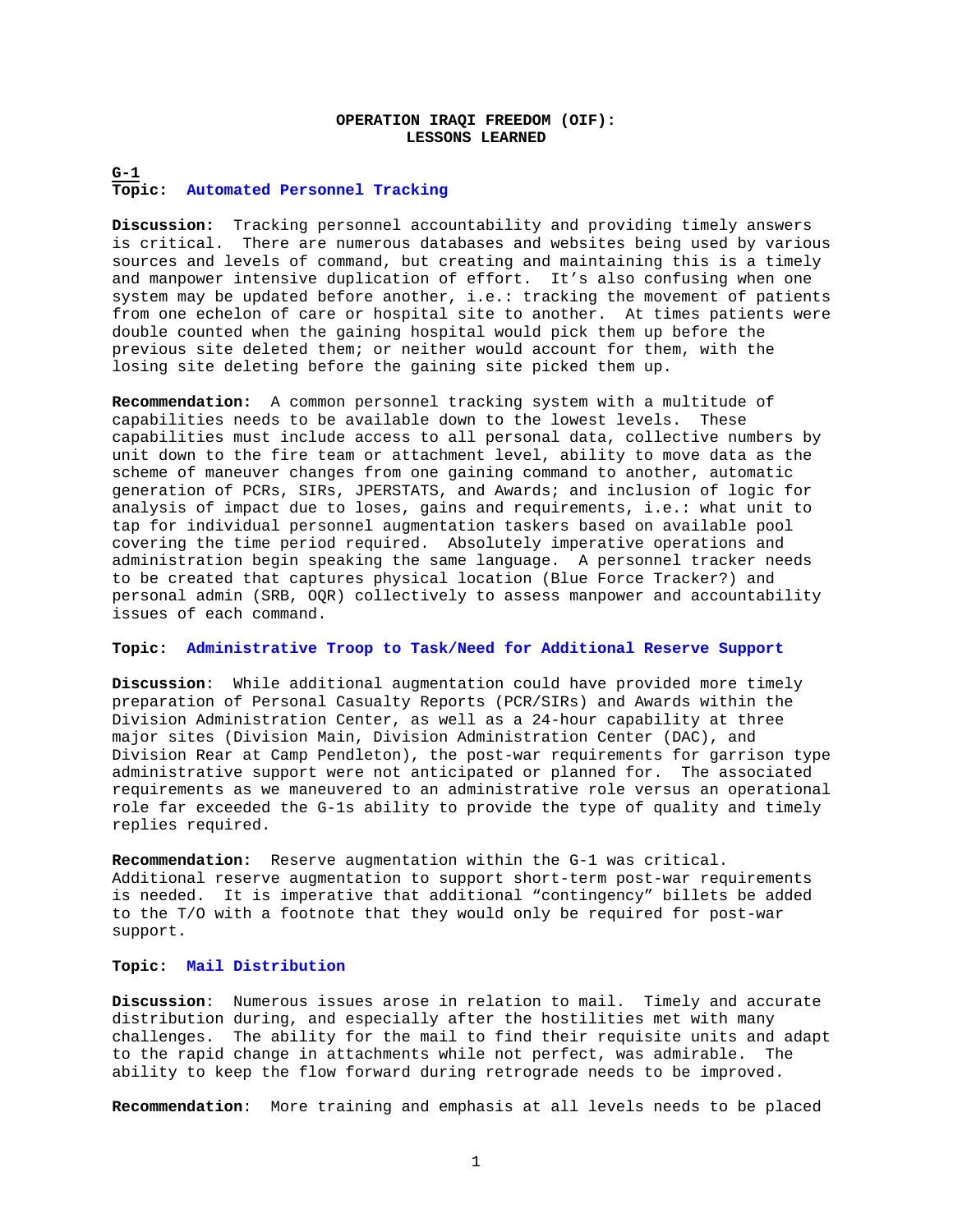on the mail distribution process, specifically, what additional requirements are levied upon our units for request, transporting and delivering mail. While not perfect, it would be helpful to at least be aware of the mail process and challenges prior to deployment, with communicating that down to the most junior Marine. While they might not be happy, they will at least know what to expect. There also needs to be more emphasis on mail in the Administrative SOP, as well as provide better training and guidance to the Regimental and Separate Battalion Adjutants.

#### **Topic: Division Administration Center (DAC)**

**Discussion:** The challenge of integrating reach back support in an operational environment was answered with the establishment of the DAC. While no doctrine or formal SOP yet exists for reach-back administration or consolidation, the concept employed as envisioned by the Commanding General was a success. While not "consolidated" the co-location of efforts amongst the Regimental and Separate Bn Administration Centers, as well as 2d and 4<sup>th</sup> Marine Division resources may have actually worked better then consolidation itself.

**Recommendation:** Make this SOP! Incorporate and begin to train in this direction starting with initial MOS schools. Additional integration of Adjutant training or personnel could only add to the success realized. This concept must be immediately integrated with all operational training exercises as well as simultaneously providing real world support.

#### **Topic: Hospital Liaison Support**

**Discussion**: The ability to track Marines/Sailors is impossible without accurate information from each hospital site.

**Recommendation:** During OEF/OIF, hospital liaisons were put in place by MEF, with augmentation from each MSC. It would have been beneficial if liaisons were identified prior to deployment so that they would have a chance to develop procedures and train before being required to execute. They also need resources to better execute their mission: mainly laptops and cell phones. Ultimately adding liaisons as "c" coded billets to the T/O, or creating reserve IMA billets is ideal.

#### **Topic: Handling In-Theater Casualties as They Return to Duty**

**Discussion**: Most Marines/Sailors released from the hospitals that are fit for duty were returned to the DSA. Unfortunately most of them did not have their 782/MOPP gear (other than trousers), uniforms, and weapon. This makes it difficult to provide them with an appropriate level of protection, as well as protection during the return trip to their unit.

**Recommendation:** Recommend that the Division maintain a supply of war-gear drawn from the FSSG. Recommend this pool be located at the DSA for those Marines being returned from MEDEVAC.

## **Topic: Training In Administrative Procedures**

**Discussion:** There is a critical the need to train to and refine doctrinal procedures for administration during War.While the daily administrative requirements were met as required, there were many occasions when challenges were presented that could have been easily overcome with common procedures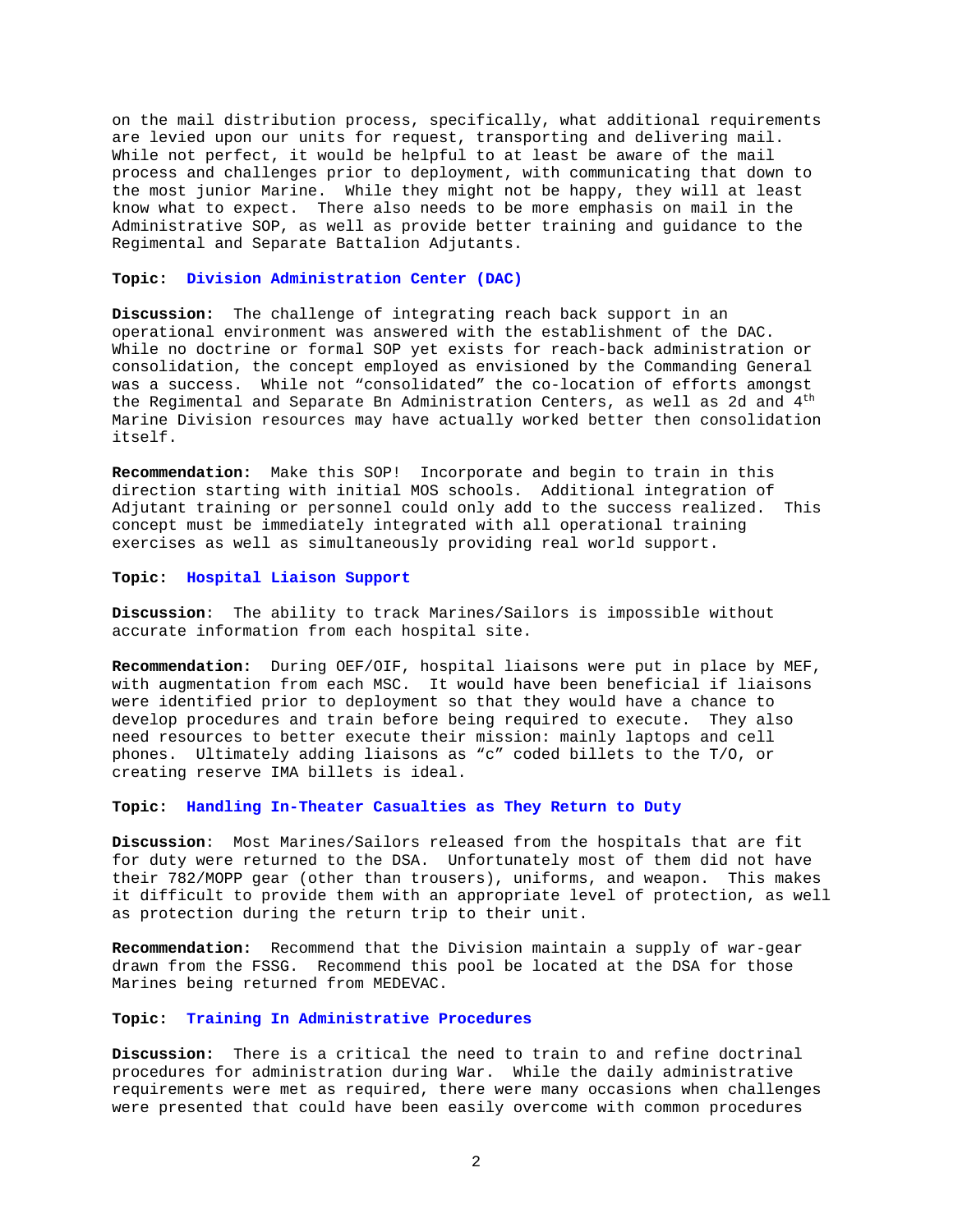having been established and exercised.

**Recommendation:** The execution of administrative requirements mostly in a combat environment can be resolved through adequate doctrinal publications and training. This not only applies to the administrative community but down to small unit leadership so that they can be better prepared to not only resolve but foresee an administrative problem before it arises, for example: proper casualty reporting. A well-prepared SOP combined with advanced MOS schools and integrated CSS exercises should cover areas that are not handled in a peacetime environment. Recommended the following topics be addressed in doctrinal publications and exercised by Administrators as well as Commanders:

- Casualty Reporting
- Mail Processes and Procedures
- Fitrep Matrix/Guidance
- Awards Guidance
- Emergency Leave/Red Cross Notification Procedures
- Post-War/Administrative Operations Requirements
- RSO&I Procedures and Requirements
- Procedures for Handling Casualties for In-Theater Return to Duty
- Casualty Estimate Models (though a new model needs to be developed since the actual casualties realized only reflected about 10% of that forecasted using the current HQMC model)
- Reporting of accurate information with regards to casualties.

## **Topic: Personal Administration Inclusion into the Pre-deployment Brief**

**Discussion**: Marines' personal admin change when they deploy, therefore raising many questions and concerns while deployed. Many personal admin issues that normally arise on deployments can be prevented through proper education before being deployed.

**Recommendation**: To prevent this undue stress, inclusion of an administrative portion during the Pre-deployment Brief is necessary to begin training Marines and building their confidence that the Marine Corps will continue to take care of their Administrative needs while deployed. Topics to be covered are: Pay and entitlements in theater, personal admin, emergency leave procedures, reenlistments, promotions, and casualty tracking and reporting.

#### **Topic: Personnel Casualty Report (PCR) Procedures**

**Discussion**: Meeting the reporting timelines required by higher headquarters was often impossible. Most casualties occur in the heat of battle and therefore communications is either limited or at least reduced.

**Recommendation**: While obtaining information from the field is still challenging, PCR processing via naval message should be replaced with a "real-time" reporting and viewing capability. This will ensure that information can be updated and viewed by authorized users and allow everyone in the PCR process to view the information as changes occur. A web enabled program that is part of a single Class "A" system can be updated by authorized users for real-time reporting and viewing. This will enable viewers at different locations to view PCR information (or some information) in a real-time environment as status or update changes occur. It should also have the capability to automatically populate the personal information required that is resident and certified within MCTFSS.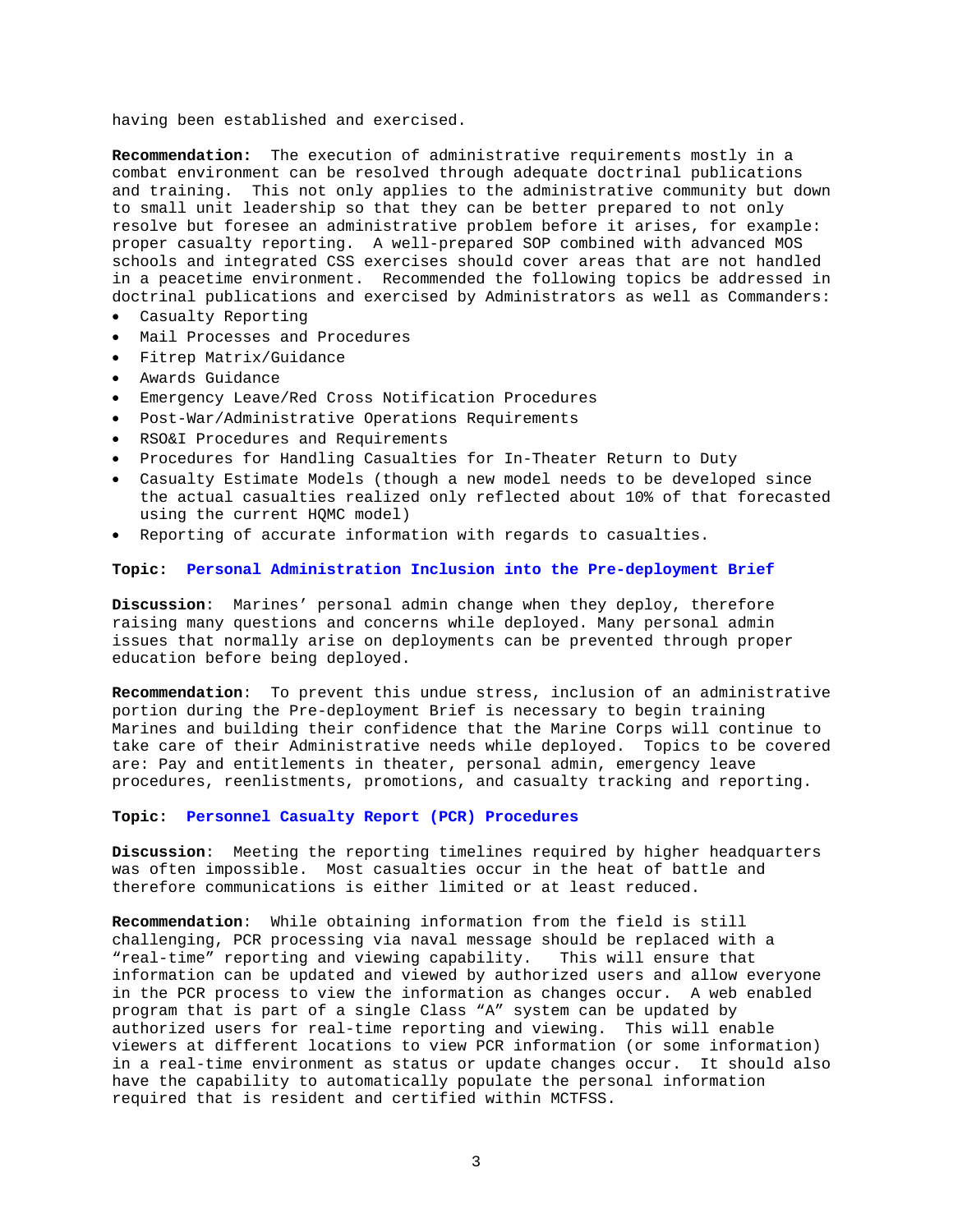### **Topic: Casualty Tracking**

**Discussion:** Tracking casualties was challenging from day one. With the DASC not owning airspace until we crossed the LD, lower level units having the ability to transport their own routine patients, incomplete information forwarded by units, lack of personal information reported through the MEDEVAC chain, consolidating information, and gaining a common picture of "what happened" grew even more difficult when we crossed the LD.

**Recommendation**: Create an integrated reporting system that meets the needs of the Army, Navy and Marine Corps. Establish strict procedures with regards to obtaining casualty information and passing information in a timely manner.

## **Topic**: **Reserve Attachments**

**Discussion**: Reserve Marines and units showed up in theater without MEF and attaching units knowing they were in route. Some Reserve units arrived in theater without being properly mobilized, assessed, and pay and entitlements started.

**Recommendation:** That Marine Forces Reserve, in coordination with Headquarters, U.S. Marine Corps, publish a detailed LOI for the mobilized Reserve units to follow prior to issuing mobilization orders, and distribute that down to the Gaining Force Commander (GFC). Most Reserve units do not have the adequate administrative knowledge and, without a detailed LOI, will not be able to properly activate and mobilize their Marines and units. Also, request that MFR work closely with the GFC and have the proper endorsements that carry the Marine from his Reserve unit to the Command he will be assigned to.

## **G-2 Topic: Lack of Organic Aerial Collection at Division and Regiment**

**Discussion:** After crossing the Line of departure, the Division received very little actionable intelligence from external intelligence organizations. The Division had to assemble a coherent picture from what it could collect with organic and DS assets alone.

The nature of the battlefield, the extreme distances, high operational tempo and lack of a coherent response from a conventional enemy all made it difficult for an external agency to know what was tactically relevant and required by the GCE commander. The byzantine collections process inhibited our ability to get timely responses to combat requirements with the exception of assets organic to or DS to the Division. This made the Division almost exclusively reliant on organic or DS collection assets. The Division found the enemy by running into them, much as forces have done since the beginning of warfare. The Pioneer worked great when the bureaucracy between the VMU and the Division G-2 could be negotiated, but the lack of a habitual relationship and adequate rehearsal time limited our ability to do so. A superb example of a successful UAV system was the Dragoneye, which was fielded to selected Battalions and allowed to collect against the commander's priorities, locations, and schedule without interference from higher headquarters.

On a fluid high tempo battlefield, a highly centralized collections bureaucracy is too slow and cumbersome to be tactically relevant. The best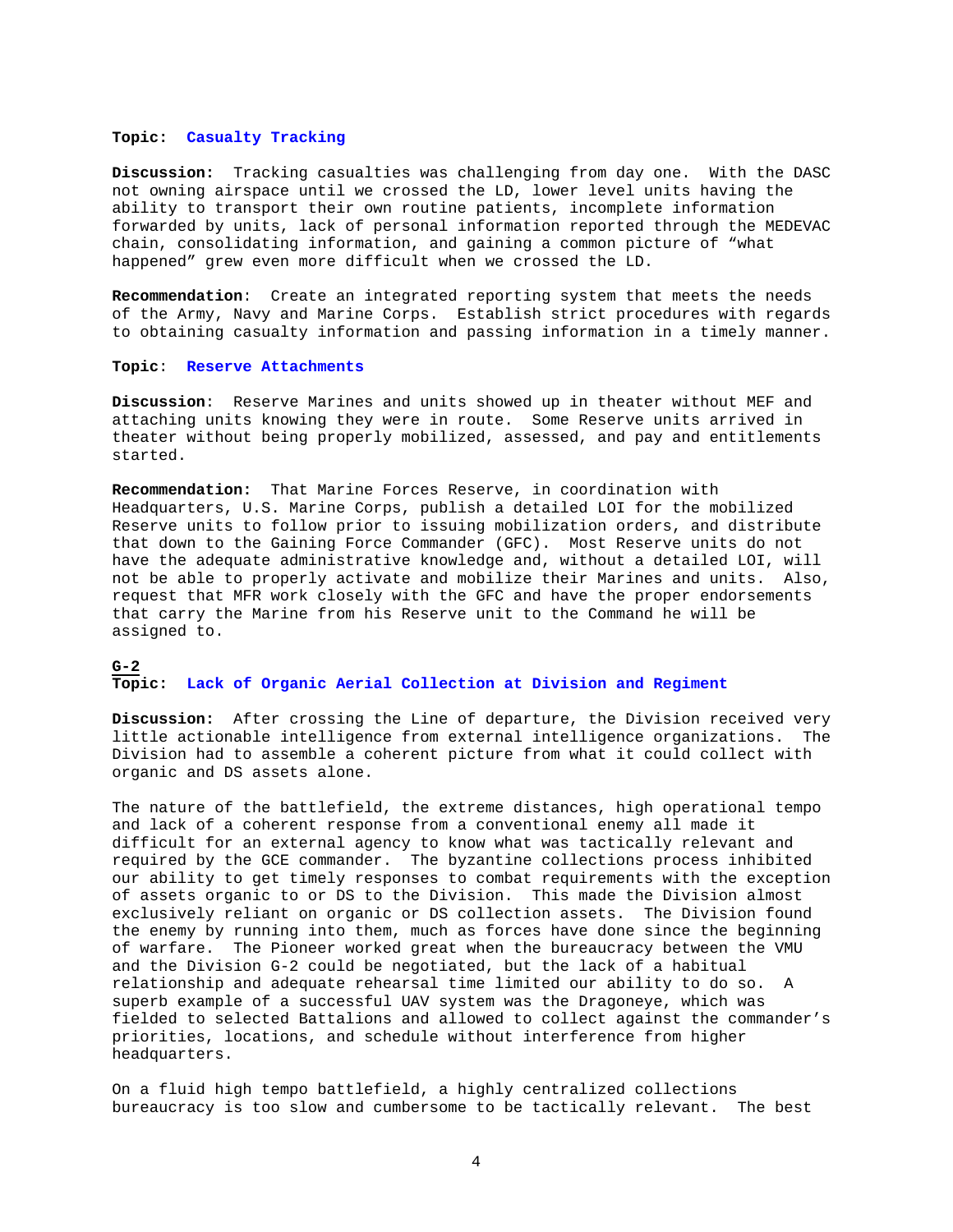possible employment option is to push more assets in DS to the lowest tactical level and increase available organic collections.

**Recommendation:** Procure scalable family of tactical intelligence collection platforms, both ground and air, and make them organic to the Division and Regimental intelligence shops. Empower the lower echelons and decentralize the collection process.

#### **Topic: Provision for Trojan Spirit at the Regimental Level**

**Discussion:** Intelligence units down to Regimental Level absolutely could not have achieved their intelligence mission without the independent trojan spirit system. With the Trojan and its JWICS and SIPR access, the RCT S-2s and Division CPs had the ability to be self-sufficient in intelligence analysis.

With organic communications paths alone, Regimental S-2s would not have gotten the intelligence support they needed. The Trojan Spirit systems were a godsend. They provided access to the daily CFLCC briefs, NIMA products, IESS and external collections products, etc. These were all critical to the Division and RCT collections shops to keep their situational awareness and provide tactically relevant intelligence tailored to their commander's requirements. TS also allowed access to real time SIGINT reporting through AMHS, and monitor Zircon chat. The TS systems also provided an all-weather, all-distance telephone link that was used frequently to pass critical timesensitive intelligence to RCT commanders when other communications links were unreliable or otherwise unavailable.

Organic Regimental Communication assets cannot provide enough bandwidth to support all the data requirements and have no JWICS capability. The Division requires this capability at both its Forward and Main CPs, and the RCTs require access as well.

**Recommendation:** Provide Regiments with organic or planned Trojan Spirit capability down to Regimental level.

### **Topic: JSTARS Common Ground Station**

**Discussion:** The presence of a JSTARS CGS at the Division had a tremendous positive effect for integrating this information into a comprehensive intelligence picture. The ability for the Div G-2 and Army CGS operators to work side-by-side allowed us to use the system in unconventional ways with tremendous tactically useful results. There was a critical requirement to monitor the potential movements of these enemy divisions in order to allow the 1st Marine Division move deep into the enemy battle space quickly.

No other collection asset provided the wide area all weather coverage of the battle space that the JSTARS did with the MTI radar. Critical to our ability to use the capabilities of the JSTARS was the interface provided by the JSTARS Common Ground Station. The equipment allowed us to interact in real time with the collection platform and focus on our critical requirements and process the collection data into usable and actionable intelligence products. The soldiers who operated the system proved equally as critical as the equipment in processing, interpreting and translating operational requirements to the collection platform. Because they were close to the point of decision, these JSTARS operators shared the sense of urgency and 'can-do' attitude. They worked aggressively to find ways to answer questions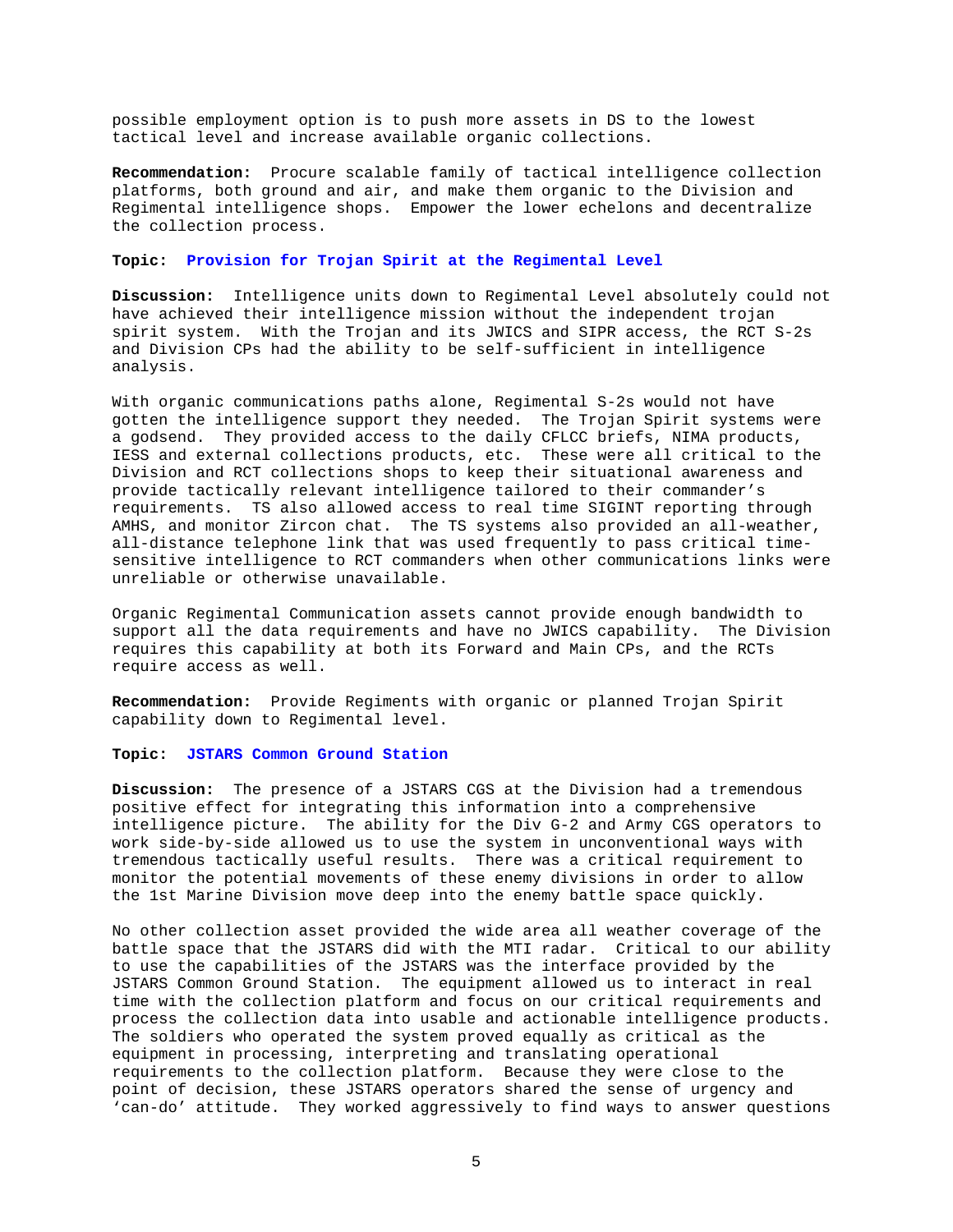instead of deflect them. When other platforms failed or were unavailable the CGS JSTARS combination ensured that we were not blind on the battlefield. JSTARS showed us enemy traffic over allegedly "no go" terrain, gave us estimated speeds of advance for our own forces by evaluating enemy speeds over that terrain, proved which bridges supported traffic, etc.

The Marine Corps needs to invest the JSTARS MTI system and trained operators for provision down to the Division level.

**Recommendation:** The Marine Corps needs to invest in the development of doctrine to request and employ the JSTARS MTI system. Need to acquire CGS systems and trained operators for provision down to the Division level with appropriate adjustment to the Division T/O and T/E.

**Topic: Instant Text Messaging Capability for Intelligence I&W** 

**Discussion:** Intelligence professionals at all levels were crippled in their ability to provide timely intelligence of a time-sensitive nature due to communications challenges. Newly fielded systems like Iridium pagers and Blue Force Trackers have the ability to do limited instant text messaging.

There is currently no way to reliably pass data down to the Battalion level or to the Regiment while on the move. There are times it took days for email messages to reach Div/Regiments due to server queues or some such. Although on the surface a communications issue, the impact on timely, actionable intelligence is severe. Chat rooms were not much better at RCT level.

There is no secure, quick, reliable way to pass I&W to Regiments and Battalions

**Recommendation:** Need to procure and field a reliable, secure responsive Intelligence System that allows text messaging for Intelligence I&W. For example, there may be merit in fielding an Iridium pager text messaging capability as an Intelligence system. This would provide a significant enhancement to I&W capabilities.

**Topic: Lack of Tactical Intelligence Collection at Division and Regiment** 

**Discussion:** Generally, the state of the Marine Corps' tactical intelligence collection capability is well behind the state of the art. Maneuver units have limited ability to see over the next hill, around the next corner, or inside the next building.

Supporting intelligence collectors (VMU, P-3AIP, ATARS, Theater and National level assets) were great for developing deep targets, subject to the prioritization of higher headquarters (Division and higher.) Navigating the labyrinth of collection tasking processes proved too difficult in most cases to get reporting on Division targets, and certainly for Battalion-level collections. For the amount of money spent on an ATARS POD, could be handsomely equipped with a suite of motion sensors, digital imaging equipment with zoom lenses, laser range finders, small UAVs, thermal imagers, robotic sensors and other tactically focused intelligence collectors.

The Marine Corps has a tremendous void in its intelligence collection capabilities at the echelon that needs it the most.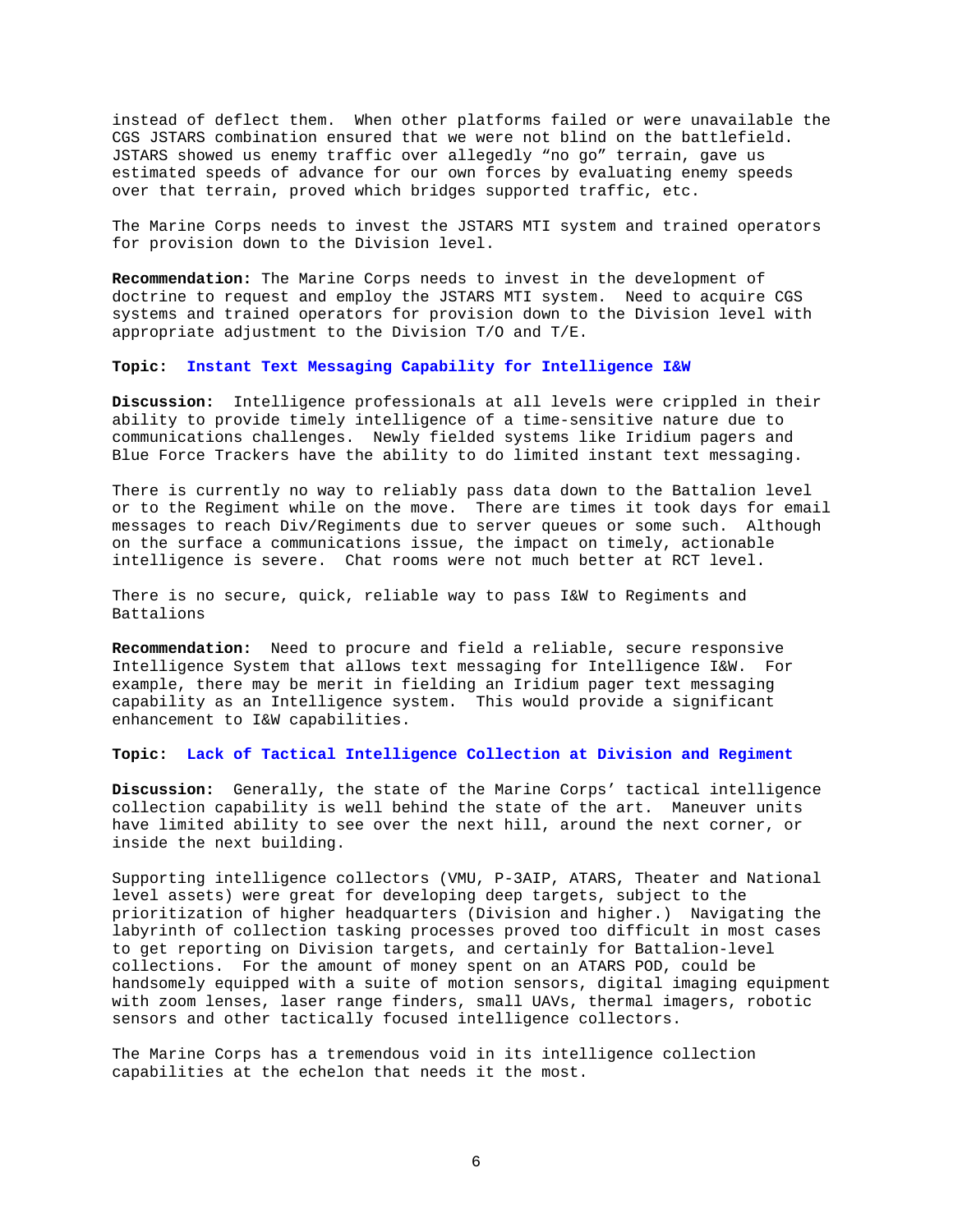**Recommendation:** Procure scalable family of tactical intelligence collection platforms, both ground and air, and make them organic to the Division and Regimental intelligence shops. Integrate them into an intelligence collections toolkit and make it the TO weapon for a Battalion S-2. Follow the model of the Radio Battalion Modifications program as an acquisition strategy. This program maintains modern equipment at tactical units by buying non-developmental systems and fielding them.

#### **Topic: Topographic Support**

**Discussion:** The Division's organic topographic detachment, particularly when combined with the Division's imagery interpretation section, was a critical enabler, able to produce critical operational graphics and other topographic products for the tactical users on very short notice.

The Division has a great capability to analyze and develop specialized and focused maps and topographic products to tactical user specifications. This organic capability resulted in DAILY operational impacts, as every mission generated requirements for specially tailored products. These were produced quickly and professionally by the two 0261s in the Division and their DTAMS machine. Outsourcing these quick-draw requirements was not an option. Although the plotter system allowed limited quantity production, it was not capable of copying products not already digitalized or producing products in volume. A division has an insatiable appetite for a large volume of paper map and imagery products to support Marines down to the lowest tactical level. Prestaging of off the shelf NIMA products will never be adequate to support division and MSC requirements particularly in a dynamic environment and a battlespace the size of that experienced in Iraq. Additionally, higher headquarters and theater level depots proved themselves incapable of either timely high volume production or shipping products from existing stocks to support the tactical user.

The Division G2 needs an industrial grade capability to both copy existing hard copy and digital topographic products and produce them in sufficient quantities to support a Division. At a minimum a capability to produce 1000 standard map size products a day is required to support Division combat operations

**Recommendation:** Purchase and field above capability.

#### **Topic: Operations with P3/AIP**

**Discussion:** The P-3 AIP provides a tremendous I&W collection capability, provided the supporting unit has a rider on board to direct employment of the sensor to meet the tactical needs of the ground user.

P-3AIP was of immense utility for the collection of intelligence in the immediate fight for the maneuver elements. This should be a platform of choice for surveillance of engaged friendly forces, route recon, and disposition of enemy forces soon to be engaged. Issues with platform communications, employment of the platform in high-risk areas, and limitations on the resolution of the EO/IR sensor were present. The Squadron liaison at the MEF seemed to be of less use than a ground representative on the aircraft. Competing collections requirements were a constant challenge. The tasking and platform management for this sensor were very complex, and only overcome by direct action by the Division to put its own full-time representative at the squadron. Coupled with the aggressive can-do spirit of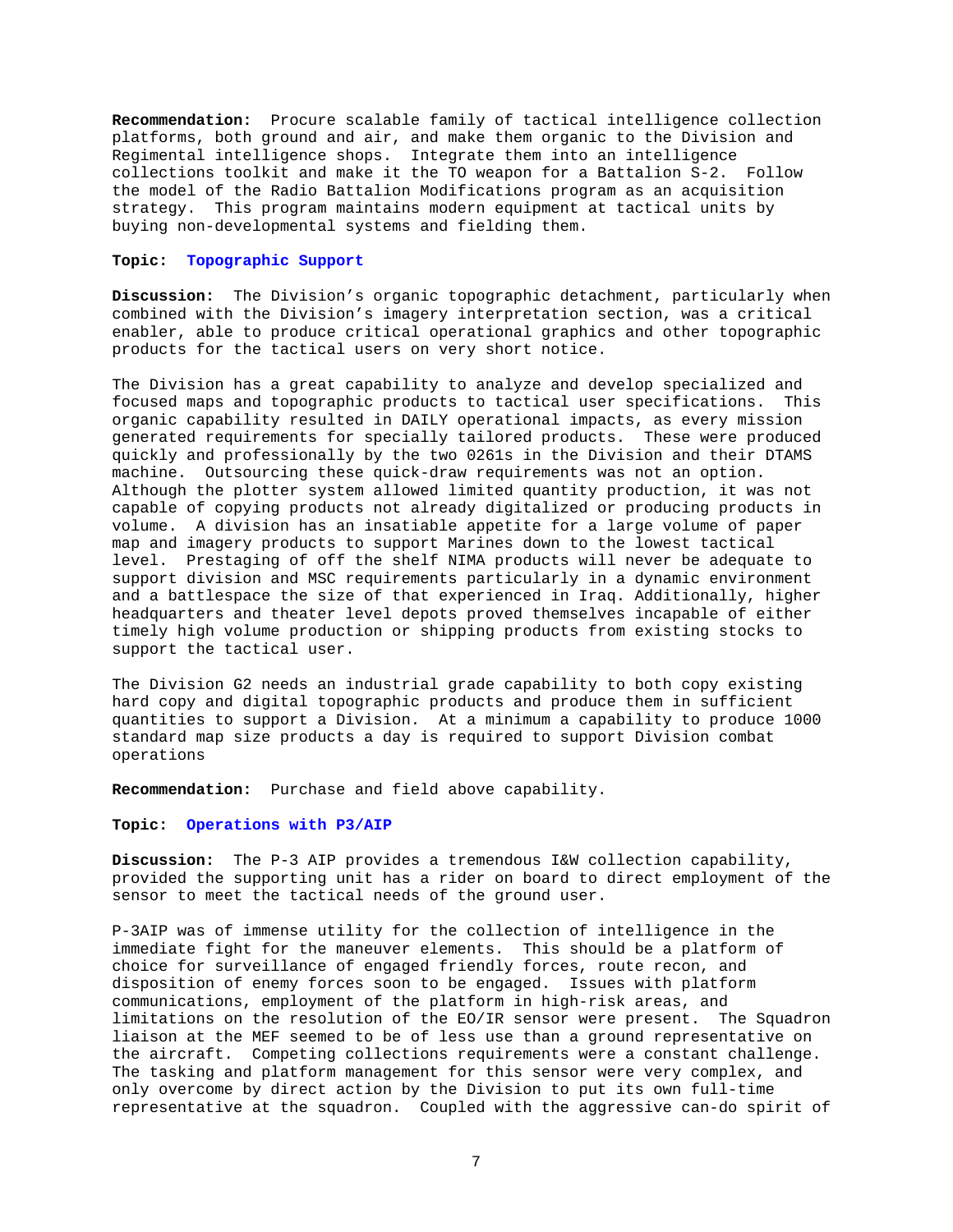TF-57 sailors. We had a great capability in the P-3 with our Division "eyes officer" (a full colonel) embarked and reporting to us directly on the ground.

The P-3 provides great I&W capability. A ground representative on the airplane is a must. The collections bureaucracy associated with officially tasking this platform never did work, but personal relationships between the Division and the squadron made it happen every time.

**Recommendation:** This should continue to be the asset of choice by Maritime Fleet Marine Forces for surveillance in the close and immediate fight. Crypto for UHF radio communication from aircraft LNOs to ground force must be coordinated daily to include alternate communication pathways for secure and non-secure communication. A data dump for intentions of friendly forces must be conducted prior to launch and a focus of enemy and route collection must be coordinated. Close coordination with the DASC and the G-3 Air Shop must be conducted in future operations to ensure proper coverage of the battlespace and adherence to an ATO that coincides with friendly maneuver.

### **Topic: Inadequacy of Trojan Lite for Division Operations**

**Discussion:** The criticality of Trojan Spirit systems to provide dedicated JWICS bandwidth to divisions on the battlefield is well documented. However, the high tempo and rapid movement requirements a robust and mobile and self contained system.

The Trojan Spirit Lite provided to the Division Main COC for OIF functioned reasonably well once the initial growing pains were worked out but its requirements for external power, extra lift, excessive set up time and its general fragility created a significant operational burden and during Division combat operations. The Trojan 'Lite' actually places a much larger burden on the supported unit than the TS II. Which comes self contained and can tow its own generator.

Ironically, the Trojan 'Lite' system is anything but. The system appears adequate for stationary operations where power and environmental control requirements can be met, but it is not suitable for mobile ground combat operations.

**Recommendation:** In the future tactical operations where there is an expectation of repeated displacement should be supported with a Trojan Spirit II self contained mobile system vice the more cumbersome Trojan Spirit Lite.

#### **Topic: Training Opportunities for Intelligence Support**

**Discussion:** The 1st Marine Division G2 did not have an opportunity to train with different Intelligence Support units before we deployed. Also, did not have units attach early enough to allow training while deployed before war began.

Did not have sufficient opportunity to train with various intelligence support agencies (VMU, HUMINT Co., Radio Battalion, Force Recon, SEALS) before deployment. During our training evolutions we do not have access to any of these assets, but were expected to quickly and seamlessly integrate them during combat operations. This did not go as smoothly as it could have had there been some habitual relationships in place. Our exercises do not script these assets well, nor do they force us to plan for them.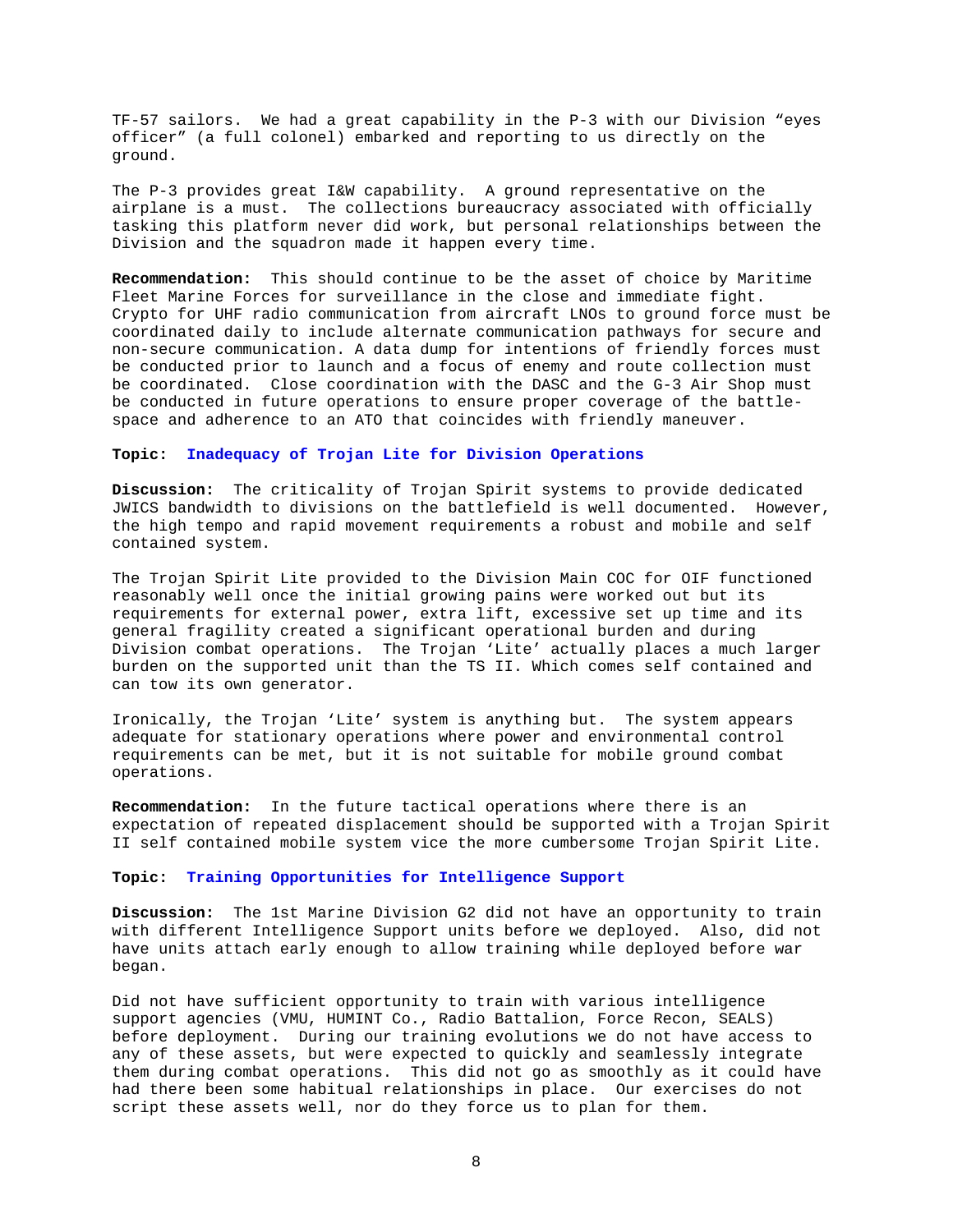Canned training scenarios do not provide adequate training for the use of MEF collections assets. Face to face training is required to build solid understanding of tasking and employment issues. We do not learn how to task, plan for, support, employ, communicate and analyze reports from these assets.

**Recommendation:** All assets need to be integrated into garrison training as well as combat operations. Habitual relationships must be created and maintained, best sponsored at MEF level. Scenarios need to be robust and force us to plan and use these assets properly. Intelligence feeds need to accurately reflect reporting to provide realistic training for Intelligence analysts.

**Topic: HUMINT Representation on Division and Regimental Staffs** 

**Discussion:** The 1st Marine Division G2 did not have sufficient HUMINT Representation at the Division Staff level and there was no HUMINT representation at the Regimental staff level. The HUMINT reps provided did yeoman's work trying to keep up with the tremendous demand, but were stretched thin.

The HUMINT capabilities provided to the Division were incredibly valuable and highly effective. There is a definite need to have HUMINT representation down to RCT level. The planning, support, analysis and employment of assets are dependent on knowledgeable representatives advising the commanders and staff. HUMINT assets were frequently improperly employed, inadequately tasked and supported at the Tactical level. There was insufficient HUMINT expertise at the staff level to do the planning in support of the unit's mission. There is also a lack of personnel to do analysis, it was not being done and pushed down from higher, and there was no one to do it at the unit level. Having a staff HUMINT officer at the Division level for planning and preparation phases of the operation would also be of great assistance.

There needs to be staff representation at all levels for HUMINT. There needs to be a limited analysis capability down at the Regimental Level.

**Recommendation:** Provide an Analysis and control cell down to the Division and Regimental Level, proportionate to the requirement. Ensure the expertise exists in the team to provide planning support to the commander and Analysis support for the supported S-2.

**Topic: Visual Air Reconnaissance (VAR) Effectiveness was Marginal** 

**Discussion:** Despite heavy focus and planning for Visual Aerial Reconnaissance (VAR) and numerous attempts to request support during the war, the actual output of the process was disappointing.

The G-2, 3d MAW produced an outstanding VAR plan and methodology. In execution, however, it was clear that the Wing operators and aircrew did not have an appreciation for how important their efforts were in driving the Division's efforts and saving lives. More training and rehearsals of this concept would likely improve the collections. This should be routine for aircrews to assist the GCE by providing much-needed aerial perspective. The DASC could have facilitated ad-hoc VAR requests on an individual sortie basis, by ensuring collection of the VAR NAIs based on their knowledge of an aircraft's position in the battlespace. An entire intelligence function was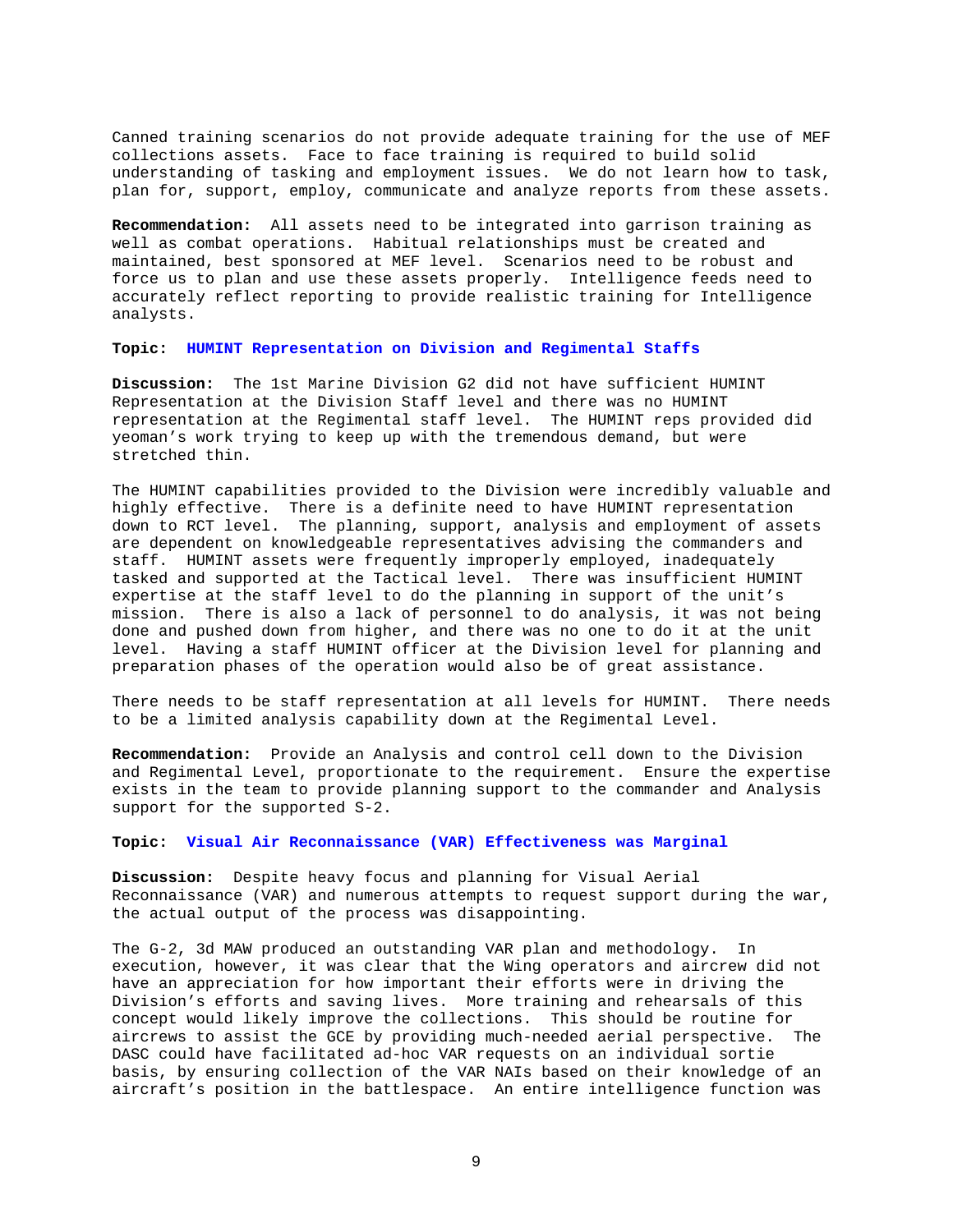left out by the DASC and its capabilities to route conventional air platforms over areas of interest in the Division battle-space.

Understanding and advocacy for GCE requirements greatly diminishes outside the shouting radius of the GCE commander. More work has to be done to institutionalize the VAR process in the MAGTF in order for it to live up to its potential.

**Recommendation:** Doctrine needs to be formalized, habitual air ground relationships developed and maintained and the VAR process should be exercised through CAX and other MEF level exercises until it is an expected and well-understood battlefield function.

**Topic: Lack of National Imagery Support** 

**Discussion:** The 1st Marine Division G2 did not have current, highresolution, National imagery support during preparation or combat phases of the Operation. Baseline CIB was the only tool available to the Division – and used to great success- but was dated and incomplete. There were no successful National Imagery ad-hoc collections in support of the Division for the entire war.

Unlike the MEU, the Division did not have access to an organic TEG-E to download and exploit National Imagery. This was a weakness during planning, but a critical vulnerability during combat operations. There were issues with bandwidth, exploitation, and processes that caused this state of affairs, but the bottom line was no successful ad-hoc National imagery exploitation products during the entire war. The Intelligence Battalion was unable to provide this service to the Division due to bandwidth and personnel constraints. Once the Division crossed the line of departure, contact with the Intelligence Battalion was sporadic, and even this avenue was closed. It was frustrating to be desperate for current high-resolution imagery of Safwan Town (for example) and unable to receive it in response to a tactical unit's request, only to see perfect imagery appear in an NGIC assessment only days later. There was a broken link in this chain.

The only National imagery available to the Division was the 1m Controlled Imagery Base (CIB), and most of the Division's intelligence effort was based on products we built using this as a baseline. The NIMA provided Controlled Imagery Base (CIB1), though coverage area was large, did not provide the resolution required for detailed tactical planning. Some of the baseline coverage provided was also dated and misrepresented some areas that had changed over the last year.

If National level imagery products are to be of use to the tactical (Battalion) commander, the capability to request and follow through on National imagery collections must reside at lower echelons. The collections management hierarchy must be flattened. The Division must have the ability to download and exploit imagery organically, much like the MEU does now. Reliance on an external agency to anticipate requirements, know what is important to the supported commander, and be a full partner in the intelligence effort is not realistic. Division should never enter planning or combat operations without complete baseline imagery coverage at no worse than 1m resolution. Baseline imagery must be reasonably current and have high enough resolution to be able to identify tactical terrain. It must also be geo-rectified and include elevation data to be used for thorough terrain analysis to support operational planning.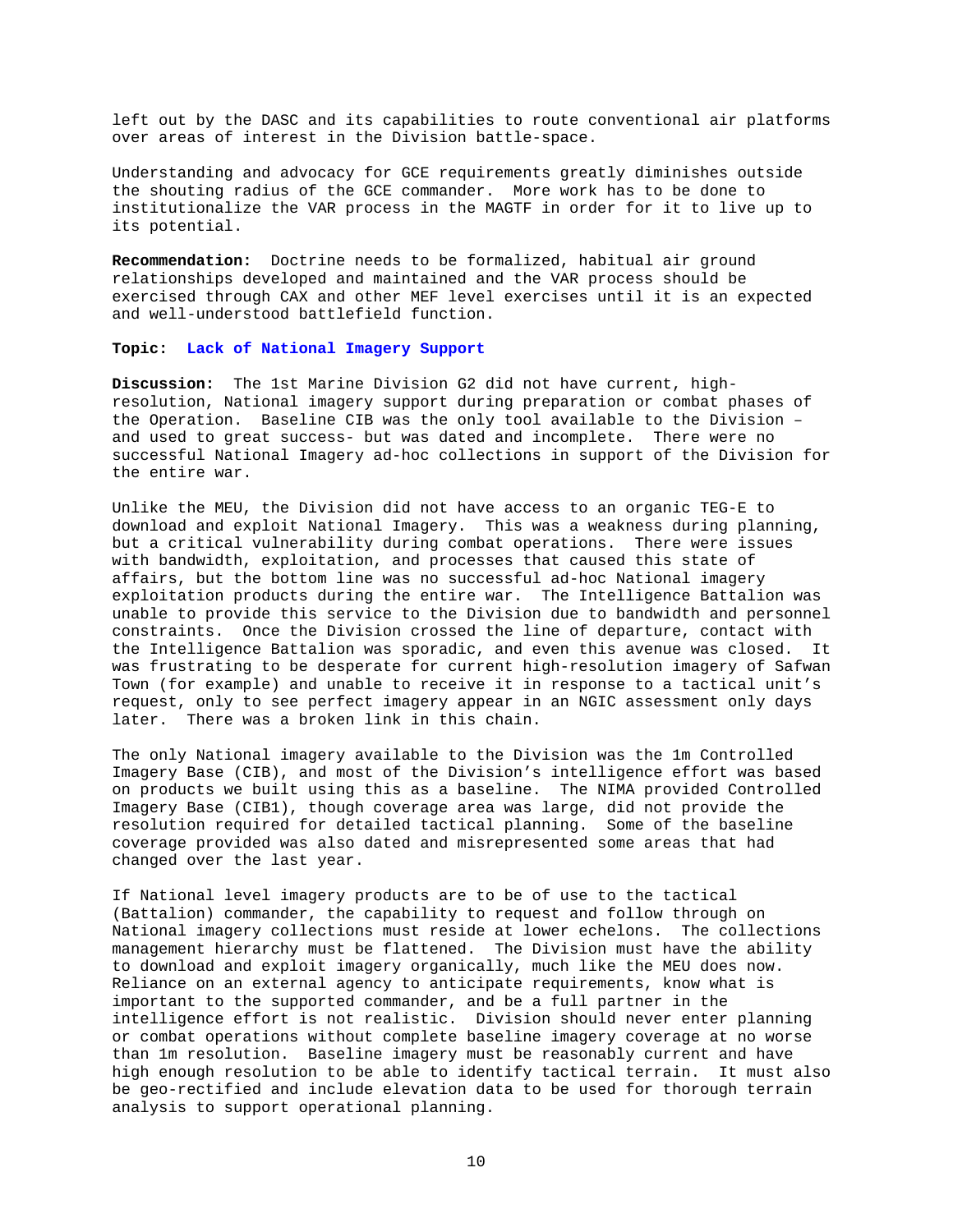**Recommendation:** Field an organic imagery exploitation capability to the Division so it can be self-sufficient. Division G2 must also anticipate those specific areas where it will need high-resolution baseline imagery, and have a mechanism to obtain recently collected baseline imagery at less than 1m resolution. Stand up of a special Division advocacy cell for imagery collections may help focus the collections hierarchy on meeting tactical requirements.

#### **Topic: Information Inundation Vice "Smart Push"**

**Discussion:** Intelligence sections at all levels were inundated with information and data that had little bearing on their mission or Intelligence requirements. Information was not disseminated based on a proactive evaluation of what supported commanders needed, it was just disseminated. There seemed to be little thought to tailoring information to specific MSCs or develop products that directly anticipated an MSC requirement.

The concept of "smart push" (providing only the information, data, and intelligence that could support a given mission) was not used. It seemed that all data, information, and products were being pushed through overburdened communications paths with little thought to who needed what and when they needed it. The burden of sifting through tremendous amounts of raw data fell to each MSCs already overburdened intelligence section. Often, the MSC was forced to retrieve relevant collections report directly from producing agencies or review the IOC journal to find relevant collections.

Intelligence support to subordinate elements must be tailored to their current and anticipated future requirements. Too much time and bandwidth is wasted by employing the "information inundation" method.

**Recommendation:** This applies to every echelon of command. Intelligence personnel at all levels, especially those in leadership positions must be intune with subordinate intelligence requirements, and guide a proactive effort to anticipate these requirements. Supporting intelligence agencies must proactively SEEK to know what their supported units require and seek to fill those requirements. This is a mindset and leadership issue, not a technical one.

**Topic: Battle Tracking and Common Tactical Picture Management** 

**Discussion:** The 1st Marine Division G2 created its own Common Tactical Picture by producing periodic overlays with the assessed enemy situation. The data on MIDB was often untrustworthy. Other track management systems did not appear to function at all.

There were a number of technical and management issues with the CTP. Perhaps more significantly, the enemy did not conform to our expectation of a conventional line and block organization for combat. Since there was little confidence in the automated CTP databases based on exercise experience, the Division created its own methodology of disseminating C2PC overlays every 2-3 hours with the current assessed enemy picture. The Division deliberately chose a periodic quality-controlled product over real-time erroneous information. This process also was flexible enough to handle the nonstandard nature of the enemy. The CTP architecture management responsibility has been largely abdicated to contractors. Although they are a talented and dedicated bunch, the fact that this process has to be contracted out is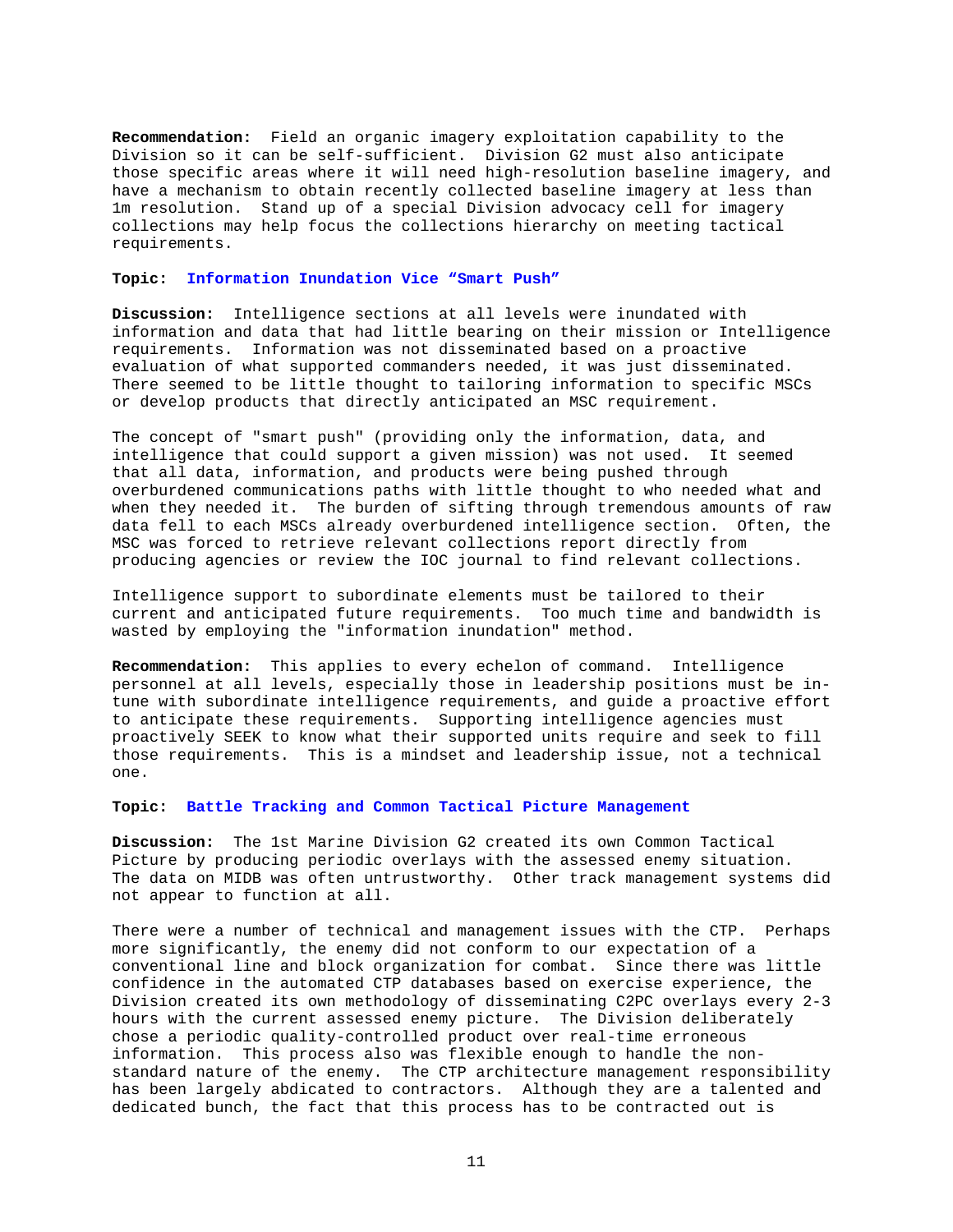indicative of the fact that it is not usable by operational commanders in its current configuration. Track management seems to work well to track enemy airplanes or submarines, but is not flexible enough to reflect ground organization for combat at tactically usable levels. Trying to use the CTP 'hammer' on a problem that is not a 'nail' creates training and credibility issues at lower echelons.

There seems to be little functionality for the COP/Common tactical picture as currently managed.

**Recommendation:** Need to revamp system and TTPs for CTP management, to include getting commanders back in the driver's seat. CTP as currently practiced is useful at Division and higher only, and a secondary mechanism, such as the overlay system used during 1MARDIV during combat, is required. Need the ability to customize for different enemy models or to create symbols to track incidents and events

## **Topic: Cumbersome Collections Bureaucracy**

**Discussion:** OIF presented the intelligence community with unprecedented robust collection architecture to support combat operations. Unfortunately it also presented the community and more specifically the tactical user with the equally unprecedented cumbersome collection bureaucracy.

The existing hierarchical collections architecture, particularly for imagery requirements, is wildly impractical and does not lend itself to providing timely support to combat operations. Requesting imagery coverage required the use of a user-unfriendly PRISM system that was not readily accessible and provided the submitter of requests no feed back or other means of determining if his requirements were going to be met. There was no visible correlation between the submission of collections requests and actual collections conducted, nor does the current architecture provide any practical way to receive the results of user requested collections from national or theater collection assets without conducting extensive and time consuming database searches. The unwieldy nature of the automated system was further complicated by the need to work through multiple command layers in order to get tasking to a collection asset. All of this made for a collection management system that was too slow and cumbersome to provide meaningful support to the warfighter particularly once operations had begun. This is not a technical issue, it is a human issue. The byzantine labyrinth concocted to filter OUT collections requirements posed administrative hurdles too high for tactical users to leap.

With few exceptions, such as the national support provided by NIMA, no meaningful or actionable imagery support to the GCE was provided by any collection asset not either attached to the Division or organic to it.

**Recommendation:** Streamline collection request architecture. Modify existing PRISM system to provide automatic feedback to imagery collection requests and automatically route results of collections to requestors. Push more collection assets in direct support to maneuver units and field more and better tactical collections systems. Provide advocacy for MSC requirements at MEF and higher levels.

**Topic: Adequacy of HUMINT Key Personalities Database**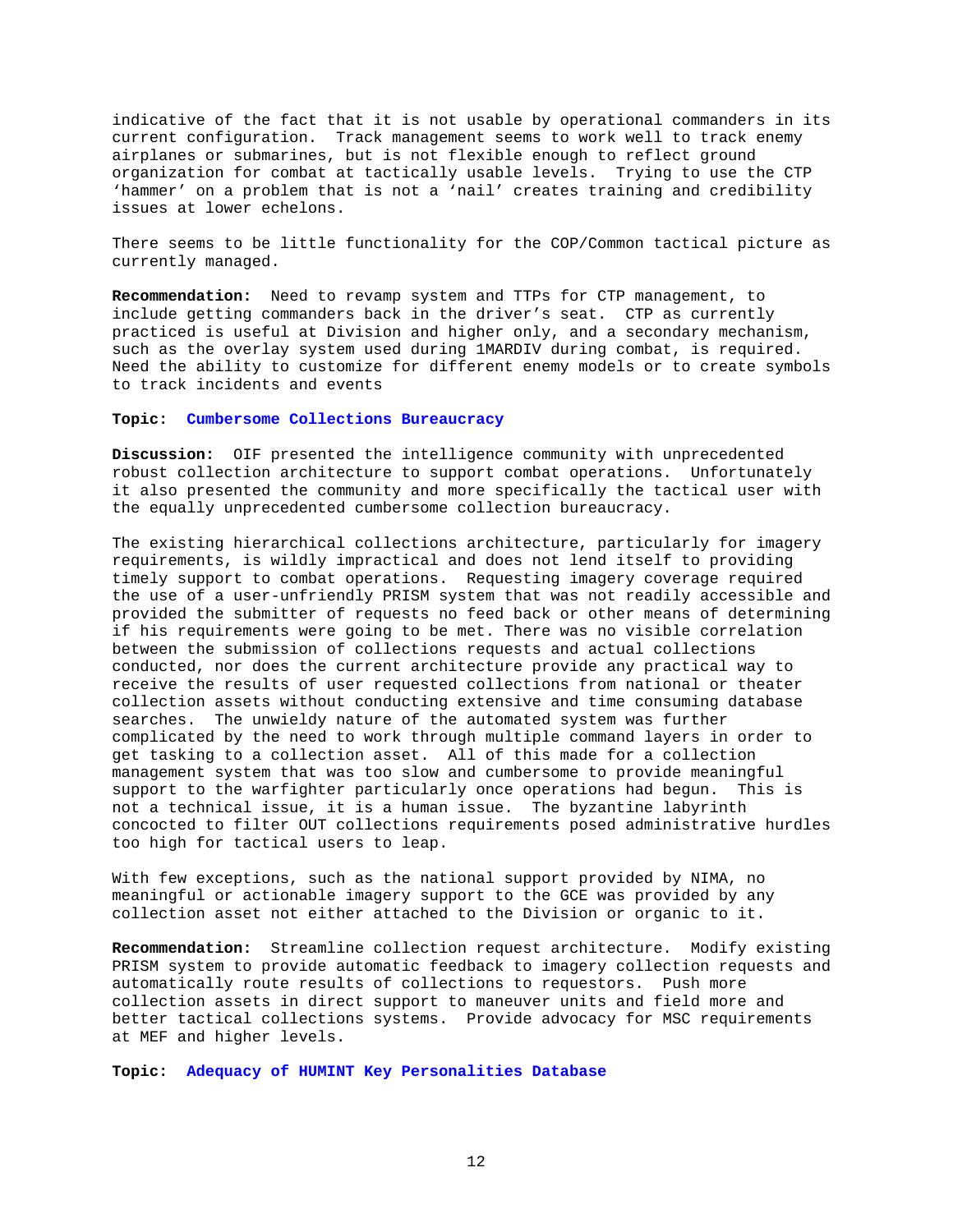**Discussion:** OIF presented the intelligence community with an extremely robust collection architecture. There was near comprehensive IMINT, MASINT and SIGINT coverage of the battle space, but there was very little HUMINT available to provide insight into the human dimension of the battlefield.

Advances in technology and the mature collection environment in the theater made for a great profusion of intelligence on the enemy. We had an unprecedented level of resolution on the disposition of enemy equipment and near instant warning of activation of electronic systems or artillery fires. In many cases we maintained virtual surveillance of selected enemy forces. But, in spite of these capabilities we remained largely ignorant of the intentions of enemy commanders. While we were able to point with some certainty where their armor and artillery were deployed, we were largely in the dark as to what they meant to do with it. This shortcoming was especially critical as much of the war plan was either based on or keyed to specific enemy responses. When the enemy "failed" to act in accordance with common military practice, we were caught flat-footed because we failed to accurately anticipate the unconventional response. This was primarily due to a dearth of HUMINT on the enemy leadership. In trying to map out the opposition's reactions we were largely relegated to OSINT sources and rank speculation based on our own perceptions of the battlefield to make our assessments. There was no available intelligence on the opposition commander's personalities, educations, decision-making styles or previous experiences. Lacking this information we were left with guessing what we would do in their place. This met with predictable results. In an effort to bridge the gap we did create an understudy program. Each Corps and Division Commander was assigned to a Marine Officer. The understudy then attempted to learn as much as possible about "his" commander i.e. his training, history, decision making tendencies etc. This met with some success, but was limited to the amount of Intelligence and Open source information available.

Our technical dominance has made us overly reliant on technical and quantifiable intelligence collections means. There is institutional failure to account for the most critical dimension of the battlefield, the human one. As we saw demonstrated in OIF the human aspect of the battle can be more important than the material one. Success on future battlefields requires that commensurate efforts be made to know the commander's mind as well as the disposition of his forces.

**Recommendation:** Focus national collection and analysis efforts on the idiosyncrasies of enemy leadership and work to build a national database that goes beyond basic biographical data to in depth assessments on how potential enemy commanders think and behave. Information about Foreign Military Training curriculums and how this may influence their decision-making should be included.

**Topic: Lack of Common Ground Station to Receive Video feeds from Collection Assets**

**Discussion:** The 1st Marine Division G2 did not have a common system that allowed for the reception of video feeds from collection assets.

Each system that provides a video feed has its own unique ground station to allow you to receive it. For example we used GBS to get Video news feeds, TCDL for video from P3 AIP, RRS to receive Pioneer Video feeds. Each new system brings a new capability and a new piece of equipment to support the reception of video from it. Each of these has a space, set-up and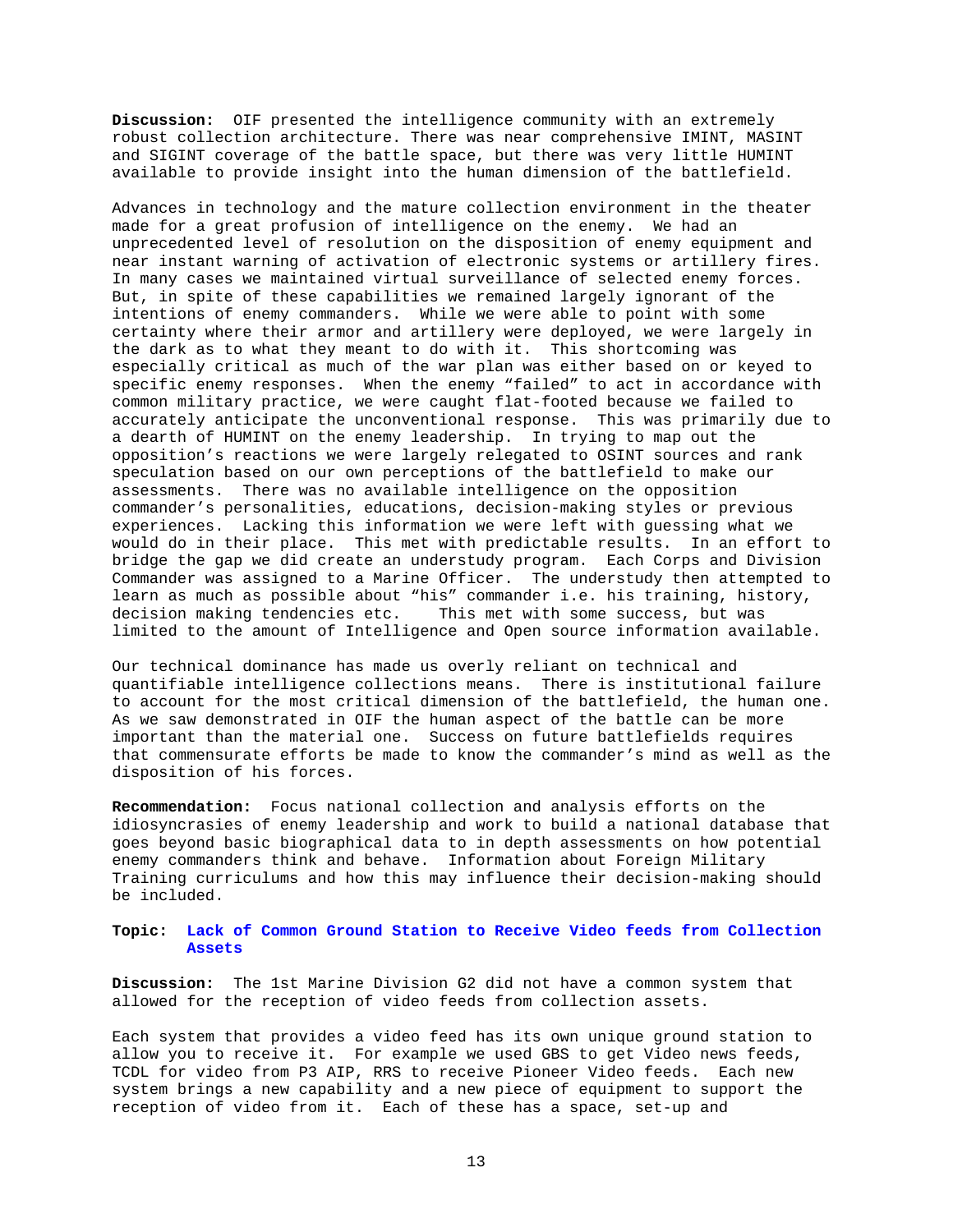maintenance requirement that comes with it also. So as you add these you require more space, more people who know how to use each different system, different parts requirements and a different contractor to support each different system.

In order to be effective and relevant for a Marine Division, there needs to be one common means to get video from collection assets. The ability to employ separate, unique systems that are not compatible in the high-speed tactical environment of the Division does not exist. There is not a platoon of systems people here to constantly set-up, monitor, tweak, troubleshoot, repair and maintain this ever multiplying family of ground stations. The Marine Corps needs one system that can be set-up and maintained by organic personnel that will provide all of the video downlink capability for the Division. It is not possible to maintain the knowledge and proficiency with numerous systems that would allow them to function at this level.

**Recommendation:** Marine Corps must procure a single system that will provide video capability for the Division. One option is the elusive Common Ground Station, a system that provides a capability for multiple feeds from all types of platforms. Another option is to provide a system that allows the video to be available over the SIPR net. Live and archived Video could be provided via the SIPR as live streaming video or downloaded clips. There would have to be enough dedicated bandwidth provided to the G-2 to allow viewing and downloading of multiple feeds at the same time, in real time.

## **G-3 Topic**: **Light Armored Regiment And Battalion Organic to the Marine Division**

**Discussion**: During OIF, nimble, hard-hitting LAR units proved themselves highly versatile and employable across the spectrum:

- − In advance guard, screening, covering force missions
- − Put together under the ADC, three LAR Battalions executed a 150 mile attack beyond Baghdad to Tikrit and Bayji
- − Dominating in stabilization operations.

They can be the most lethal, versatile force on the battlefield if we: − Add the best FAC suite equipment available

− Add an assault gun/120mm mortar.

We should also consider use of the Army Stryker vehicle to defray R&D costs/lower unit cost.

**Recommendation:** 7<sup>th</sup> Marines become an LAV Regiment to work in cooperation with a DS towed artillery battalion and tank battalion. One independent LAR Battalion remains to source MEUs and provide the Division Commander with his own GS LAR capability.

### **Topic: Use of Reconnaissance Battalion in a Non-doctrinal Role**

**Discussion:** The Division used the 1<sup>st</sup> Recon Battalion in non-doctrinal roles during OIF. The Battalion was provided enough mobility assets to become a separate maneuver unit and be attached to one of the Regimental Combat Teams. They were used as a battalion to screen the Division's flank, as an attack force to capture the Qalat Sikar airfield, a blocking force in Al Kut, and a raid force in Baqubah. These different mission capabilities provided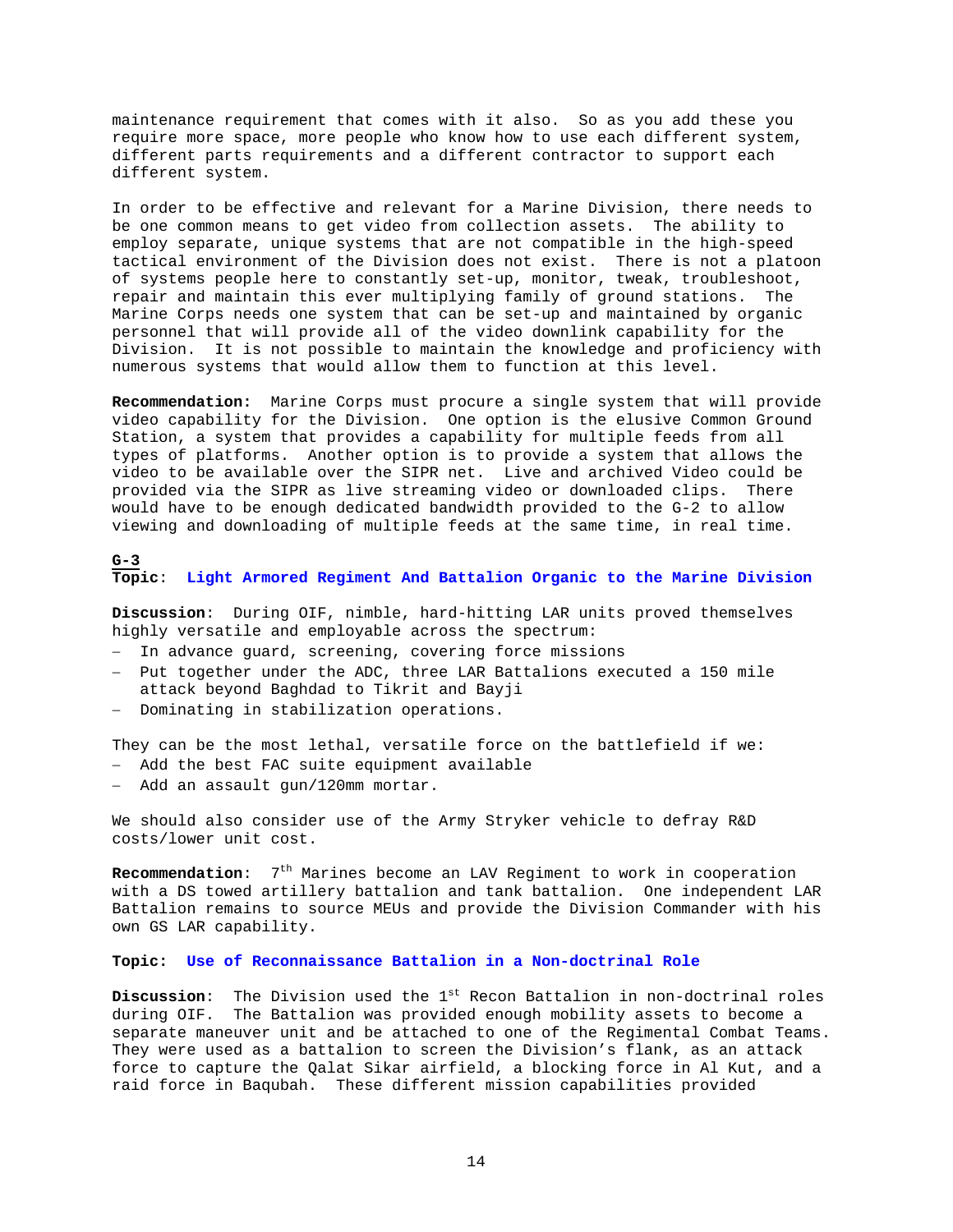versatility to the Division and Regimental Commanders and were a tremendous force multiplier.

**Recommendation**: Rewrite the mission statement of the Division's Reconnaissance Battalion to include the non-doctrinal roles performed in OIF.

#### **Topic: AC-130**

**Discussion**: In OIF, distances between the Forward Line of Troops (FLOT) and Wing Forward Operating Bases (FOB) were such that the Wing found it difficult to support the CAS requirement with assets with significant FLIR capability and sufficient time on station. The AV-8B with the lightning pod has a significant FLIR capability, but usually had just 15-20 minutes of time onstation, which could be extended with tanker support. Once the target was located the Harrier only has the ability to drop 500 pound or 1000 pound bombs (it can strafe with a limited number of rounds if a gun pod is mounted). By contrast, the AC-130 has the capability to loiter in excess of 6 hours and combines a first-rate sensor suite, including unequalled FLIR capability, with an impressive and scaleable array of armament: 105mm howitzer, 2x 20mm (or 25mm) chain guns, and 40mm cannon.

In future as in recent conflicts, the Marine Corps will fight in a permissive airborne threat environment because the coalition has secured air supremacy early. In this environment, the Marine Corps needs an organic AC-130 capability. Current USMC C-130 maintenance capability, both at the "O" Level (Operations) and "I" Level (Intermediate), does not extend to maintenance of some AC-130 avionics and ELINT equipment, so an upgrade to capability would be required. However, the cost and increased burden on C-130 maintenance support would easily be justified by the overwhelming combat capability the AC-130 brings to the fight.

**Recommendation**: With the introduction of the C-130J, buy two of the admittedly expensive AC-130 variants in order to enhance MAGTF firepower.

### **Topic: M16A4 with ACOG Sight**

**Discussion**: The M16A4 with an ACOG sight is an extremely accurate weapon and a combat and confidence multiplier. On the first day of use, a PFC made two 1,300-yard hits on a man-sized target with the weapon system. In the hands of experienced expert shooters, this weapon was used very effectively on the battlefield.

**Recommendation**: That every expert rifleman be issued the M16A4 with ACOG sight as his T/O weapon.

### **Topic: M4 as Replacement for the Service Pistol**

**Discussion**: To increase firepower in the Division, the M-4 Carbine should replace the pistol as the T/E weapon for many pistol bearers in the Division. Durability and maintenance challenges must be corrected as a prerequisite for the M-4s use. If durability issues can be resolved, the M4 would be an excellent replacement for the 9mm pistol.

**Recommendation**: After correcting the identified durability and maintenance deficiencies, the M4 replace selected 9mm pistols in the Division.

**Topic**: **Understudy Program**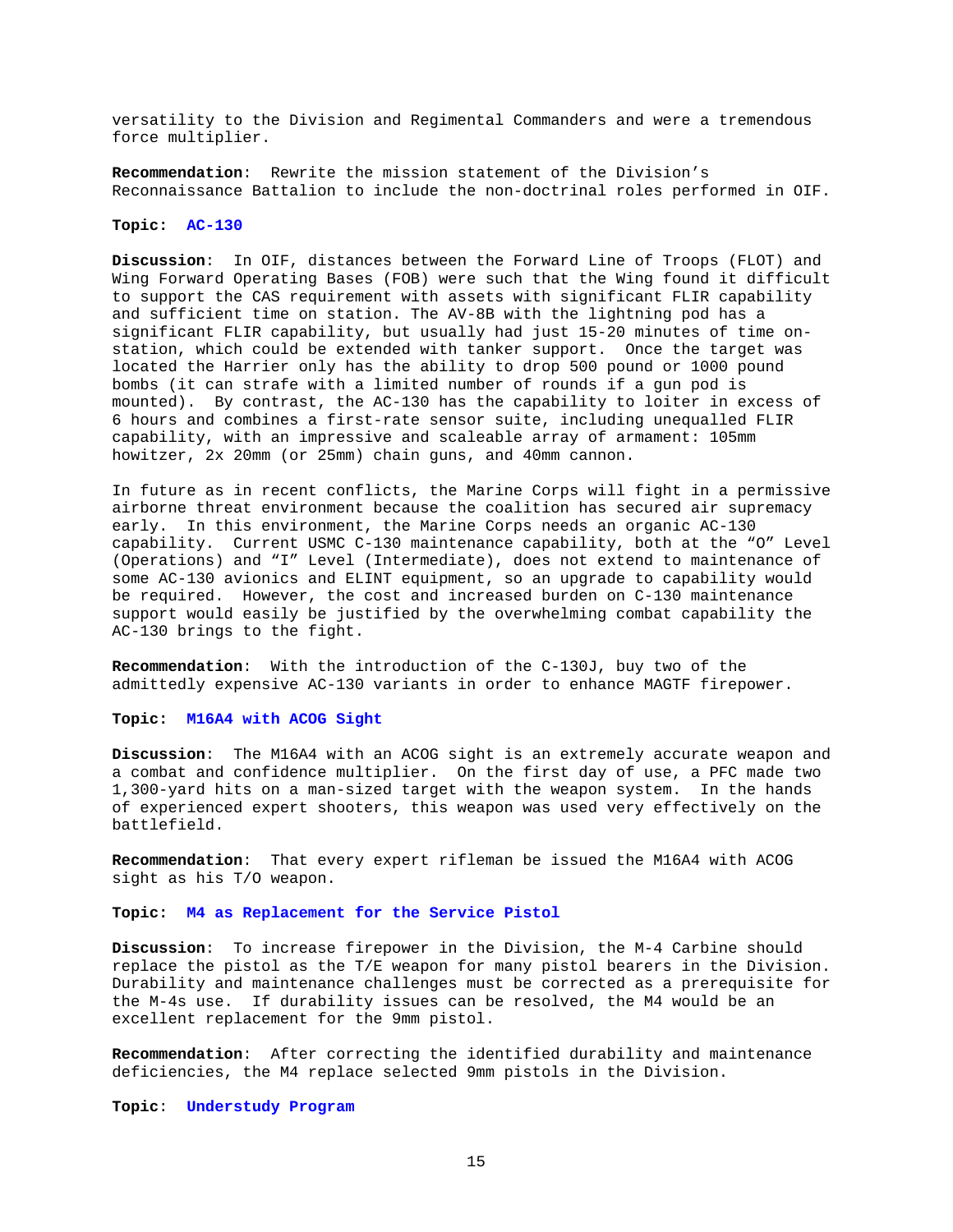**Discussion:** The Division established understudies to research key Iraqi Division and Corps commanders to provide the Staff information upon which they could plan. The understudies worked with the G-2 to find classified and unclassified sources of information and performed internet searches to uncover other information. They would brief the Commander and Staff on all actionable intelligence obtained to assist in the planning process. The understudy would be assigned to the Red Cell as a well-informed adversary during wargaming because of the insight he developed on each Iraqi general. From the wargaming activities, the Staff had an idea of what the enemy would do because the understudy led the enemy action. The understudy provided updates as the Division began the dynamic execution phase. The same concept has been used during security and stabilization operations for the Iraqi cities the Division is established in. An understudy is assigned to each city and visits the city two to three times a week working with the city's Marine Battalion. The understudy gathers information for the Staff and provides updates, amplification, and direct links to sources of information that enhances routine reporting. The Staff can then act on the actionable intelligence be it to plan coordinated attacks or assist in providing fuel or medical supplies to the city.

**Recommendation**: The Marine Corps assign all intelligence officers as understudies for key enemy personnel. HQMC Intelligence would establish this program with input from the GCE.

### **Topic: Importance of Commander's Intent and All Hands Briefs**

**Discussion**: One of the highlights emerging from Operation Iraqi Freedom is how the 1<sup>st</sup> Marine Division understood the Commanding General's intent. Starting with the Division Staff and drilling down to each Lance Corporal and PFC, they all knew the Commander's Intent. The Commanding General personally briefed all units after taking command of the Division on his intent for the upcoming war. The Division's motto: No better friend, No worse enemy, was made clear to every member of the Division. The Division Staff reinforced and expanded the message by preparing a predeployment brief that included information from all the warfighting functional areas. The predeployment brief was also presented to the Division units and attachments from the 2<sup>nd</sup> Marine Division.

**Recommendation**: That Commander's Intent be presented directly, unfiltered, to every Marine, Sailor and Soldier in the Division.

#### **Topic: Decontamination Capability in the Division**

**Discussion**: During the planning phase for offensive operations in Iraq, it became apparent that the Division had insufficient decontamination capability to free us from contamination without siphoning off combat capability. The doctrine for NBC decontamination states that the NBC section needs augmentation from combat engineers, motor transport, and other Division elements. We assigned this task to 3<sup>rd</sup> AA Battalion along with the additional task of traffic management control. The Division NBC Platoon augmented the battalion to provide expertise and support. Decontamination sites were placed by water sources because the Division does not have the organic capability to transport the volume of water necessary to conduct decontamination operations.

**Recommendation:** 3rd AA Battalion Adopt the doctrinal roles of operational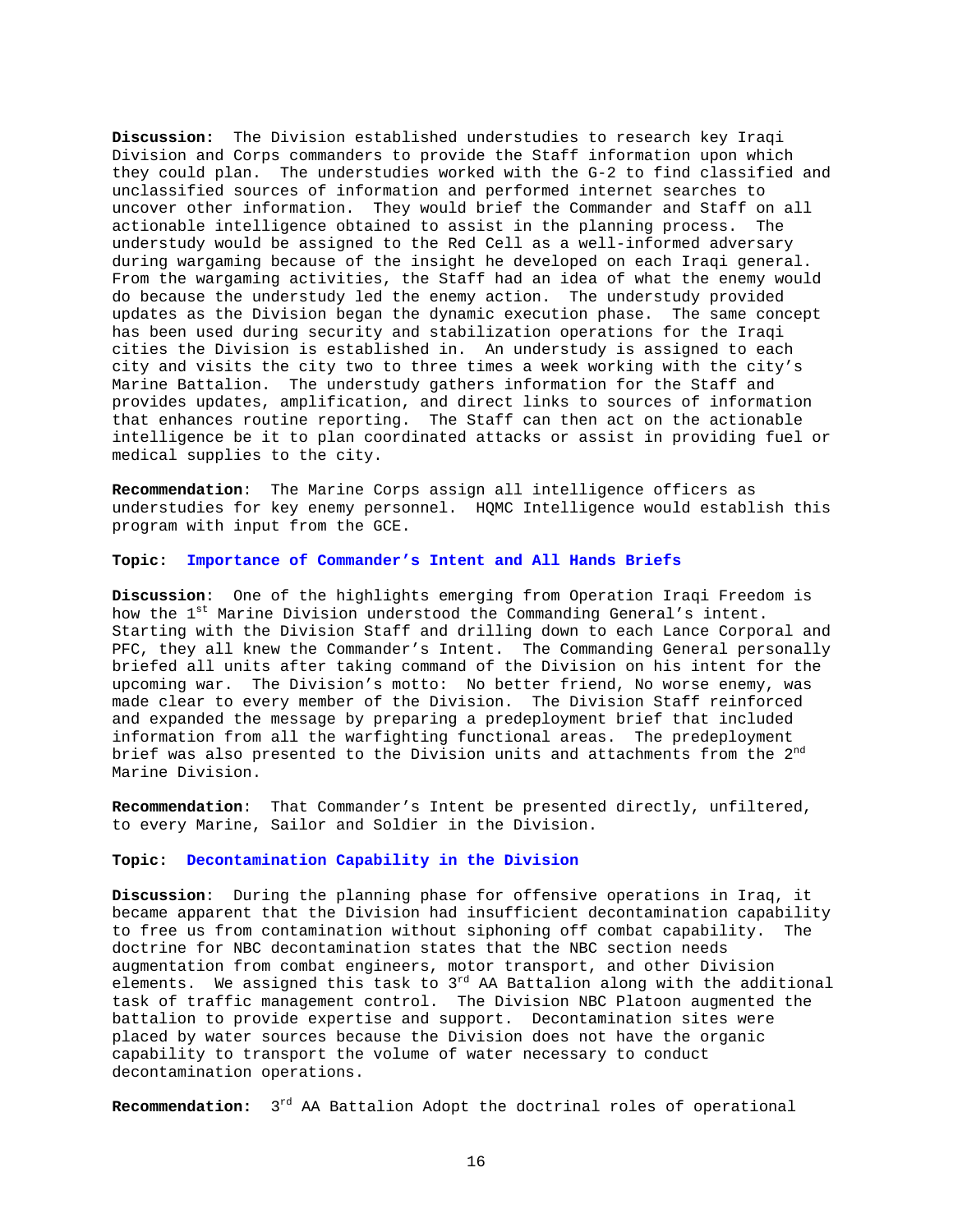decontamination and traffic management and control. The Division possesses a more robust capability, in both personnel and equipment, to achieve the ability to conduct decontamination at the rate of one company per hour. CSS assets should be tasked with providing the water for the decontamination site to keep the location independent of local water sources.

## **Topic: Training for System Operators**

**Discussion:** Enlisted Marine operators are not currently trained to the level needed to support the hardware and software that run our current tactical systems in a sustained combat environment. Contracted technician support is required to supplement Marine operators.

**Recommendation**: Formally train Marine system operators and technicians by MOS and assign them to headquarters' COCs in the quantity needed to operate each system 24 hours a day. These skills should be included in formal MOS training, and not left as collateral training after unit assignment.

## **Topic: Quickfire Procedure**

**Discussion**. Prior to Operation Iraqi Freedom (OIF), 1st Marine Division developed and rehearsed a procedure to more effectively employ Marine Air in a reactive counterfire role. Combat operations validated our procedure as a baseline TTP, with variations introduced or improvised as required to adapt to conditions on the battlefield.

The Quickfire TTP integrated manual and automated fire support coordination methods in a combined arms attack on enemy indirect fire weapon systems. Counterbattery/countermortar radar  $(Q-37$  and  $Q-46$ ) sections automatically processed sensings and sent artillery target intelligence to the Target Processing Center (TPC) in the 11th Marines Combat Operations Center (COC). In the TPC, the Regimental S-2, Radar Officer, and S-3 participated in a manual vetting process that fused intelligence and target attack guidance/prioritization with information from sources such as "Snowstorm" alarms and shell reports (SHELLREPs). The TPC passed selected targets to the Regimental Fire Direction Section, which ordered the attack of the target using the Advanced Field Artillery Tactical Data System (AFATDS). By setting the correct guidances in AFATDS and deselecting intervention points, the Fire Direction Section could process the target and send the mission down to a firing unit without further human intervention. Once selected by the TPC for attack, the target typically reached the gunline in less than two minutes. Thus, artillery could engage the target while aircraft pushed from the CAS stack or were diverted from other missions.

The challenge of integrating counterbattery radar with CAS aircraft remained the link between sensor and shooter. To appropriately source and deconflict aircraft, the TPC passed target data to the Direct Air Support Center (DASC) and to the Division Fire Support Coordination Center (FSCC), rather than directly to the aircraft. To ensure redundant lines of communication and expedite target processing, an Air Support Liaison Team (ASLT) was assigned to the 11th Marines COC. The ASLT formed the critical link between the counterfire headquarters and the DASC, using a dedicated tactical phone line.

Upon completion of firing the artillery fire mission, the ASLT notified the DASC, which directed the aircraft to press its attack on the target. In general, Type 3 CAS procedures applied. The aircraft reported its pilot report (PIREP) to the DASC, which passed it along to the ASLT. This chain of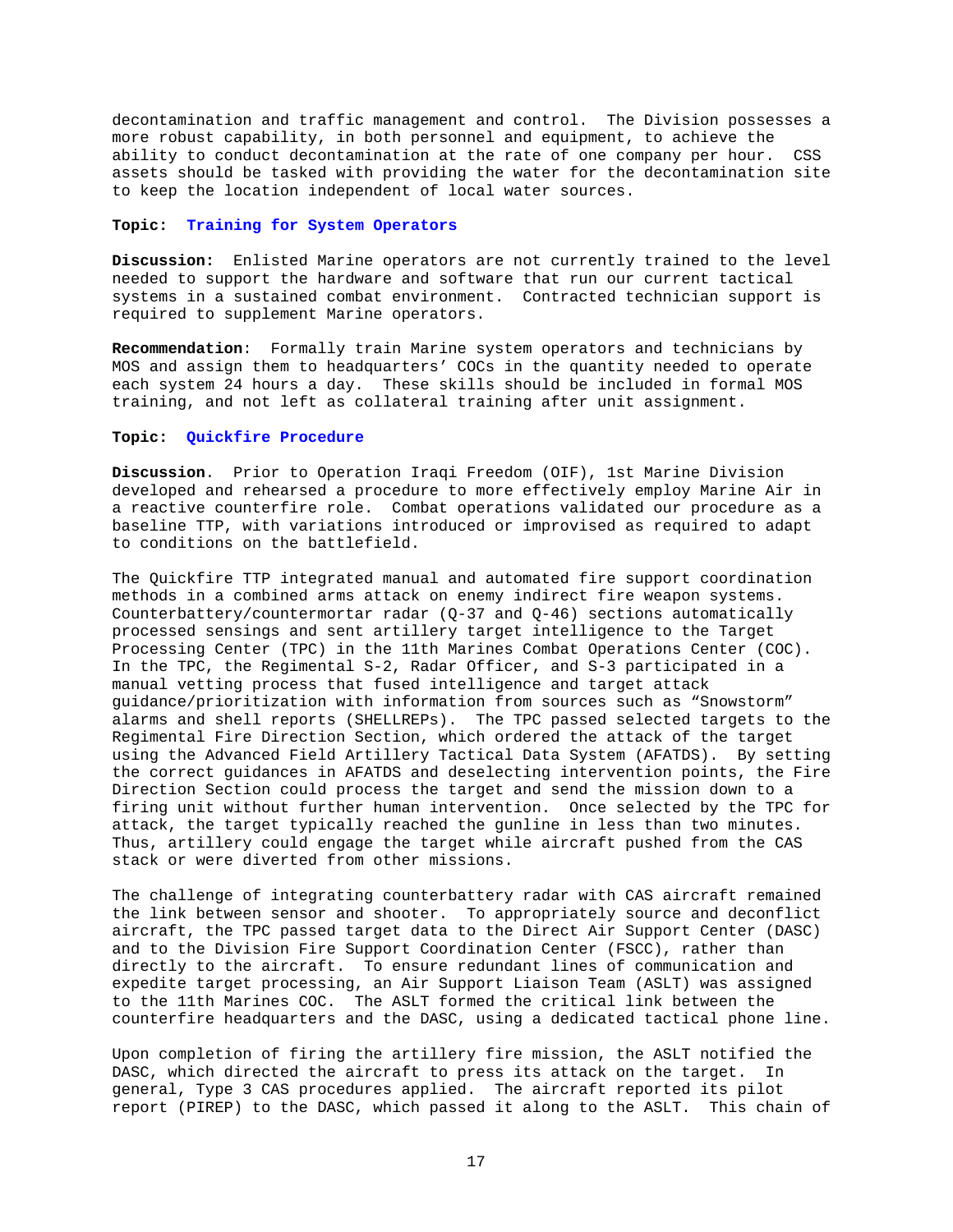events completed the targeting cycle (Decide-Detect-Deliver-Assess) in 10 to 15 minutes until a final battle damage assessment (BDA) could be completed.

**Recommendation:** Continue to develop and train in the employment of quickfire procedures in partnership with the 3rd MAW.

### **Topic: UAV Employment in a Target Acquisition Role**

**Discussion:** 1st Marine Division successfully employed the Pioneer Unmanned Aerial Vehicle (UAV) in the role of fire support sensor. Success in this area was limited only by competition with the UAV's primary mission as a collections asset.

The UAV proved to be a very valuable observer, facilitating the proactive attack of enemy high payoff targets. It's ability to loiter on station and "adjust" fires real time ensured desired effects on target and provided real time Battle Damage Assessment (BDA). In what may have been the best example of the Division's employment of the UAV in the aerial observer role, the Division Target Information Officer coordinated with G-2 Collections to have the UAV confirm the locations of the Division's preplanned targets for one of the artillery preparations on G-day. The mission flew within 2 hours of fire support plan execution and four targets in the plan were refined. UAV was again overhead as the preparation was fired before being re-tasked in Direct Support (DS) of one of the Regimental Combat Teams (RCTs). While the UAV was still in DS of the Division, the TIO was able to observe secondary explosions confirming the destruction of at least one of the targets in the fire plan.

The UAV was not employed to refine preplanned targets prior to the execution of subsequent fire support plans, largely due to competing requirements for employment of the asset. To employ the UAV effectively as a fire support acquisition platform requires dedicated UAV sorties. OIF experience argues for a robust capability that can provide 24-hour coverage to both the Division and one Regimental Combat Team (RCT) (the Main Effort).

Tactics, techniques, and procedures (TTPs) for the employment of UAVs as a fire support sensor have not been formalized. The Division's experience in OIF suggests that:

- The TIO should be the interface between Fires and the UAV payload operator. The payload operator is the observer.
- Remote Receive Terminals (RRTs) are required at both the Division and RCT.
- A direct communications link is required between TIO and UAV payload operator. In OIF, this was accomplished using internet chat.

**Recommendation:** As the Marine Corps acquires a replacement for the Pioneer UAV, it should buy enough systems to dedicate platforms to target acquisitions as well as to collections. In the interim, I MEF should support training opportunities that allow the Division to integrate UAV into live fire training and afford VMU's payload operators opportunities to adjust fires onto targets.

## **Topic: Battlespace Geometry/Zone Management**

**Discussion:** OIF experience demonstrated that zone management must be a collaborative effort between fires and maneuver. Operational planning must produce battlefield geometry that 'works', and orders transition must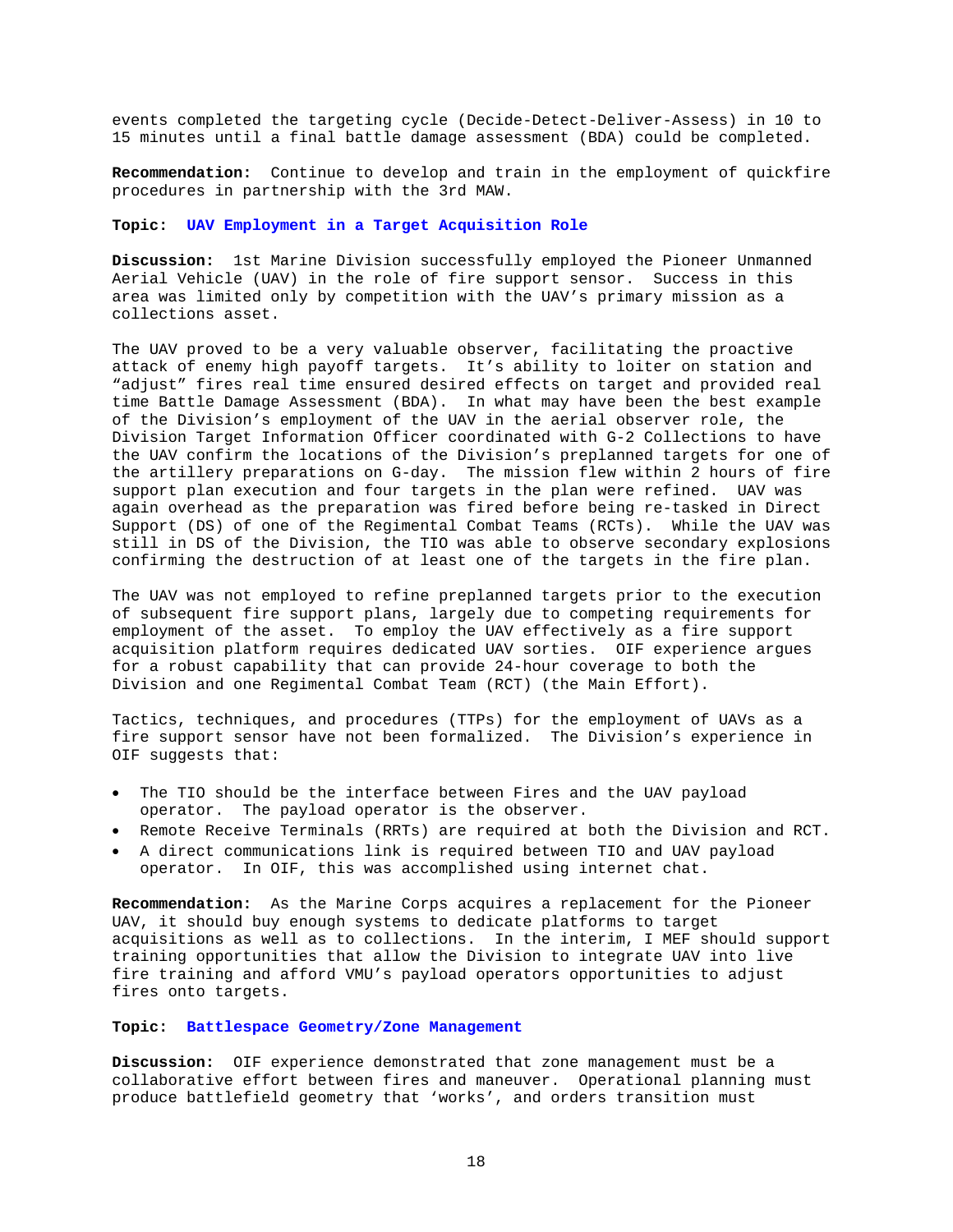incorporate Tactics, Techniques, and Procedures (TTPs) to verifiably ensure that Major Subordinate Elements (MSEs) receive, understand, and implement their zones of responsibility. The solution is a Fires Planning SNCO at the Division Fire Support Coordination Center (FSCC).

As the Division rapidly advanced to Baghdad, fragmentary orders were often given verbally, backed up by written documents that at times reached the Division combat operations center (COC) staff and MSEs only hours before execution. This was a friction point for the Division FSCC, which had to build, disseminate, and verify receipt of battlefield geometry to permit the coordination of fires in support of the scheme of maneuver. The task required 3 hours to accomplish under the best of circumstances but was frequently complicated by a number of factors:

- Incompatibility between G3 Plans products produced using Command and Control Personal Computer (C2PC), and Advanced Field Artillery Tactical Data System (AFATDS), the FSCC's tool for execution.
- Differences between fires- and maneuver-oriented concepts of battlespace deconfliction: i.e. maneuver needs linear boundaries between adjacent units; fires needs two-dimensional zones that clearly assign responsibility for coordinating air- and surface-delivered fires throughout the entire Division area of operations (AO).
- Confusion caused by multiple versions of C2PC overlay files or human error in the preparation of planning products.
- The requirement to pass coordination measures grid by grid over radio voice nets, tactical phone or other communication means to units incapable of receiving digital AFATDS communications or SIPRNET email (the principle reason it took a minimum of 3 hours).
- The requirement to fight the current fight while preparing for future operations (the FSCC only had enough Marines to operate one AFATDS, which was used to coordinate fires and process fire missions as well as to manage the target list and build fire support plans, zones and fire support geometry for the coming phase of operations).

**Recommendation:** The solution is add a Fires Planning SNCO to the T/O of the FSCC. Unlike the Assistant Fire Support Coordinator (AFSC), who participates in planning but also supervises the current fight, the Fires Planning SNCO would be a full-time planner. While advising and assisting the G3 Plans Section, the Fires Planning SNCO would ensure that battlefield geometry and planning products were compatible with automated fire support systems and fire support coordination methods.

## **Topic: Digital Systems/Falconview/IOS/C2PC Utilization**

**Discussion**: Falcon View is a non-doctrinal software application that uses a 1-meter Controlled Image Base and NIMA produced digital mapping products. It also has functions that allow for the production of enemy situation overlays, Modified Combined Obstacles Overlays, and other overlays that enhance visualization of the battle space. Though the imagery is dated and not necessarily suitable for assessments of the current situation, it provides the user with enough detail and is current enough for a preliminary evaluation. The software does have a few shortfalls. It does not have a LAT/LONG to MGRS conversion tool and the labeling and manipulation of icons is not as functional as that found in C2PC. In all other aspects, it is much easier to use than C2PC or IAS and the overlays constructed over 1M CIB were more meaningful to the commander than the typical overlay/map combination.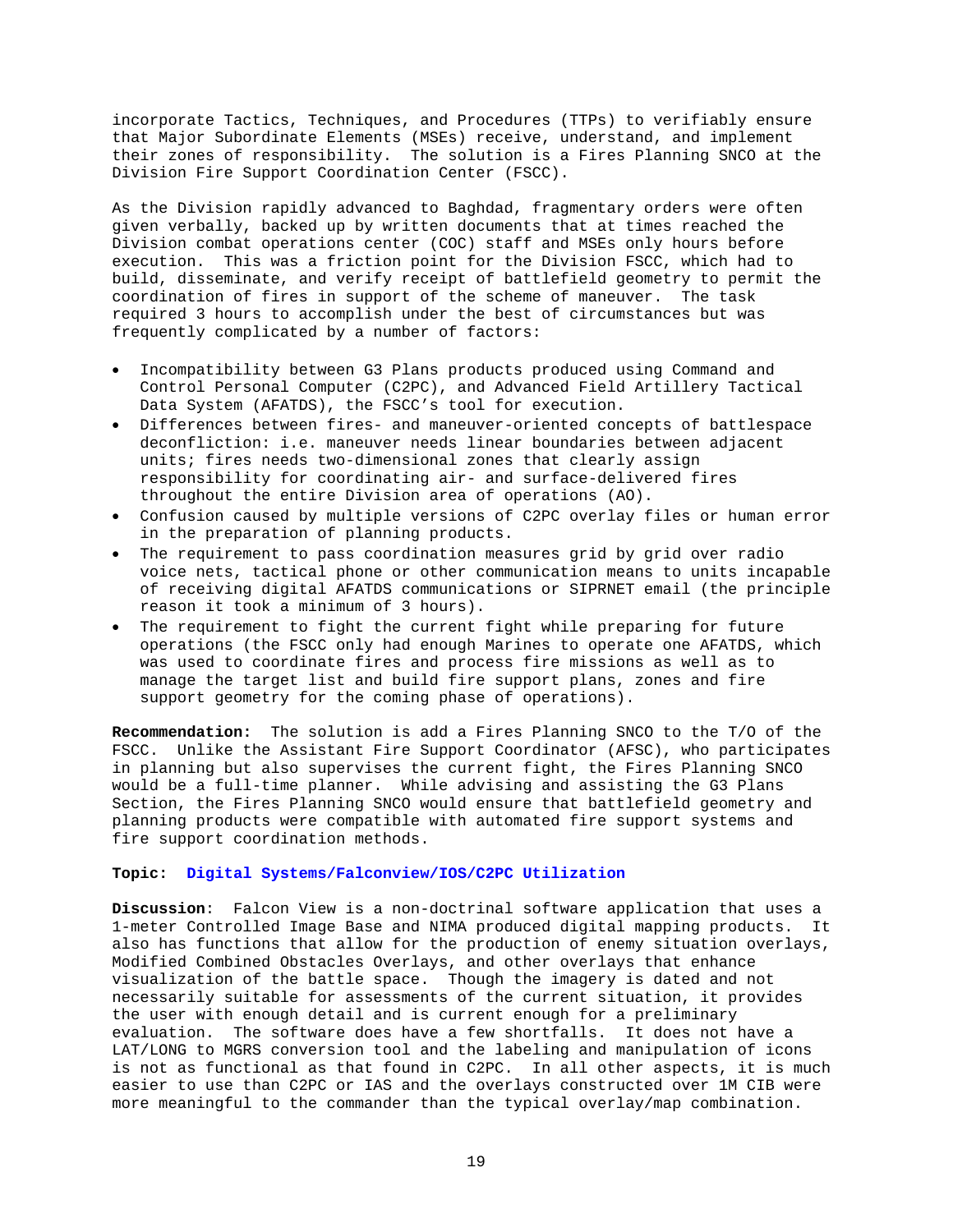**Recommendation**: The Marine Corps should adopt Falcon View as a doctrinal maneuver/intelligence tool at all echelons. They should continue to develop and modify its functionality and improve its interoperability with C2PC. In addition, they should continue to acquire the latest possible imagery to the greatest level of detail available.

### **Topic: Calibration and Boresighting MPS Ammunition**

**Discussion:** 1<sup>st</sup> Marine Division used approximately six percent of the artillery ammunition allocation from the MPS ships for calibration. This is not a small impact to the overall allocation. Additionally, Marines had to scrounge equipment used in the process (cheese cloth, wood frame, etc.).

**Recommendation**: Calibration and bore sight ammunition for artillery, tanks, and light armored vehicles needs to be included in the MPS LFORM allocation. Units should designate the same ammunition stocks (ammunition lots) for calibration, bore sighting, and combat. This ensures consistency in the ballistic characteristics and confidence in the bore sight or calibration. Additionally, bore sight targeting materials (cheese cloth, wood frame, etc.) should be included in the MPS stocks where possible. Units should account for these items during embarkation to ensure their availability.

#### **Topic: Dud Producing munitions**

**Discussion**: The use of dud-producing munitions such as DPICM incurs a penalty, restricting our maneuver and follow-on operations in areas after their use. Marines were killed or seriously injured after encounters with dud munitions. After combat operations ceased, the duds continued to be a danger during civil-military operations, both to Marines and civilians. The use of dud producing munitions must be carefully considered in light of the penalty that will have to be paid later.

**Recommendation**: The use of DPICM needs to be carefully considered in its employment. A better round needs to be developed that does not have a 2-4% dud rate.

**Topic: Need for GLTD IIs for Forward Air Controllers**

**Discussion**: Forward Air Controllers (FACs) rely heavily on GPS devices to locate enemy positions and call in fire against targets. The Modular Universal Laser Equipment (MULE) is the Marine Corps' program of record for target location and laser designation, but the system is antiquated, cumbersome and unreliable. Meanwhile, its replacement is not available. In the interim, the MEUs and ANGLICOs have had access to some off-the-shelf technology (e.g. SOFLAM), but the mainstream Marine Corps—-Battalion and Company FACs — have had no way to make up for the deficit. For OIF, the Division received 19 Ground Laser Target Designator (GLTD) II systems, which allow the FAC to measure the accurate range to a target and to laze it for LGB employment. In some cases, the systems reached the FAC just hours before crossing the LD. These systems proved invaluable, easy to use, and reliable. The fact that the Marine Corps leased these systems for combat operations validates the requirement for an interim lightweight, durable laser rangefinding and designation capability. The system must be fielded in time for units to train with it and in sufficient quantity to equip every FAC or Fire Support Team (FIST).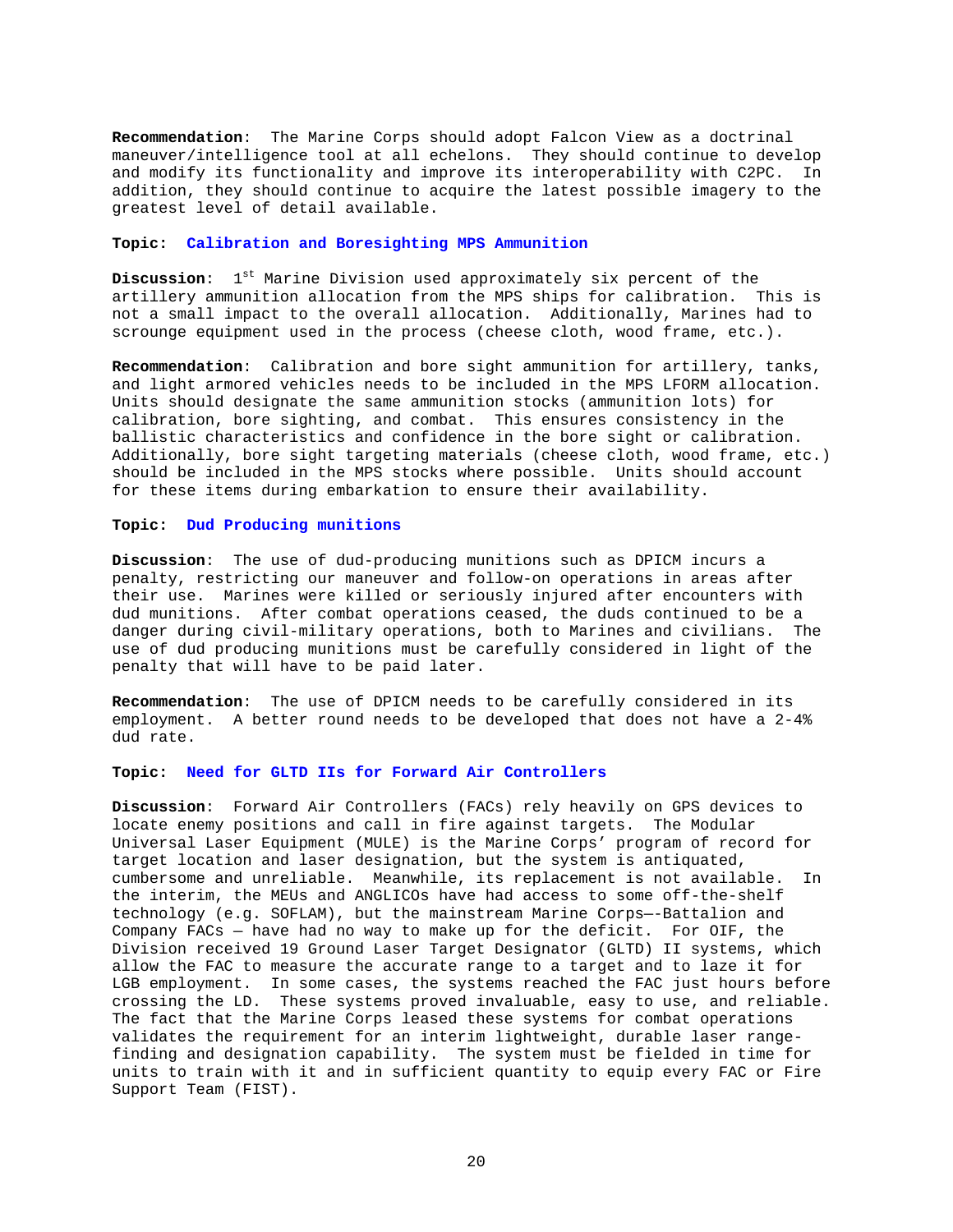**Recommendation**: As an incremental step in the acquisition of the Target Locator Designator Handoff System (TLDHS), the Marine Corps should purchase GLTD IIs in quantities to equip all Division air controllers.

## **Topic: The MEF Deliberate Targeting Cycle**

**Discussion:** During OIF the 72-hour deliberate targeting process did not keep pace with the dynamics of the battlefield. The key reason was due to the fact that the planning to execution cycle was too long and the process did not react quickly enough to changes in the scheme of maneuver. As a result, the AI shaping effort often did not focus on the enemy forces I MEF would actually fight in 48 hours.<sup>[1](#page-20-0)</sup> Another factor that caused the 72-hour targeting cycle to lag execution was the speed of which the Division executed their scheme of maneuver. This speed of execution was never really appreciated or understood by the MEF future planners. Hence the maneuver briefs provided at the targeting boards and other forums were typically lagging by at least 24 hours (sometimes 48 hours.) Finally, the Synchronization Working Group conducted each evening did not sufficiently address changes in the SOM as we attempted to validate the Prioritized Target List (PTL). The expectation at the SWG was that the SOM and the results of the Intelligence collections effort would drive the validation /update of the PTL. $^2$  $^2$  If this was the purpose and intent of the SWG, it never really happened.

**Recommendation:** Shorten the 72-hour Targeting Cycle. Pushing the targeting planning cycle closer to execution will help keep the PTL more current and relevant during ATO execution.<sup>[3](#page-20-2)</sup> Require the MSC Liaison Officers to brief their respective schemes of maneuver in detail at all of the Targeting forums vice the MEF Future Operations planner. The LNOs through their constant dialogue with their G3 and FSCs have the most current information /changes. Ensure the SOM is thoroughly reviewed at the SWG. Allow and require the MSC LNOs to more fully discuss their respective SOMs in order to help validate and update the PTL. Based on changes in the SOM, new target nominations may need to be added to the PTL that were not approved on the Battle Field Shaping Matrix (BSM)(briefed 48-72 hours earlier), but clearly need to be serviced / shaped to facilitate the future SOM. (It is recommended that FFC and or G3 be empowered to approve these type changes outside of the Targeting Board to ensure the process remains flexible/current.) These and other necessary changes would then be transmitted to the MAW to ensure the DS ATO is as accurate as it can be and synched with the SOM prior to execution.

#### **Topic: Target Tracking And Assessment**

 $\overline{a}$ 

**Discussion:** Target tracking and assessment was extremely difficult during OIF. There was no reliable and responsive process or means to determine whether Air Interdiction (AI) targets on the PTL were serviced and successfully attacked during and after ATO execution. The impact was that targeting personnel/LNOs could not consistently and reliably provide the

<span id="page-20-0"></span> $^1$  The initial analysis conducted by C.N.A. (Apr 03) indicated the close fight could not be predicted 48-72 hours in advance and that shaping often did not focus on the primary objective laid out in the targeting process.  $^2$  Intelligence collections are discussed in another topic.

<span id="page-20-2"></span><span id="page-20-1"></span><sup>&</sup>lt;sup>3</sup> A plan to implement a 48 hour Targeting cycle was approved by the DCG on 23 Apr 03. Also the real key to ensuring the PTL remains relevant and accurate is contingent on the efficacy of the intelligence collections effort, which is addressed in a separate topic.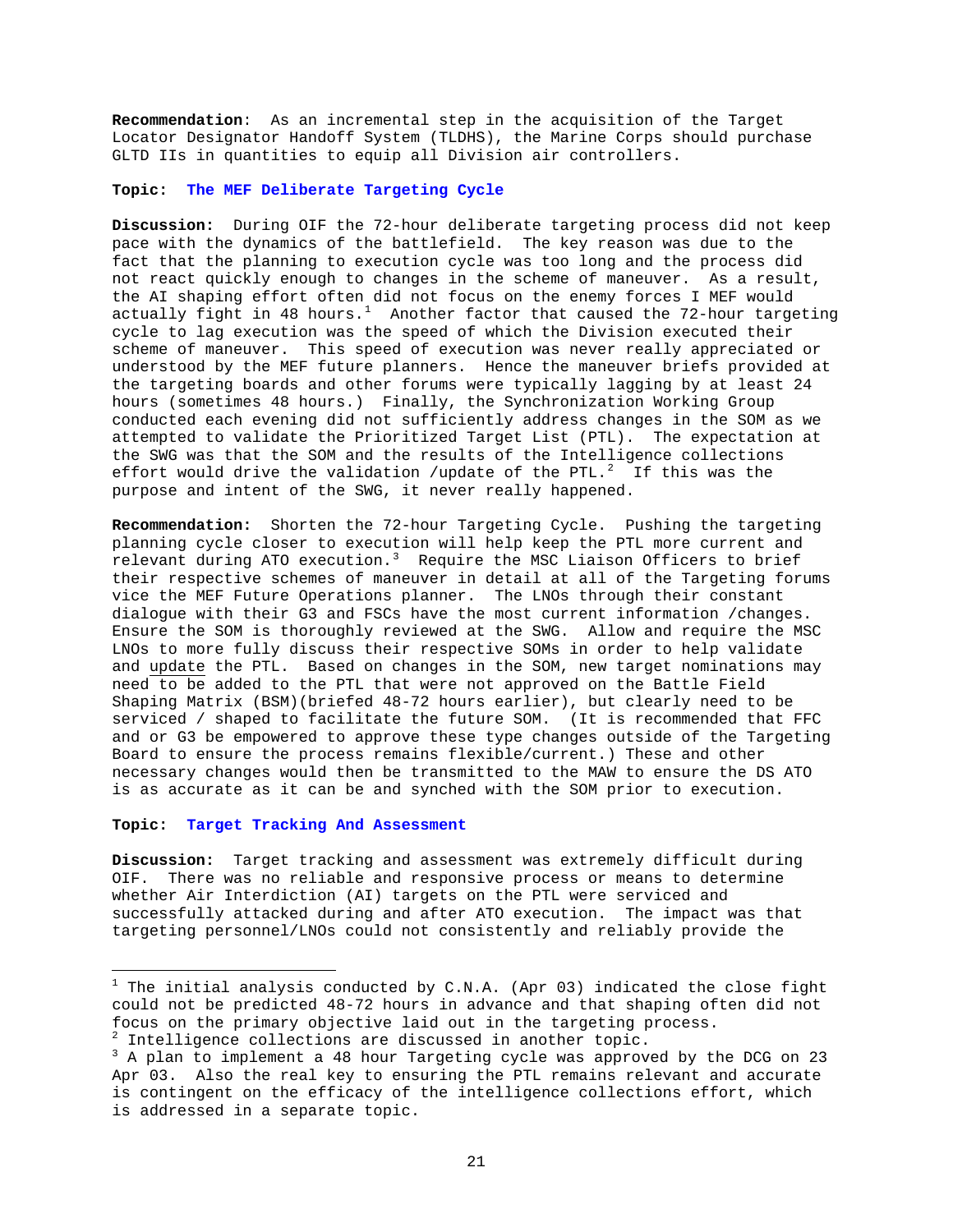necessary feedback to MSC commanders that their AI target nominations were being serviced or not. Further, there was no consistent or reliable method for the MSCs and Force Fires to track their target nominations on the DS ATO. Ostensibly due to system constraints, TBMCS would not accept the MEF Target Reference Number from the PTL. Hence when the ATO was published there was no easy way to associate the target reference number (TRN) with the assigned aircraft mission number on the ATO. The customer would have to cull through the ATO searching for other data elements like BE number, location or target description that matched the TRN. Often the ATO did not consistently list the BE numbers, locations and/or target descriptions.

**Recommendation:** Create a process and system solution that enables the Force Fires team and MSCs to better track target nominations and monitor / assess the efficacy of the DS ATO AI execution.<sup>[1](#page-21-0)</sup> The system constraint and inability of TBMCS to accept and record a MEF TRNs needs to be corrected. If this system issue can't be corrected then an alternative consideration is to allow the MEF to assign aircraft mission numbers from a block of pre-designated mission numbers. These mission numbers would link each target number on the PTL and would serve as the common data element that all levels could track and monitor, from target nomination through assessment.

## **Topic: Kill Boxes**

 $\overline{a}$ 

**Discussion**: The Killbox Interdiction (KI) reference grid is a geographical reference system established by the Combined Forces Air Component Commander (CFACC), which divides the CENTCOM AO into a checkerboard of killboxes thirty minutes of longitude by thirty minutes of latitude on a side. During OIF, many of the Division's FACs used killboxes and killbox corners as geographic references for CAS to supplement the Airspace Control Plan (ACP) and Special Operating Instructions (SPINS) of the ATO. They found that the published initial points (IPs) were frequently not sufficient to deconflict aircraft routes with surface fires. IPs in other killboxes were often too far away given the limits of UHF communications between the ground FAC and the aircraft.

**Recommendation**: Air planners should designate multiple IPs and rotary wing control points in each kill box. The airspace control plan should allow the flexibility for Air Officers and FACs to plan their own hasty control measures.

#### **Topic: Fractures of the M198 Travel Lock**

**Discussion:** The Travel Lock for an M198 prevents stress on the hydraulic system. If it is not working correctly or fails, it could affect the accuracy of the gun. Fractures of the travel lock for the M198 have been an issue for a very long time. In fact, the travel lock is designed to fail under certain conditions. Normally, the fractures are welded and the gun is placed back in service. However, the issue has worsened since the Division began towing the M198 with the new MTVR. The fractures are spreading to the hinges and on to the cradle and the barrel itself. These types of fractures

<span id="page-21-0"></span> $^{\rm 1}$  Towards the end of the war, 3MAW apparently developed an electronic database to record MISREPs and make the information more available to customers. This may improve the ability of customers to determine whether their target nominations were serviced or not, but there still needs to be a method to better track and account for each specific target nominations.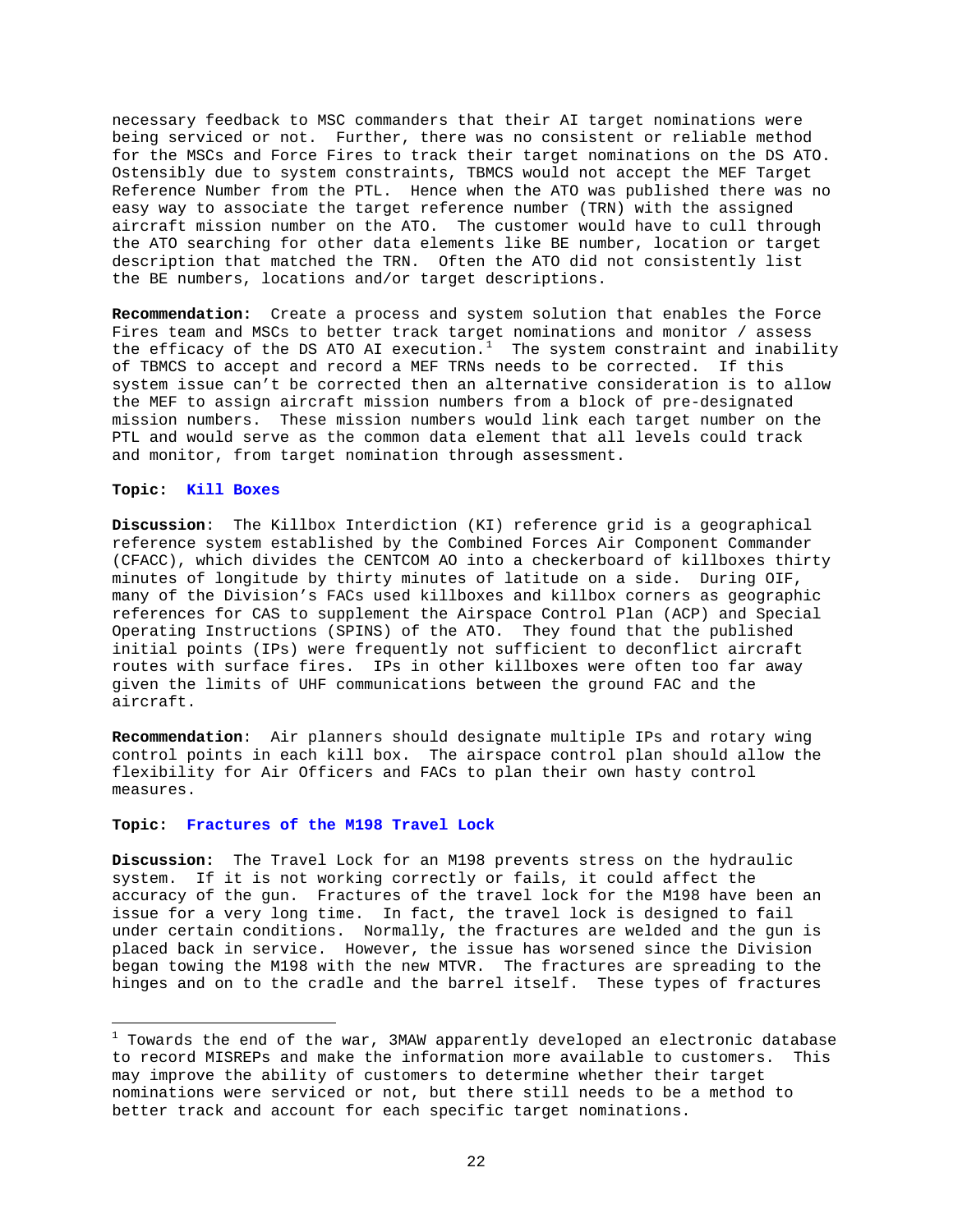require at least 48 hours to correct, during which time the gun cannot be used. During analysis, the Division has observed two contributing factors to the problem. First, a normal pressure reading for the M198's tires during off road driving should be 85 psi. In many cases, the tire pressure was found to be around 110 psi. This causes the M198 to bounce a lot. Second, the new MTVR has a different feel than the old 5-ton trucks. Drivers tend to forget about the loads that they are pulling. This leads the drivers to exceed the maximum 15-kph speed limit when pulling the M198 off the hardball road.

**Recommendation**: The Division has found three ways to address this issue. First, the tire pressure must be checked frequently to ensure that it is at 85 psi. Next, drivers must get more experience pulling the M198 with the new MTVR so that they can get the feel of it. Supervisors must ensure that the drivers are maintaining the MTVR's speed below 15 KPH. Finally, the Division has come up with an alternative to welding the fractures. The Division will place thick, aluminum banding material around the fractured hinges. This should take the stress off of the hinges and prevent the cracks from spreading to the cradle or the barrel.

## **Topic: Liaison Officers**

**Discussion**: Liaison officers (LNOs) from the Division to adjacent units can be extremely effective if prepared properly. They must have direct access to the Commanding General and have an intimate knowledge of his intent and the operation plans. They must be considered the personal representative of the Commanding General. The LNOs need to be equipped with proper communications equipment, computers, and vehicle assets. LNOs who are not so empowered quickly are identified as ineffectual and become a logistical burden for the supported unit.

**Recommendation**: All Division liaison officers be equipped and prepared to serve as the personal representative of the Commanding General. They must be provided communications and computer assets, operation plans and logistic support to be self-sufficient, effective, liaisons.

#### **G-4**

## **Topic: Lightening the Logistics Load**

**Discussion:** During the planning phase, the concept that speed equals success drove logistics preparations for combat. In supporting an aggressive scheme of maneuver over extended and lightly defended lines of communication, the logistics system had to be heavy enough to provide essential support but light enough to keep pace with high velocity operations. Unconstrained by doctrinaire approaches, planners set out with a blank slate to develop a concept of operations facilitated by smaller staffs, taking up less lift, and occupying the smallest footprint that could still support the fluid pace of operations. The Division Commanding General accepted the risk that units would operate at times with less than three days supply of food, fuel and ammunition, and the likelihood that CSS Marines would have to fight their way up, past by-passed units, to resupply the Division's trains. The  $1^{st}$  Force Service Support Group (1st FSSG) planners concurred. The end state was a light, lean and lethal organization that could fight and win on a logisticslight diet.

Some of the actions taken in response to Log Light planning: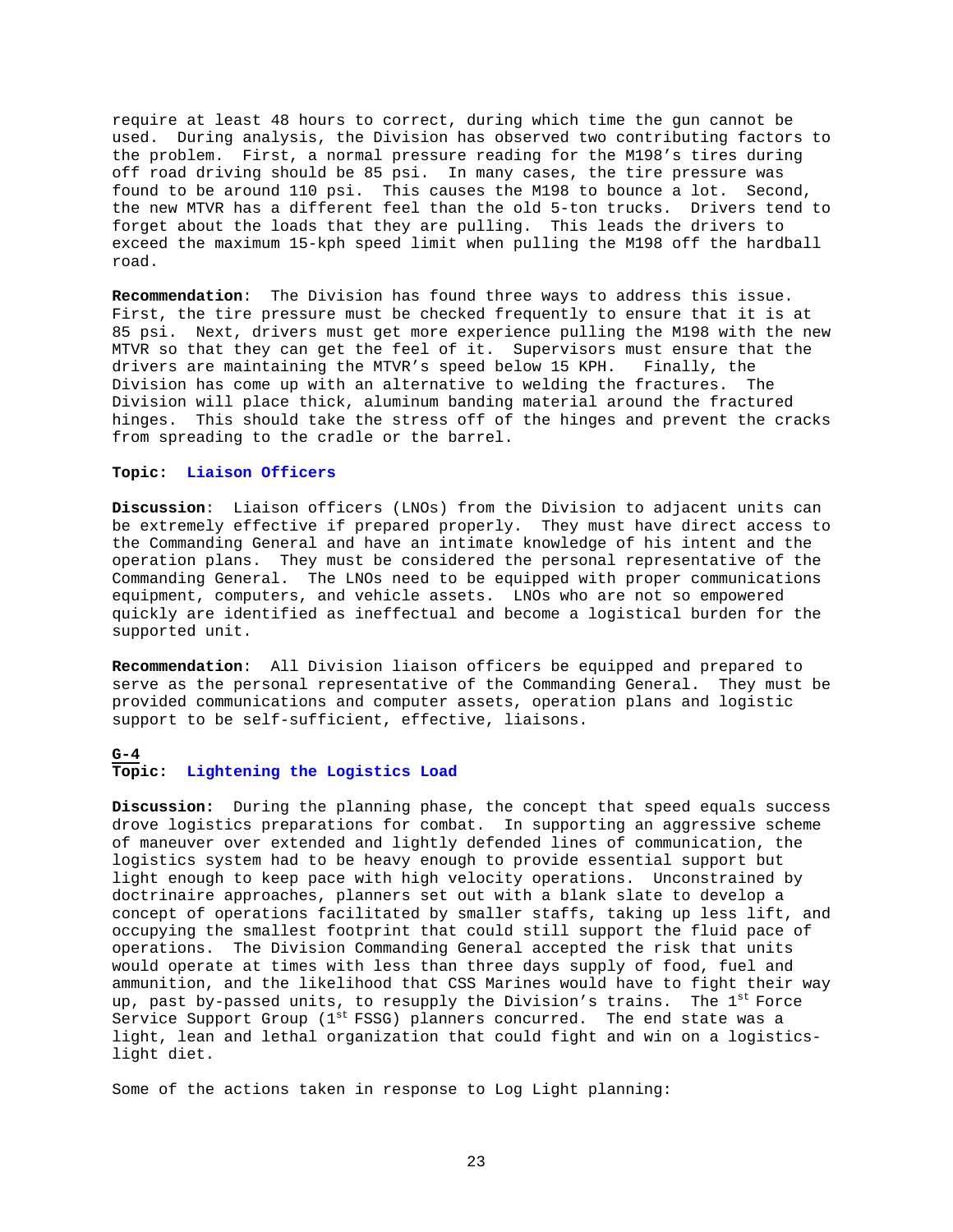- Since the IPB led the Division to decide to cross the LD wearing a MOPP suit a further decision was to only carry one additional set of utilities vice two. - No black sleeping bags crossed the LD. - No Cots were carried. - The Division was prepared to go to 1 MRE per day. - All assets (personnel and equipment) had to be self-mobile or have dedicated lift, there would be no "shuttling". - Funnel for every four Marines to ensure no water was wasted filling canteens and camel backs from water cans. - Reduction in staff manning with more reliance on reach back capability. - More reliance upon aerial resupply (primarily helicopter resupply). - Pre-built ammo re-supply packages. - Fully embedded CSS capability into the Division. - Procured, fielded and provided training with fuel test kits that would allow units to use captured Iraqi fuel sources. This proved to be valuable training as the Division bought and seized Iraqi fuel in Baghdad. - From gypsyrack.com, we found an inexpensive rack that could attach to a HMMWV and more than doubled the vehicle's fuel capacity. We purchased over 2,000 of these, one for every HMMWV in the Division. - Hung *Flexcells* on M1A1 tanks and *FAST* fuel storage devices on AAVs to

provide commanders with increased range and decreased reliance on combat trains.

**Recommendation:** Continue to refine processes such as the Assault Support Request (ASR), the reach back staff integration and culminating point analysis process. Facilitate and exercise Logistics planning across the MAGTF to more fully integrate and compliment each organization's organic capability in the overall logistics support plan for operations.

## **Topic: Transportation of Supplies**

**Discussion:** The unprecedented length of the MEF's LOCs placed a strain on line haul assets. Despite augmentation with host nation and some theater line haul assets, few trucks were available to move to Division anything other than Classes I, III, and V. Other large organizations displaced at critical times during the Division's advance, diverting line haul assets to support their movement, exacerbating the impacts of long LOCs. As a result, when in rare pauses, the Division had few repair parts available to conduct maintenance. Had increased levels of supplies been delivered to Division in advance of the movement of these organizations, line haul assets could have been diverted without impacting the Division's sustainment and maintenance efforts. MEF logistics planning should have minimized the requirement to relocate large organizations or supply points until main effort units have been provided sufficient stocks to perform the full spectrum of their mission even in times of reduced line haul.

**Recommendation:** The delivery and build up of adequate sustainment to main effort units should have been a pre-condition to the displacement of other organizations. Alternatively, had some trucks been dedicated to move Class IX, the availability of repair parts would have improved significantly.

#### **Topic: CSS Organizations Deployed to the Theater Too Late**

**Discussion:** There was inadequate time for the MLC to set up a field warehouse, work out systems problems and fill supply pipelines with requisitions. MPF enablers arrived after the offload of MPF started. The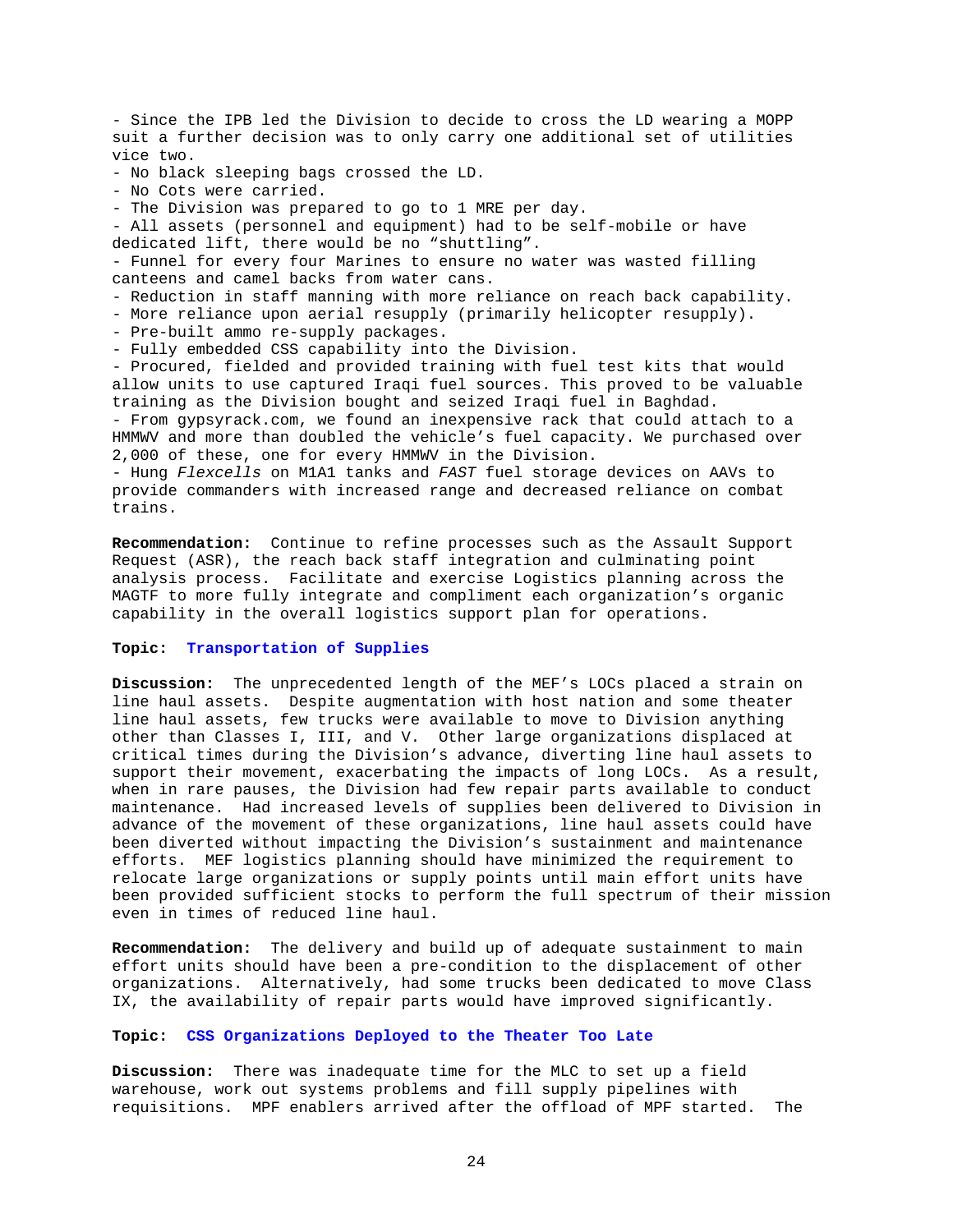LFSP had limited direct support CSS capability in theater to provide life support to arriving forces. War reserve sustainment blocks that would normally have been activated with the announcement of a C-day were not activated and sustaining stocks did not arrive in sufficient time. This was directly attributable to the deployment by Request For Forces (RFF) methodology, rather than by the sequence established in the preplanned TPFDD.

**Recommendation:** Deploy CSS enablers early in the deployment sequence regardless of the method of deployment. Change procedures to permit the build up and deployment of War Reserve sustainment blocks as soon as forces begin to deploy and do not tie their release to the announcement of a C-day, but rather to the commencement of force deployment.

## **Topic: Packaging and Labeling**

**Discussion:** Despite the dispersed nature of Division units across the battlefield, repair parts were often packaged in large "multipacks" with many parts for multiple units placed into a single box and container. This required additional handling at various nodes to redistribute parts, delaying their delivery. No automated method of labeling was provided on either multipacks or individual parts. As parts arrived, supply clerks would have to open paper shipping labels to identify the intended unit. As a result many shipping labels were lost and parts were unable to be delivered to their intended destination. There was limited to no visibility of convoys and their loads in any automated format. Blue Force Tracker was used extensively to identify individual units and can be expanded to add in-transit asset visibility to the Common Operational Picture (COP).

**Recommendation:** That procedures for properly labeling and packaging repair parts in a deployed environment be developed and practiced in garrison.

## **Topic: Push of General Supply Items**

**Discussion:** Many items of supply beyond Classes I, III, and V were "pushed" to Division units in an attempt to provide improved quality of life and otherwise augment CSS capabilities. However many of these items were viewed as "general property" not requiring expedited handling and were not marked for a specific unit. In many cases as this pushed materiel proceeded through the distribution pipeline, many handling activities helped themselves to the items. Many of the most of the desirable items were never delivered to the units furthest in front.

**Recommendation:** All items shipped forward should be packaged and labeled for delivery to specific units so that it is understood that the items are not available to everyone in the distribution chain. Packaging should be sufficient to deter theft. In the case of highly desirable items (uniforms, boots, supplemental rations) items should be containerized and locked.

## **Topic: Multiple Handling of Supplies**

**Discussion:** Once supplies are loaded on a truck, the truck should proceed all the way to the final destination if at all possible. Downloading supplies for the purpose of changing trucks almost always added at least an entire day to the order ship time, and more often than not, added weeks, or resulted in loss or theft. Under the best of circumstances, changing trucks takes hours and should be avoided at all costs. In many instances, owing to the poor packaging and the in-transit damage to pallets, supplies were lost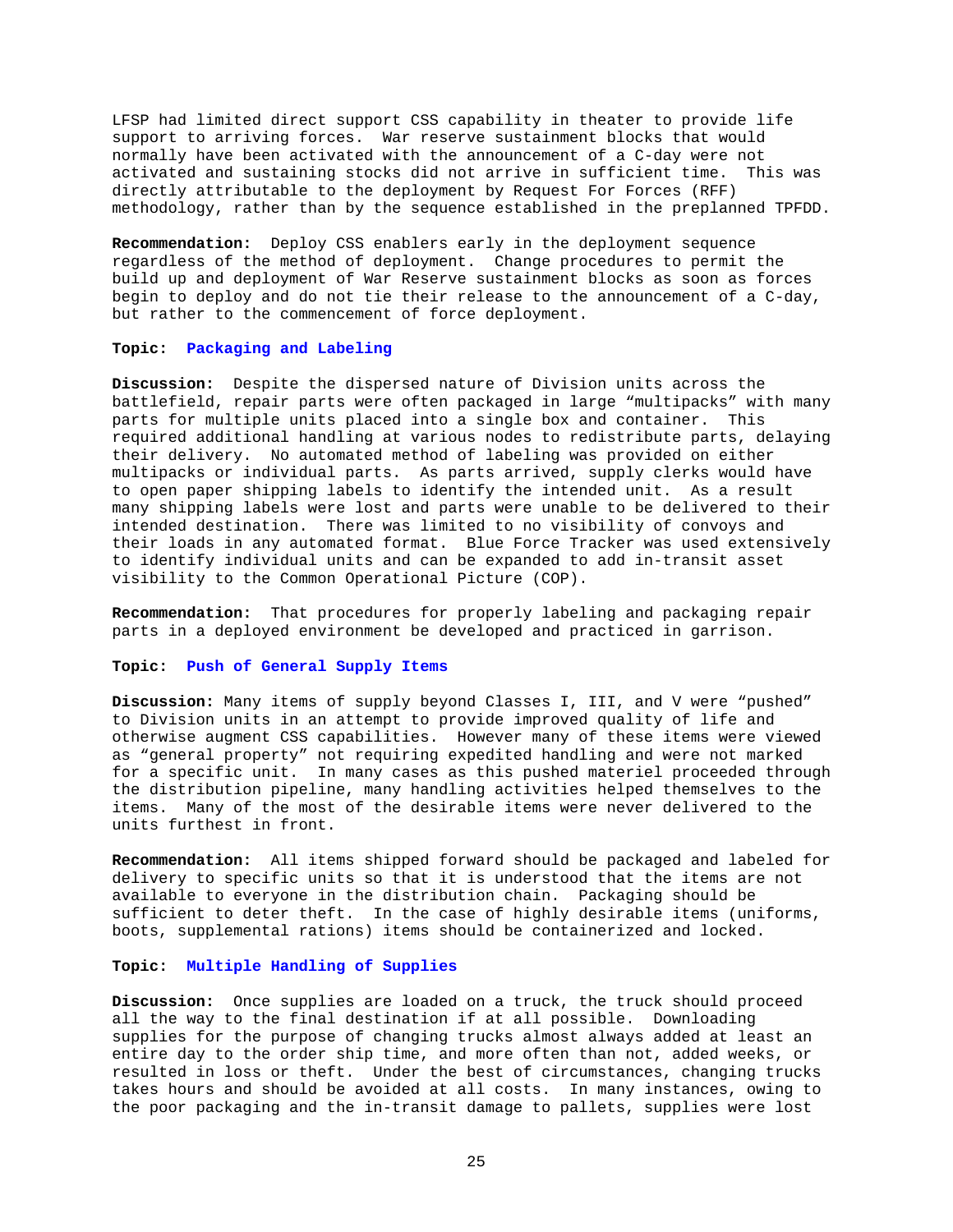or destroyed in the process. It is impossible to exaggerate the net effect that trans-loading supplies from truck to truck had in delaying supply support.

**Recommendation:** Minimize the loading and off-loading of supplies from truck to truck. Supplies should travel from point of origin to destination with little or no handling in between.

#### **Topic: Items not stocked by the SMU/ISSA**

**Discussion:** There was a shortage of consumable items across the board for Class II and Class III (P) items and Class IX. In the case of Class II and Class III (P), one of the basic problems was that these items were not managed by the SMU/ISSA in garrison. Consequently, they were overlooked by the SMU/ISSA when computing requirements. The SMU/ISSA did not have usage data to use to project requirements. Individual clothing and equipment (uniforms, boots, sleeping bags, helmets, MOLLE packs, etc.) were not brought to the theater in sufficient quantities to support the demand. However, the support for clothing and equipment was never adequate; for packaged POLS, the support required enormous efforts to obtain. This was also true of selfservice type items such as toner cartridges for printers, Chem-Lights, trash bags, and toilet paper. Not only were these self-service items not stocked but there was no concept to provide this support at all.

**Recommendation:** Deployed stockage levels should be established and initial sustainment stocks procured by the MEF for items not normally stocked by operating force supply agencies in garrison.

### **Topic: Automated Data Support for Supplies**

**Discussion:** There is no such thing as a supply system in the Marine Corps. I MEF uses SASSY and ATLASS I. II MEF uses ATLASS II. Blount Island Command uses another supply system for MPF equipment. The field warehouse system used by MLC at the start of the operation had to be scrapped because of its inability to perform. None of these systems provide an interface with an intransit visibility system at either the operational or tactical level. The supply system architecture planned for use during Operation Iraqi Freedom was a "work-around" combination of systems and methods. The work-around never permitted visibility at the Battalion level of a requisition from inception to receipt. Problems were directly attributable to the incompatibility of these systems, lack of training in their use, lack of a standard method of passing supply requisitions from MEF units through an MLC, lack of a dedicated logistics communications architecture, and the lack of an interface with an in-transit visibility system. In general, the supply officers were not familiar with the system. Although they were familiar with using ATLASS I to induct requisitions, they did not understand how their requisitions were being handled by the supporting CSSBs and MLC. Due to an absence of NIPRNET connectivity at the Battalion level there was no means for Battalion Supply Officers to pass requisitions and get the feedback data necessary for their management and by exception reports. As a result, they lost faith in the processes established, started using workarounds and gave up on any type of established supply management.

**Recommendation:** That the Marine Corps field a deployable supply system.

**Topic: ATLASS I and Iridium Phones**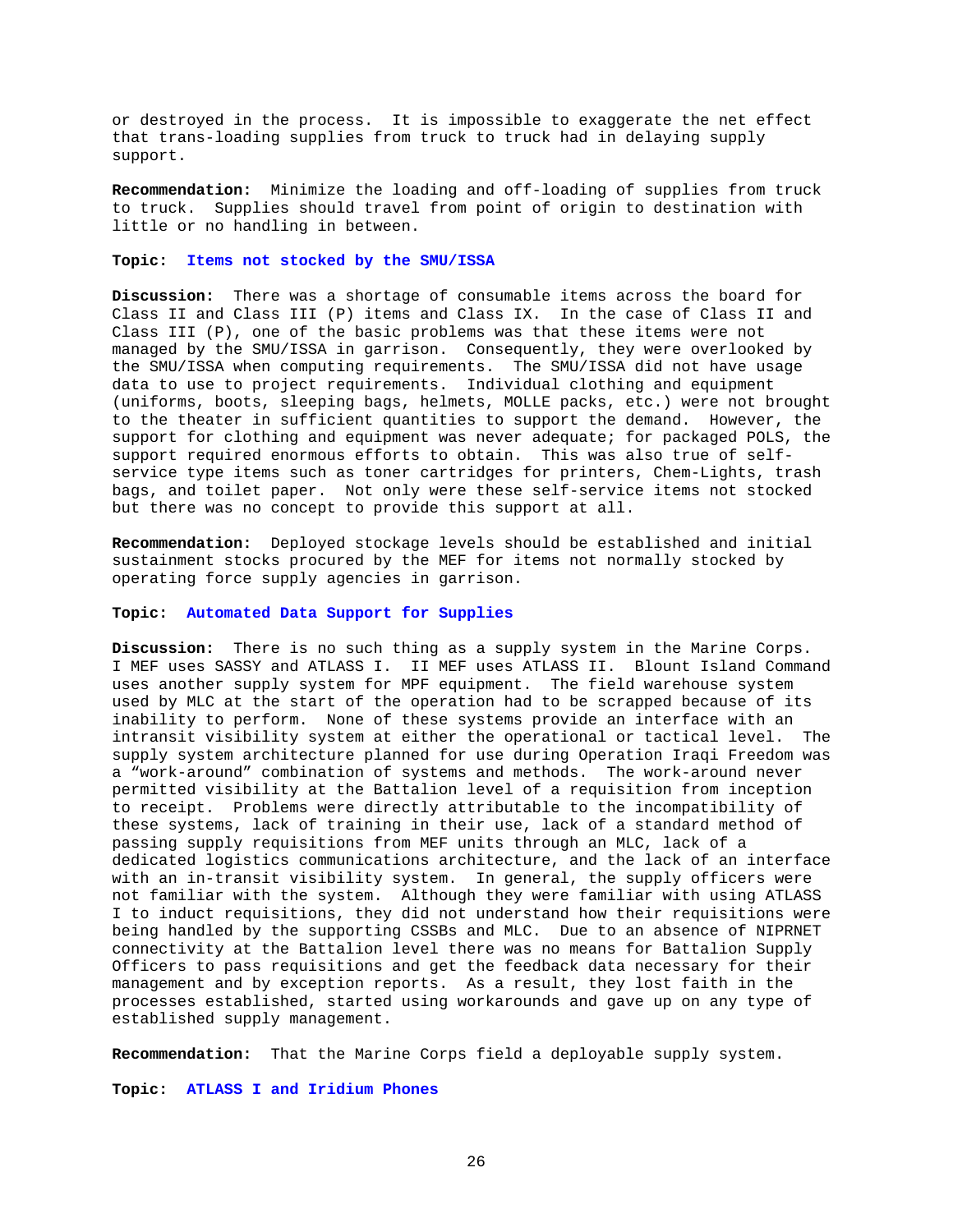**Discussion:** ATLASS I, the PC based supply requisitioning system, proved to be a very useful tool. It is a stand-alone system that runs on a regular laptop computer. It does not require a LAN for connectivity. It passes small text files that require very little communications bandwidth. An Iridium phone can pass requisitions to an FTP web site, and reports and status can be downloaded the same way. This simple procedure made it possible to pass requisitions from anywhere on the battlefield. This capability was greatly limited in the Division by the lack of Iridium phones. Iridium phones were not fielded to Division units out of concern for passing information in an unclassified medium. This concern could be greatly reduced if "data only" versions of Iridium phones were fielded to supply officers. Supply data is unclassified yet would still require certain OPSEC rules be followed.

**Recommendation:** Retain a simple PC based requisitioning system (ATLASS I or a similar product) and field "data only" Iridium phones to all battalion supply officers.

### **Topic: Location of CSS Units on the Battlefield**

**Discussion:** Another reason that supply support of Class IX was poor is because the CSSBs had difficulty keeping track of units on the battlefield, particularly when there were reorganizations of the Regimental Combat Teams.

**Recommendation:** That improved methods of tracking the location of units be made available to all nodes in the supply distribution chain. Blue Force Tracker may be an acceptable solution.

### **Topic: Lift of Engineer Heavy Equipment**

**Discussion:** The terrain and type of movement involving heavy equipment while in the Southwest Asia theater further exemplifies the need for a more durable, all-terrain, flatbed trailer, vice the present 870 series. The present trailer is not conducive to reliable, safe transportation of engineer heavy equipment assets in all terrains expected while conducting military operations.

**Recommendation:** The procurement of a replacement to, or the modification of the existing 870 trailer should be pursued. The new version should include the incorporation of an adjustable multi-axle, large knobby-tire design, capable of safely manageable speeds and maneuverability both on and off-road.

### **G-6 Topic: Communications T/E And T/O of the Marine Division**

**Discussion:** The Division communications T/E modernization the last decade has weeded out obsolete equipment and injected more reliable digital equipment (SINCGARS, TACSAT, Telephone Switches). Yet despite the modernization of some equipment the Marine Infantry Division is still using a "Vietnam Era" T/E in that all units are heavily dependent on Line of Sight Communications equipment for coverage of only about 20 miles or so vice the equipment needed for communicators to support maneuver warfare over greater distances. Additionally, the quantity of equipment replaced has not been 1 for 1 in all cases. This has made Division units "to do more with less" while at the same time maneuver warfare has called for the Marine Division to move farther and faster exceeding the pace of communications equipment fielding to keep up. An additional concern is the reduction of communicators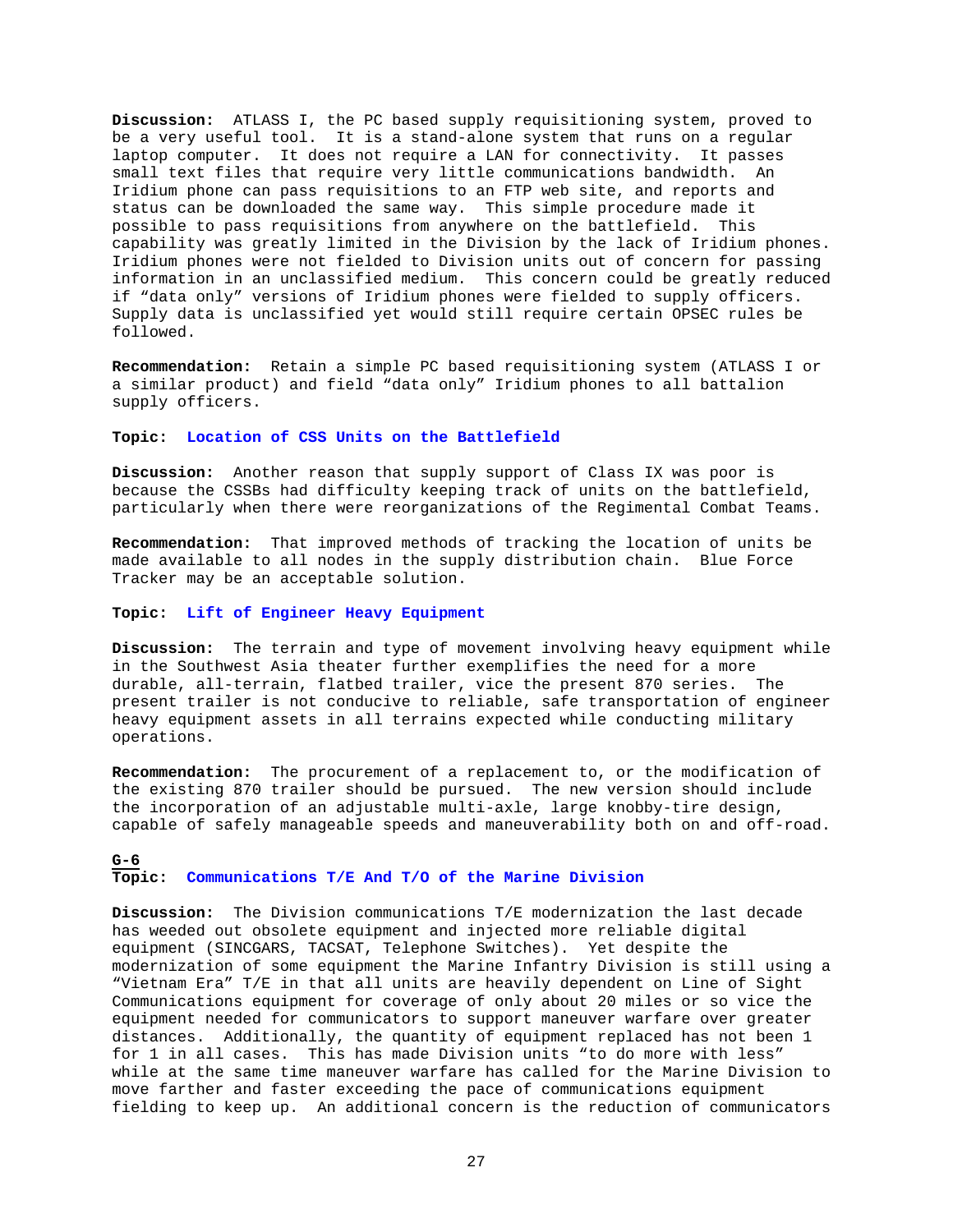within the Division over the years leaving fewer communicators to install, operate, and maintain (IOM) all types of communications equipment despite not being school trained to IOM the equipment (i.e. Data Systems, TACSAT Radios). Some new equipment has also shown to be less capable than the equipment it replaced (i.e. power out and distance coverage for SINCGARS Line-Of-Site Radios is less than the equipment it replaced). High power HF equipment has not changed in 20 years and desperately needs to be modernized. A High power HF on the move capability needs to be fielded. UHF Tactical Satellite radios are key to battlefield command and control providing a secure voice and data capability over extended distances. To support maneuver warfare that requires units to move quickly over long distances, TACSAT Radios allow commanders the opportunity to seize and maintain momentum without concern for losing LOS communications or limitations of current HF radio mobility. When combined with the vehicular mounted OS-302 antenna, TACSAT capability significantly enhances command and control and needs to be fielded throughout the Marine Division in significantly more numbers than they currently are.

MRC Vehicles of all types are of primary concern. During Operation Iraqi Freedom the 1<sup>st</sup> Marine Division required augmentation of 26 MRC vehicles from the Command Element of the two MPSRONs that were only allocated after extensive negotiations at the RSO&I conference.  $4^{\text{th}}$  Marine Division Communications Company augmented the Division with over 250 Marines and an additional 18 MRC vehicles.

To adequately support a Division Support Area, a Division Main CP, a Division Forward CP, a Division Jump CP, a minimum of 2 retransmission teams, and multiple liaison officer requirements the 1<sup>st</sup> Marine Division required the full Division T/E with significant augmentation from 2 MPSRONs and the  $4<sup>th</sup>$ Marine Division Communications Company. The same shortfalls existed at the Regiment and Battalion levels as well. The Division and each MSC deployed a Fly-In or Sail-In Echelon with their full T/E of MRC vehicles and a duplicate allowance of their T/E from MPSRON for 2 of the 3 RCTs. Hence the  $1<sup>st</sup>$  Marine Division MRC vehicle communications assets were augmented at levels of 100% to 150% above T/E for Operation Iraqi Freedom.

## **Recommendation:**

- Conduct a complete review of each Division T/E major communication end items such as MRC vehicles and TACSAT Radios down to the Battalion level.
- A 50% T/E increase of AN/MRC-145's for each Infantry/Artillery Battalion.
- A 100% T/E increase of AN/MRC-145s for each Regiment and the Division Communications Company.
- Replace all AN/PRC-104's and AN/PRC-138A & B with AN/PRC-150's and increase the Infantry Battalion allowance by 100%.
- Develop and field a replacement for the HF Radio AN/MRC-138's with a new vehicular HF radio vehicle (compatible with AN/PRC-150) that can operate while on the move.
- A 100% T/E increase of AN/MRC-138's for each of the Infantry, Artillery and Separate Battalions.
- A 60% T/E increase of MRC-138's for Regimental Headquarters.
- A 50% T/E increase of MRC-138's for the Division Communications Company.
- Establish a T/E of 5 UHF TACSAT radios for each Infantry Battalion, each Artillery Battalion, and for the Division AAV Battalion.
- A 100% T/E increase of UHF TACSAT for Regimental Headquarters, the Division Reconnaissance Battalion, the Tank Battalion, and the LAR Battalions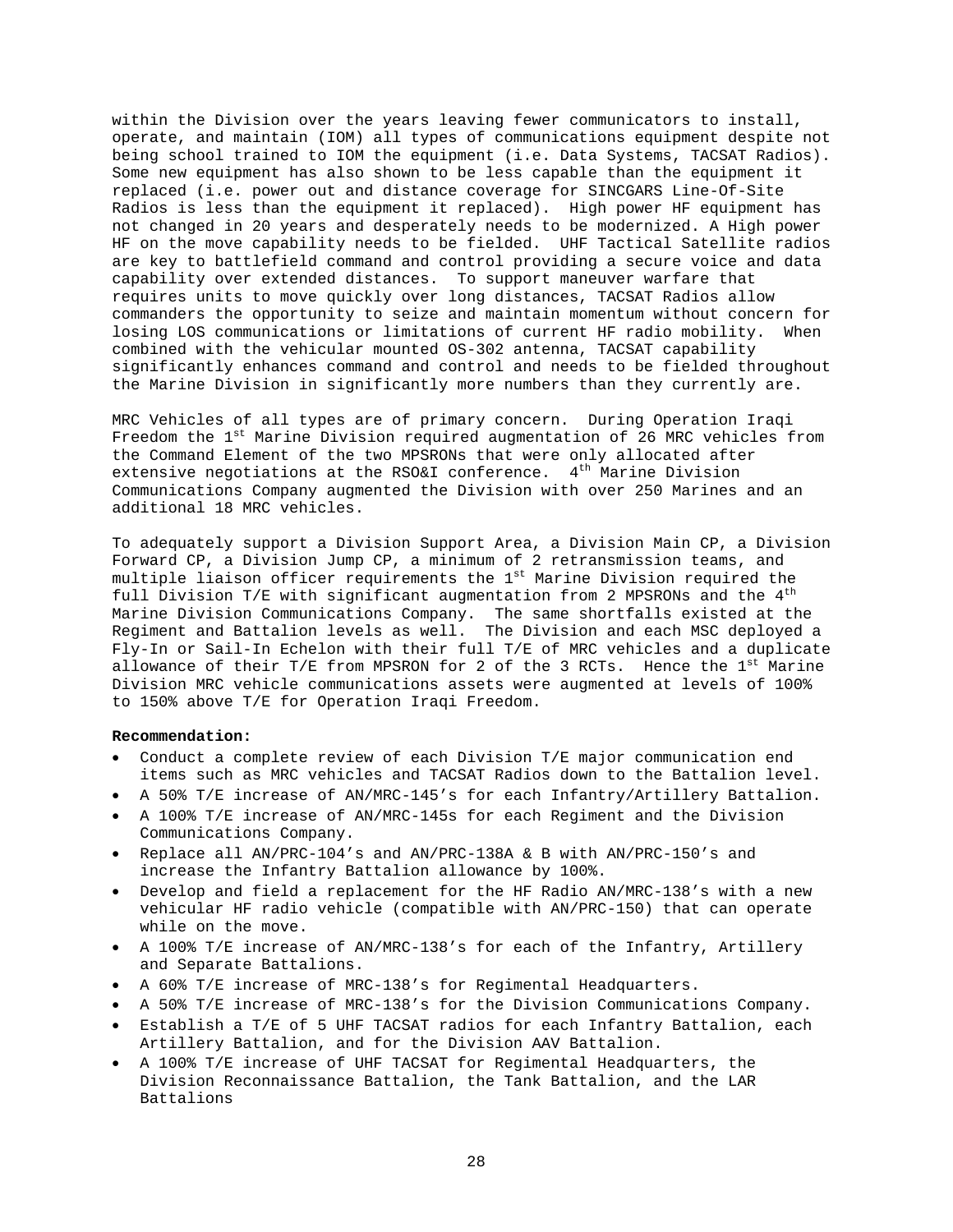• Establish T/E of 2 OS-302 vehicle mounted antennas for each Regiment, Infantry Battalion, Artillery Battalion, separate Battalion and the Division Communications Company to enable TACSAT use will on the move.

## **Topic: Blue Force Tracker vs. Mobile Data Automated Communications Terminal**

**Discussion:** During Operation Iraqi Freedom the 1<sup>st</sup> Marine Division used two distinct systems for Position Location Information (PLI). The MDACT program being fielded by MARCORSYSCOM was advanced to distribute over 319 MDACTs throughout the 1<sup>st</sup> Marine Division. The MDACT requires the line-of-sight transmission path provided by EPLRS radios and in order to function properly a significant amount of communications engineering is required to support radio channel spacing and IP addressing requirements. The MDACT/EPLRS system requires extensive operator and network engineer training to function properly. The BFT is a U.S. Army program that was advanced by CFLCC, V Corps, and I MEF to field 104 BFTs to the  $1<sup>st</sup>$  Marine Division in order for CFLCC/V Corps to maintain PLI for Marine Units since the MDACT and BFT are not compatible systems. The BFT uses a commercial L Band Satellite communication system that is managed by the US Army for the user and is basically an install and operate system but extensive behind the scenes coordination was required by the Army to make the BFT addressing and functioning transparent to the Marines of the 1<sup>st</sup> Marine Division. Operator training for the BFT is simplistic and the system is very operator friendly. Additionally the BFT provides a larger throughput capability for free text or formatted messages to any BFT throughout the world via satellite connection and the 1<sup>st</sup> Marine Division Marines found this capability very useful to maintain PLI and data text messaging "on the move" from the Division to RCT to Battalion Command Posts. For the 1<sup>st</sup> Marine Division, BFT was the overwhelming system of choice.

**Recommendation:** That MCSC disestablish the MDACT program and establish a joint BFT program with the US Army that could support worldwide PLI for the Marine Corps from the MEU to the MEF. The new joint BFT program office needs to also establish a dismounted version of the BFT for Infantry use (a similar concept to the Dismounted Data Automated Communication Terminal - DDACT).

### **Topic: Use Of Voice Over IP "Fish Eye" Conference Calling**

**Discussion:** Conference Calls occurred two times per day throughout the most of the deployment for Operation Iraqi Freedom but were eventually cut down to 1 per day during Phase IV B Operations. Use of commercial videophones and video teleconferencing suites of equipment has become more the norm than the exception for both the Division Main and Forward CPs. Despite receiving the new equipment just prior to deploying, and having limited training opportunities, it functioned very well. The Voice Over IP Phone was used far more than the video teleconferencing suite and provided reliable voice teleconferencing service for up to nine Flag Officers and their Staffs simultaneously. Since the "Fish Eye's" transmission path was via dedicated SIPRNET bandwidth, it allowed for reliable connectivity for hundreds of miles in support of the geographically separated CPs. This new technology set a new standard for supporting Commander and Staff interaction. Flag Officers ability to simultaneously interact with each other and the MEF Commanding General was an invaluable tool for coordinating efforts, efficiently allocating scarce resources, and providing an open forum for passing Commander's Intent to senior, adjacent, and supporting Commanders when necessary.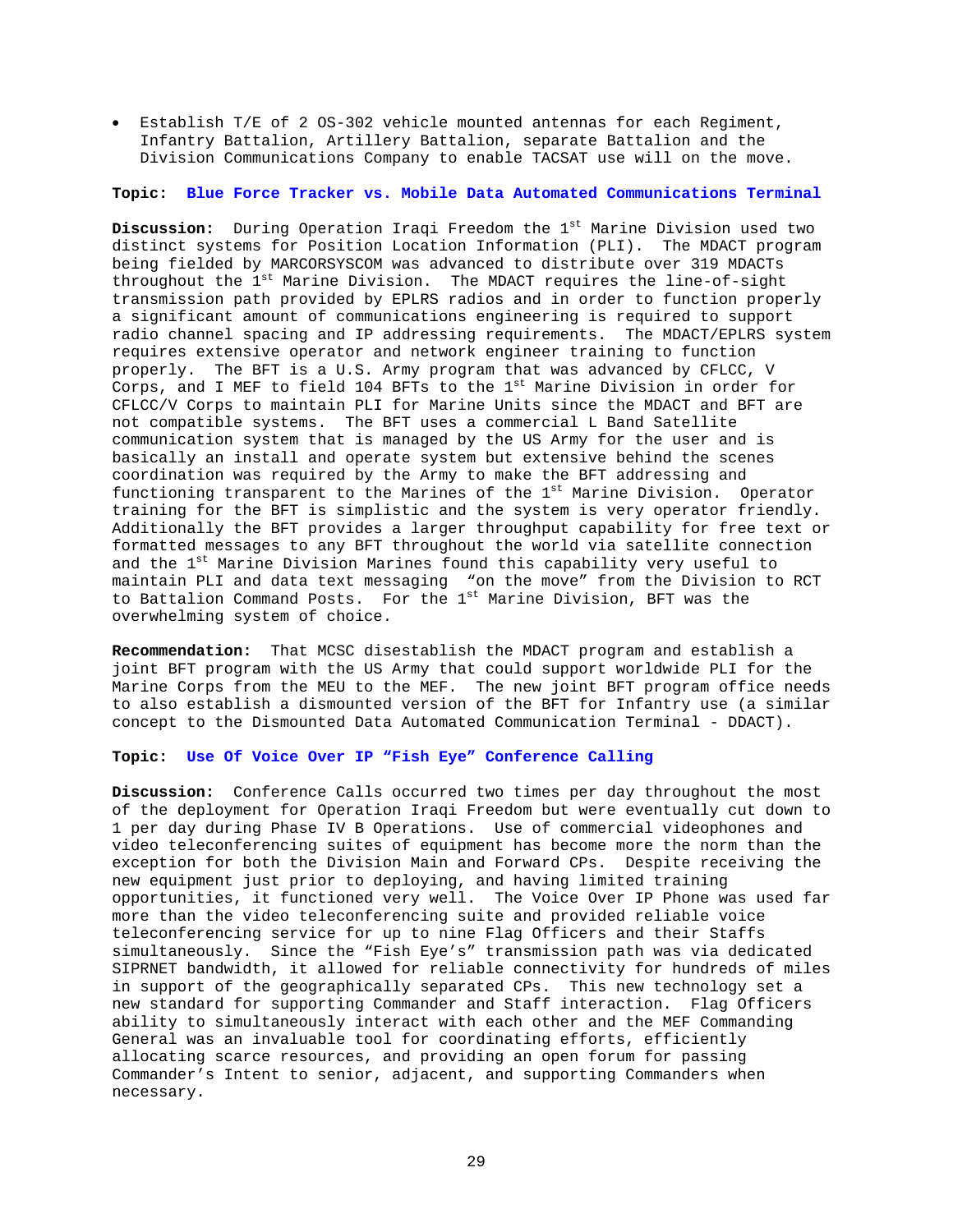**Recommendation:** Research for the best commercial products that can operate in a tactical environment needs to be conducted and the best possible systems procured to support this capability not only at the Division Headquarters level but also at the Regimental and Separate Battalion Level. Compatibility with deployable SIPRNET and Tactical Telephone Networks will be key for future successful conference calling capabilities.

## **Topic: Personal Role Radios (PRRs)**

**Discussion:** The idea for the procurement of PRRs for the 1<sup>st</sup> Marine Division was to support the Marine Infantryman in the urban fight expected in Iraqi cities and especially for any fighting required in Baghdad. Commanders at all levels called for a reliable, lightweight, and durable radio that could be fielded rapidly in support of the Marines of the 1<sup>st</sup> Marine Division. The British-made PRR was the radio recommended by the Infantry Battalion Commanders and the Division G-6. This radio provides a headset that fits under a helmet and a rifle-mounted push to talk system to easily operate the radio even during a firefight. The PRR radio is designed to be a low probability of intercept and detection with a range of 500 meters to support Marines at the tactical level, especially for communications within the Infantry Squad and Platoon. The PRRs were especially effective in urban areas but were also widely used for security force operations, and convoy support. The Division received and distributed 3443 PRRs throughout the Division to include 2nd Marine Division attachments. This system received the universal acclaim of the Marines who used them.

**Recommendation:** That PRRs be issued to each Marine Infantryman in each Infantry Battalion and Regiment of the Marine Division. There should be no attempts to "add on" to the PRR by any program manager. The PRRs are to be used for the "last 500 meters" by Marines up close and personal with the enemy. No requirement for increased range nor for crypto needs to be pursued. The radio should be procured and used especially by the Infantry Marines within each Infantry Division.

# **Topic: Iridium Phones**

**Discussion:** The 1<sup>st</sup> Marine Division G-6 began the procurement of IRIDIUM Telephones (at approximately \$4000 per phone to include the secure sleeve) in the summer of 02. Initially 6 IRIDIUM phones were procured to support the CG, ADC,  $1^{st}$ ,  $5^{th}$ ,  $7^{th}$ , and  $11^{th}$  Marine Commanding Officers. Over the next several months many more phones were procured to the point that the 1<sup>st</sup> Marine Division (Rein) had 77 IRIDIUM Phones in use to support of the Division. These phones were instrumental in augmenting tactical communication support. At times, due to the limitations of tactical equipment not being able to operate on the move (i.e. SMART-T, UHF TACSAT, and HF Radio Communications), IRIDIUM phones and Blue Force Tracker were the only available means of communications until units stopped and had the time to set up their tactical communications equipment.

**Recommendation:** All IRIDIUM Phones procured by the Division Commands should have locally assigned TAMCNs for accounting on a CMR and with the EKMS Custodian (due to secure sleeves). Commands will be responsible for coordinating funding support for the monthly reoccurring costs or for suspending phone services not required to support training operations. IRIDIUM Phones and the Secure Sleeves need to be maintained within the Division Commands for future use as required. IRIDIUM Pagers (also procured by the Division) were used for text messages during Operation Iraqi Freedom.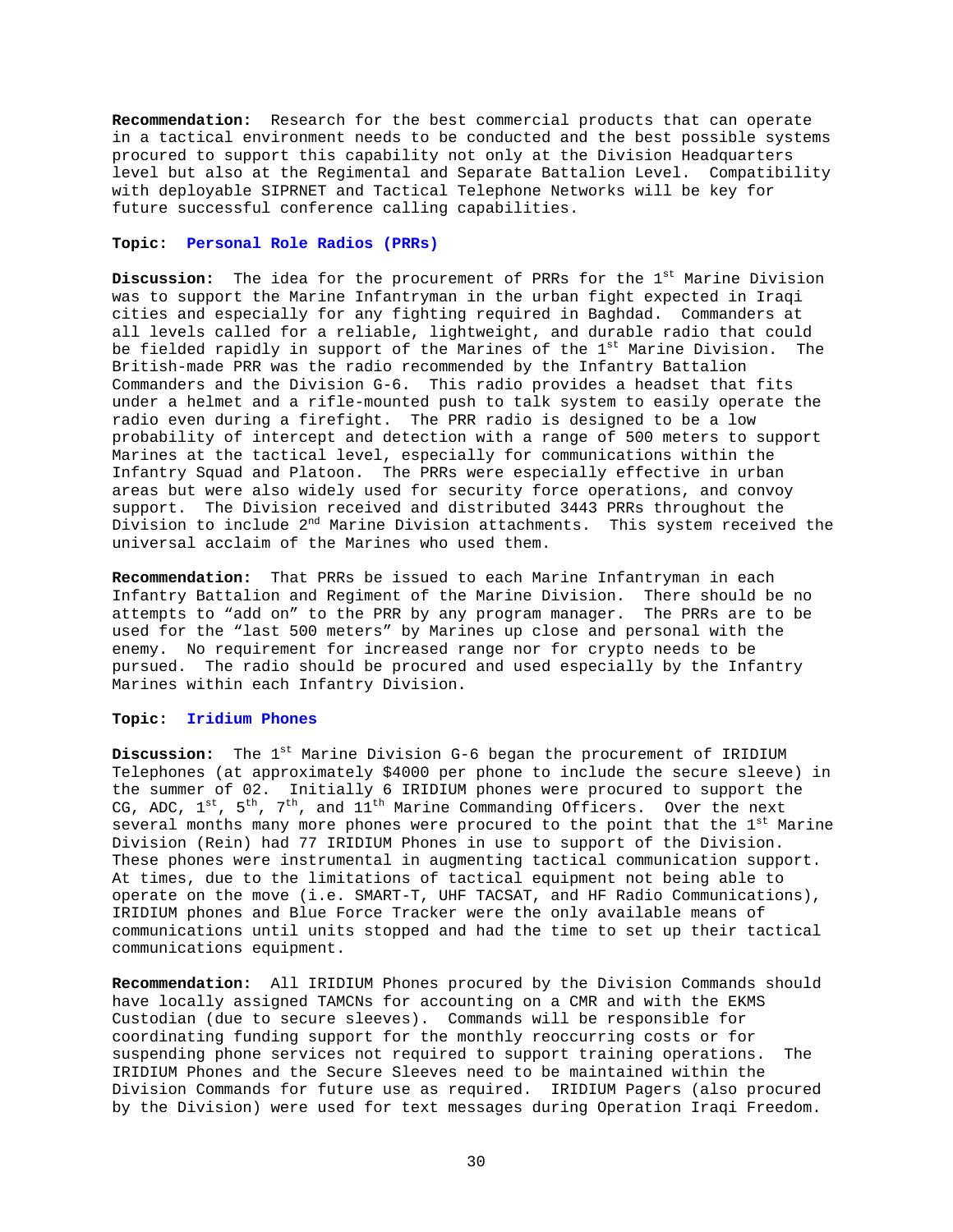In the future the Division will use IRIDIUM Pagers to receive off-line encrypted brevity code text messages via NIPRNET messaging. This will provide yet another means of secure communications for the Division to pass along Commanders Intent down to at least the Regiment and Battalion Level – a capability that will be trained to in future.

## **Topic: HF Radio, Tactical Satellite Radio, and VIASAT Radio Operator Training**

**Discussion:** Radio operators require constant hands-on training to ensure their proficiency level does not degrade. Weekly HF Radio, Tactical Satellite (TACSAT) Radio training was initiated within the Division to provide all units a training regimen to maintain and improve all radio operators proficiency. These radio operator responsibilities were included in the training from equipment installation, operations set-up, cryptographic fill requirements, NET ID configuration, antenna placement, and the use of field expedient antennas. Significant improvements were seen after several weeks in all areas mentioned above and ultimately contributed to the successful use of HF and TACSAT communications during Operation Iraqi Freedom.

**Recommendation:** Continue HF and TACSAT training and begin weekly VIASAT data transfer training. VIASAT was a new capability that was invaluable during Operation Iraqi Freedom, despite the Division Marines not having trained on VIASAT prior to deploying. Follow-on training will continue to emphasize individual radio operator skill proficiency and to develop opportunities for staff participation in the training so that sections "adopt the radio net" and take ownership of it. For example, the G-2 will own the Division Intel Nets and  $11<sup>th</sup>$  Marines will own the Fires Nets. Finally, radio operator training needs to be conducted while simulating an NBC environment in order to identify areas for improvement in communications techniques while in a MOPP 4 condition.

# **Medical**

## **Topic: Inadequate Pre-Limited Technical Inspection (LTI) of Authorized Medical Allowance Lists (AMALs)**

**Discussion:** In anticipation of deployment, the Division CG directed the LTI of all Division AMALs by their assigned units in October 2002. Due to a lack of specific assignment by MEDLOG of AMALS to specific units, the same AMAL was often LTI'd by multiple units. This led to inaccurate and inflated readiness reports. Once specific AMAL assignments were made and accurate inventories conducted, readiness improved.

**Recommendation:** Quarterly LTI of 635/636 AMALs specifically assigned to units will ensure 635/636 AMALs are combat ready. Quarterly AMAL attainment status reports should be forwarded to Division Surgeon for review and action.

# **Topic: 699 AMAL (Authorized Medical Allowance Lists) and Failure of Line Item Re-supply**

**Discussion:** 699 AMALs (Sick Call Blocks) have been discontinued. Since 635/636 AMALs were designed to support combat operations, these AMALS contain limited sick call supplies. Prior to them being discontinued, 699 AMALs augmented 635/636 AMALs. Routine sick call supplies were rapidly depleted when the Division was waiting to cross the LD. Line item re-supply was touted as the method to obtain sick call supplies. However, line item re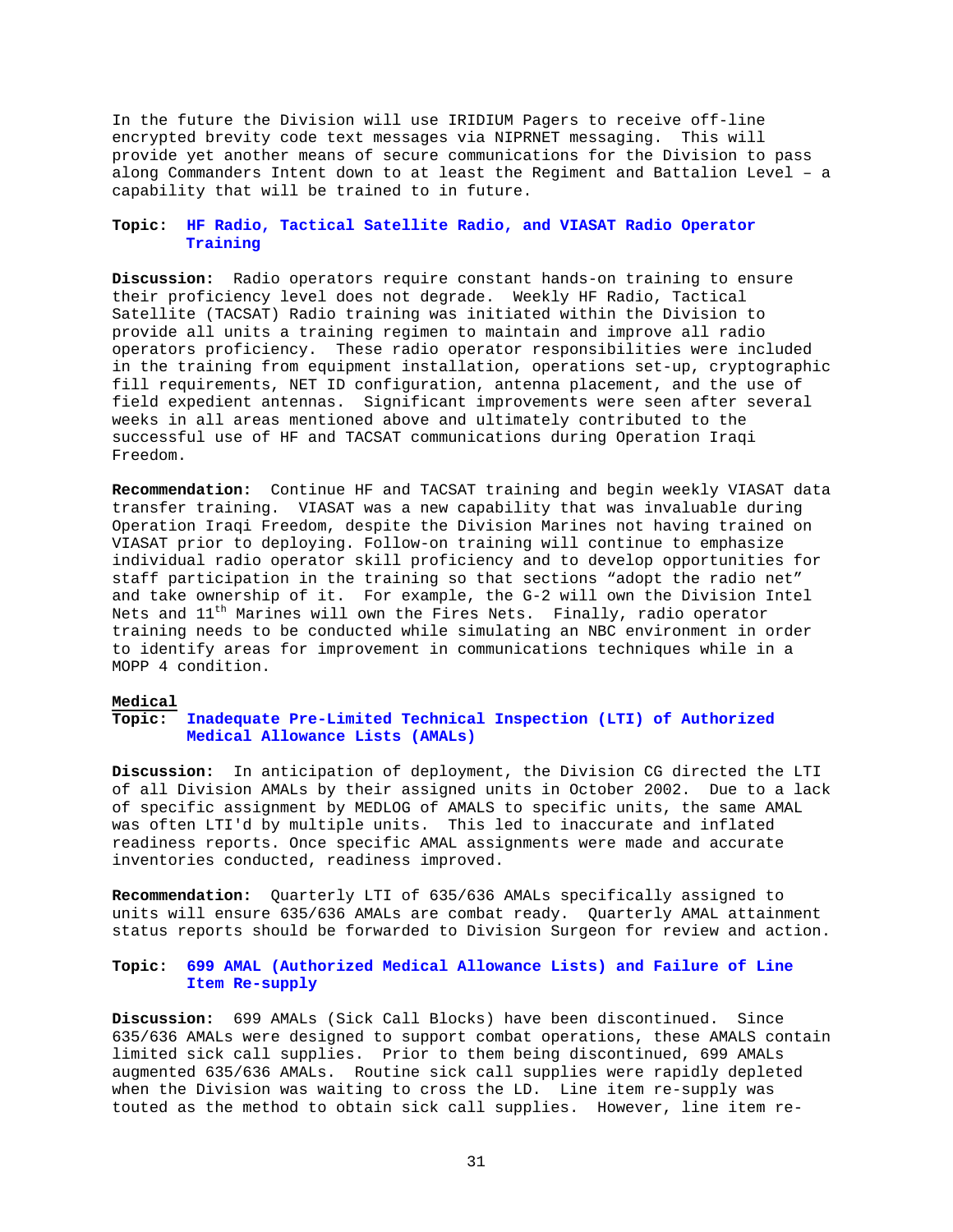supply completely broke down and failed to provide required medical supplies to frontline BASs before and during combat. Supply warehouses were not set up as units flowed into theatre. Supply requests were forwarded back, where they could also not be filled. This resulted in the loss of tracking by units. An open purchase of sick call supplies was initiated, but units crossed the LD before these could be distributed. Units never received these supplies. As combat began, supply lines were long. This made it difficult to track unit supplies in the log train/RRPs. The necessary focus on ammo, food, and fuel resulted in a lower priority for Class VIII during the hostilities. S4 officers at the battalion level reported no visibility on delivery of any class VIII items. Innovative class VIII push blocks were created just prior to crossing the LD, but there were not enough of these to sustain the Division. Division units were forced to scavenge for class VIII supplies from other Navy and Army medical units.

**Recommendations:** The 699 AMAL or a replacement sick call block must be reinstated. If Line Item Re-supply is used, a more robust supply database must be available to manage supply stocks, using scanning technology to track orders from point of origin to supply points and ultimately to the customer. Class VIII push blocks may provide a solution in future fast moving campaigns that require long logistical tails to support, but the 699 AMAL materials must be available for units to conduct sick call in the field.

# **Topic: Direct Support of Shock Trauma Platoon (STP)/Forward Resuscitative Surgical Section (FRSS)**

**Discussion:** STPs were designed to provide level I plus care. FRSSs were created to move definitive surgical care forward in the battlefield supporting rapid maneuver warfare. Combining these in direct support of Division units saved lives. STPs were utilized by Battalion Surgeons to augment their care. Physicians quickly developed working relationships with each other. Trained emergency physicians provided a convenient, respected consultant to battalion medical officers, which will be further enhanced with updated equipment that was not received during this war. FRSSs provided emergent surgical treatment and stabilization when and where it was needed. Air medical evacuation rounded out the emergency medical system by ensuring that whenever possible wounded Marines and Sailors were usually transported to definitive care within the "Golden Hour" of trauma.

**Recommendation:** STPs/FRSSs in direct support of Division units needs to be continued and enhanced.

#### **Topic: Regimental Recuperation Center (RRC)**

**Discussion:** Prior to deployment, the Division CG directed Regimental Commanders to organize RRCs to manage combat stress reactions. No combat stress casualties would be sent beyond the regimental level. Psychiatrists were requested to provide triage and definitive disposition. When this augmentation request was denied, Psychiatric Technicians were drawn from Medical Augmentation Platform (MAP) personnel. They were trained by the Division Psychiatrist to assist in the management of the RRC. Few psychiatrists were found to have adequate knowledge, training, or experience to successfully practice operational psychiatry while deployed and in garrison. Three Combat Stress Platoons (CSPs), each consisting of one psychiatrist, two psychologists and three psychiatric technicians, were in theatre, but, as anticipated by Division, the CSPs were not used by  $1<sup>st</sup>$  MARDIV because of rapid troop movement and long logistical tails. They were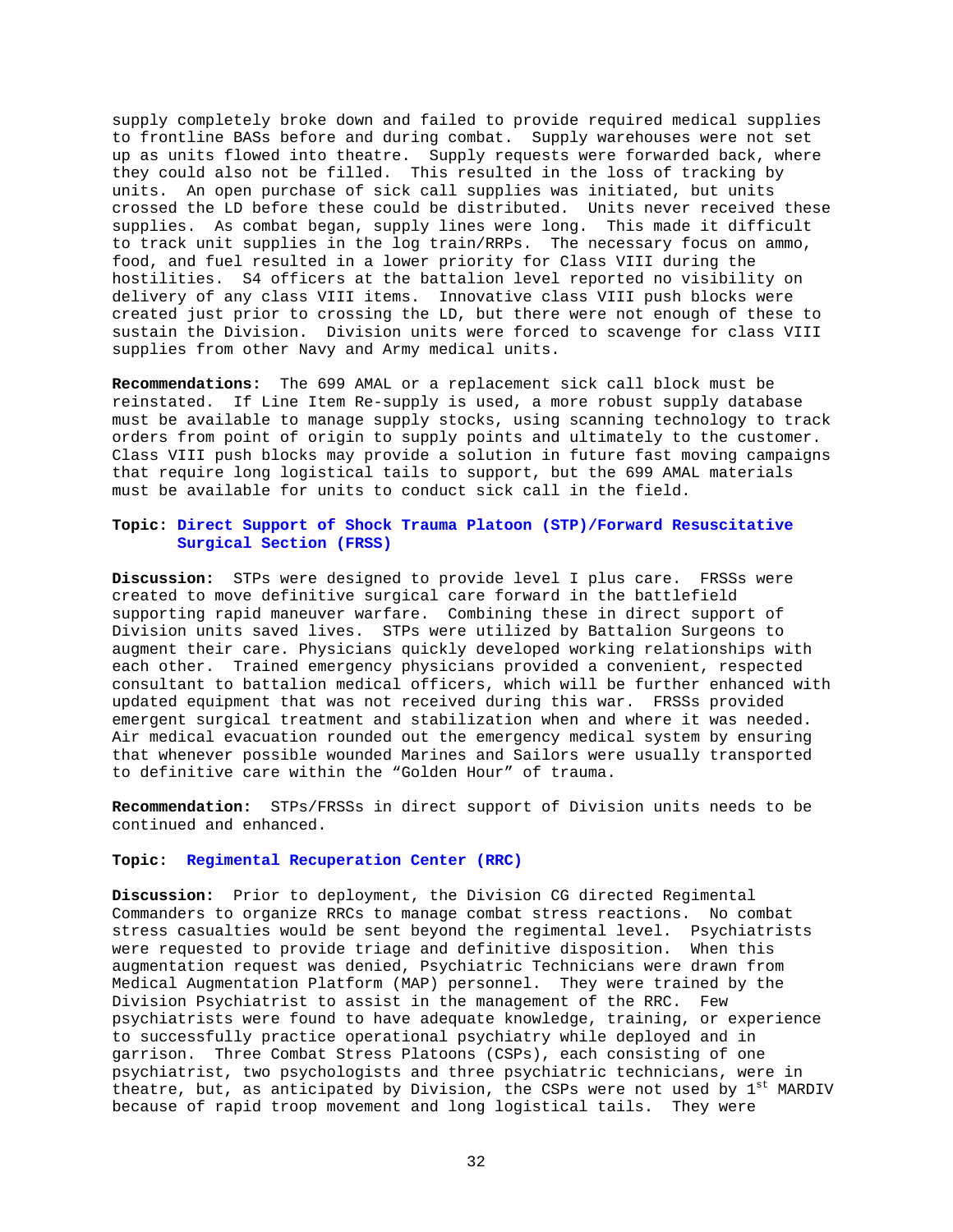logistically too far to the rear and their concept of management conflicted with previous lessons learned. During combat, none of the Regiments utilized tenting and supplies designated for the RRC. Only a few mild combat stress reactions were reported, and these were usually dealt with at battalion level. This conflict proved that combat stress management must be moved forward on the battlefield. If CSPs are retained, they must be dramatically restructured to be capable of deploying in close proximity to fast moving supported units. Otherwise, they will not be accessible to combat troops. CSPs assigned to be in direct support of Division units would likely be as successful as Forward Resuscitative Surgical Section (FRSS) managing trauma. An integrated combat stress management plan must incorporate battalion and regimental resources.

**Recommendation:** Adopt, standardize, and integrate RRCs into the management of and training for combat stress reactions in Marine combat units. Psychiatrists should be assigned at the regimental level to perform triage and definitive disposition. Regimental Psychiatric Technicians should also be included in Division T/O.

#### **Topic: Combat Aidsman Course**

**Discussion:** The Combat Aidsman Course was adapted from the United States Army Combat Lifesaver Course. The Combat Aidsman Course was designed to provide advanced first aid training specifically tailored to the needs of Marines in Division. The Division CG mandated at least one Combat Aidsman per squad. Advanced First Aid Kits (AFAKs) were to be preferentially issued to the Marines who had completed this training. Unfortunately, these were not distributed to Division units.

**Recommendation:** Continue and refine the Combat Aidsman Course in Division. Standardize and adopt across GCE units.

### **Public Affairs Topic: Embedded Media**

**Discussion:** On 10 March 03, the Division PA section met with the 80 reporters assigned to "embed" within tactical units of the 1st Marine Division. We met them at the Hilton Hotel in Kuwait City and began the media RSOI that focused on welcoming the media and setting the conditions for fair and balanced reporting of the Division's combat operations. Prior to RSOI, the PA Team expressed to the unit commanders, Marines and Sailors that the media is an entirely winnable constituency. Media were not to be "escorted," they were to be "adopted" and made members of the Division family. This subtle difference framed the Division's desired approach to interactions between Marines and the media and resulted in quick assimilation of journalists into the ranks, rapidly establishing strong bonds. Likewise, the media agreed to established ground rules and honored them.

Embedding media assisted our mission accomplishment in several ways:

The presence of embedded media significantly reduced the Iraqi ability to conduct a propaganda campaign. The Iraqi claims that the Coalition forces were "roasting their stomachs at the gates (of Baghdad) and committing suicide" rather than face the mighty Iraqi Army were quickly dispelled when CNN broadcasted live from 3d ID inside Saddam's Presidential Palace in downtown Baghdad. The constant saturation of reporting from media in the field served witness to the facts of this campaign, highlighting the chaotic nature of the battlefield and the regime's blatant disregard for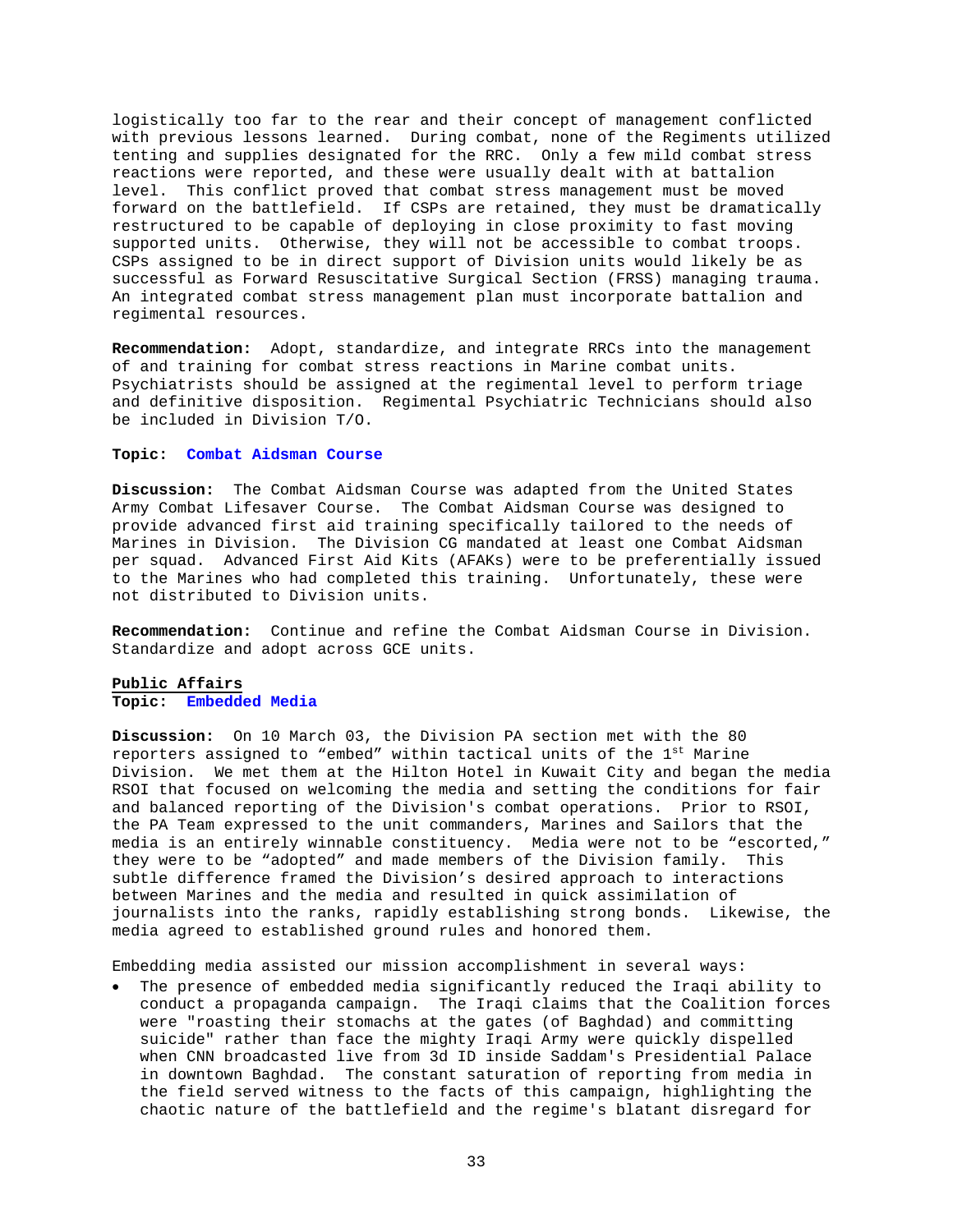the Law Of War and the Geneva Convention. The media reported on the Fedayeen's many cowardly acts: hiding behind women and children while shooting at Marines, using mosques, hospitals and schools to store ammunition and weapons, and terrorizing the Iraqi public. The Division was able to establish a firm link between the regime and international terrorism by taking CBS, NBC and CNN to a grade school used as a Fedayeen suicide bomb vest training site and storage facility uncovered by 1/7 in central Baghdad. The presence of the media also assisted in deflating false allegations of war crimes.

- Embedding promoted bonding between the military and the media. Sharing austere living conditions, danger and loss, journalistic desires of impartiality gave way to human nature. This was evident in the sensitive way the embedded media reported on our wounded and dead and respected the ground rules for reporting. Unembedded, unilateral journalists routinely released information jeopardizing OPSEC and frequently misreported errors in fact. Embedded media were able to clarify their understanding of events with the participants before releasing their story to the world. Additionally, the trust built between the Marines and the media enabled unprecedented access and brought the lives of the individual Marine and Sailor into the living rooms of the world on a daily basis. This enabled our story to be told in a very personal, humanistic way. To the viewers and readers, the 1st Marine Division was not an anonymous killing machine, it was an 18 year-old Marine from Anywhere, USA.
- Embedding media kept the family members and friends of the Division back home in CONUS informed. This is the first time in history where media could report "live" so close to the action. Concerned family members were able to receive daily updates on their loved ones by following their unit in the press. Many family members used the reporters to pass e-mails to their Marines and Sailors and vice versa. The media also allowed the Marines to use their satellite and cellular (in Kuwait) phones to communicate with family back home. This improved the morale of our Marines and family members alike. Without the embedded media, the Division's PA section would not have been able to accomplish its internal information mission to keep our Marines and family members informed. The Division PA section deployed with only one digital camera. The cameras, video cameras and laptops ordered by HQMC/PA for the Division in the Fall of 2002 did not arrive from MARCORPSYSCOM to the Division until one week after the suspense of combat operations in Baghdad (April 20). This lack of organic PA equipment prohibited the production of stories and photos for internal use (e.g., base paper, usmc.mil website, and Marines Magazine).

Embedded media served as a lens to focus the world's attention on the Division's combat story, favorable or not. When things went well, they were reported as such. When the reporter was confused about events, however, they reported skewed or inaccurate information. In the few instances when things went badly, the media reported on the killing of civilians, and in one case, the killing of Andrew Lloyd, a unilateral ITN reporter from the UK who died in a clash between the Division and Fedayeen.

Caveat: Before we as a collective military society congratulate ourselves on the "overwhelming success" of the embed program, we need to pause and remember that we were both good and lucky. We achieved victory quickly and were successful in keeping our casualties low. We took great pains to limit collateral damage and this paid off in the court of public opinion. The media brings the spotlight to our stage for good and ill. What would have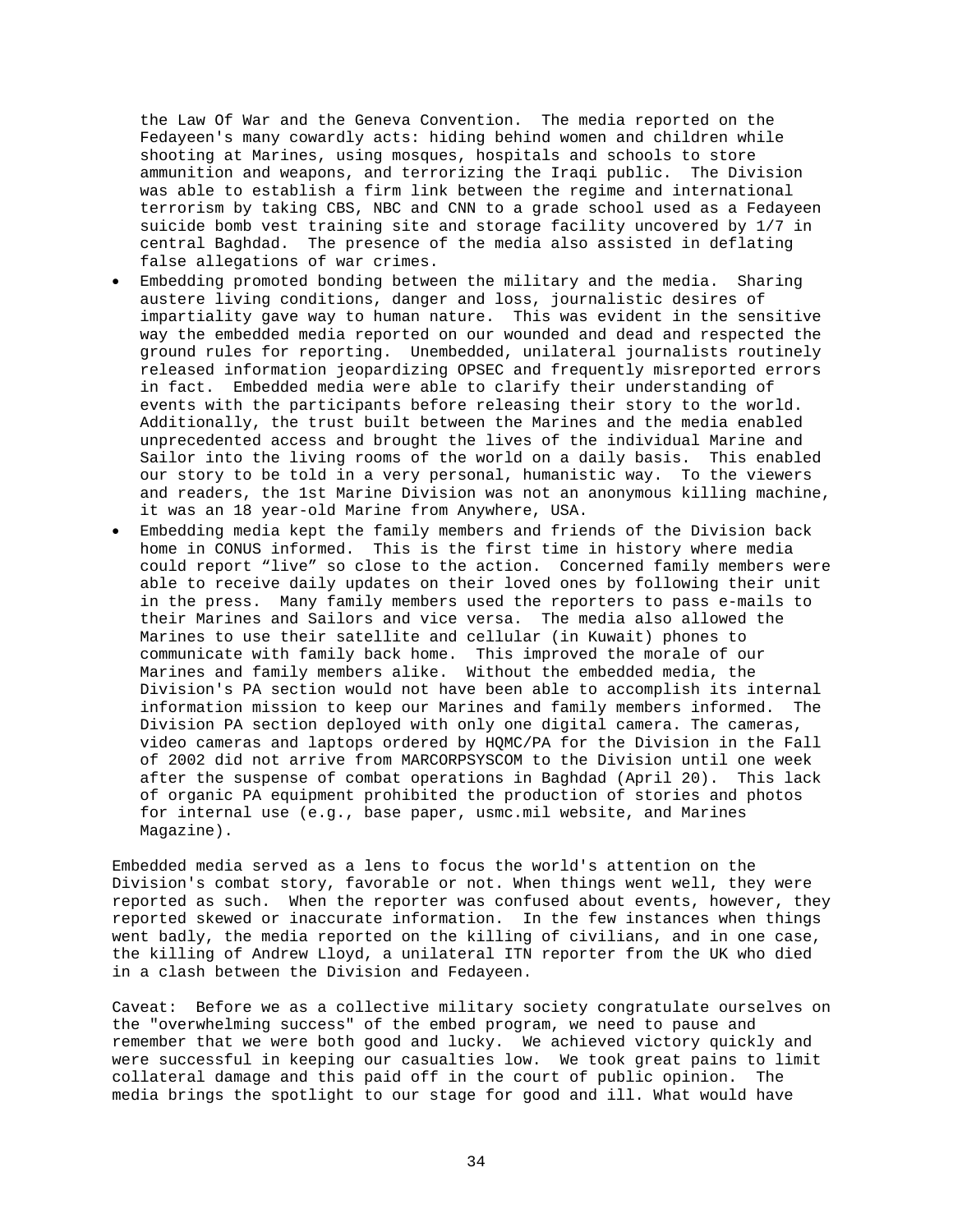been the headlines if the Coalition lost a battalion of infantrymen in a chemical attack? What if there was more nationalistic spirit in the hearts of the people of Iraq and a majority of the population fought us block-byblock? This is evidenced by the "Chicken Little" reporting in the media when the Division and 3d ID paused in the attack up Highways 1, 8 and 9. Visions of Vietnam danced in reporters' heads. According to many pundits in the press we were bogged down, stopped cold by the Fedayeen. Nothing could have been further than the truth. The myth was quickly dispelled by our success against the Ba'ath Party and paramilitary fighters, but never forget how quickly the press jumped on the bandwagon of doom and gloom.

**Recommendation:** The media embed program in this campaign worked well for both the military and the media. The media received unprecedented access, and the Marine Corps was able to get its story to the American and International publics as never before. In this instance, embedding media was a limited success for the Division. This paradigm should not be blindly followed and a thorough risk-benefit analysis must be conducted before embedding media in this same fashion for future combat operations.

### **Topic: Media Vehicles on the Battlefield**

**Discussion:** The decision not to allow embedded television media to use their own vehicles on the battlefield placed an additional logistical burden on subordinate units, hampered the media's ability to report and limited live media coverage of 1<sup>st</sup> Marine Division on international and national TV.

In the fall of 2002, Kirk Spitzer from CBS News visited the Division at Camp Pendleton. Kirk vetted the idea of using a 4-wheel-drive HMMWV, hard-wired for satellite transmission to broadcast TV reports while accompanying Division units in combat. The Division immediately saw the value in his proposal - both to CBS and the Marine Corps. Such a vehicle would allow the media to transmit stories "live on the fly" and would alleviate one of our units from having to transport a four-man camera crew and the associated (10) 7-cube equivalents of media equipment. The hard-wired vehicle also allowed the media to set up for transmission within 15 minutes. Without the vehicle, the setup would take two hours. The hard-wired satellite equipment enables the media to produce a higher quality news product. Instead of seeing the reporter's head in a shaky videophone, the world public was able to view high quality live and near-real time footage of combat operations.

Many more TV media agencies contacted the Division to express the same desires, and the Division PAO detailed a point paper that was sent through command channels to appeal the OASD ban on media vehicles on the battlefield.

During the Divisions preparations for combat, many media agencies visited the Division's units on short term embeds and day trips and used their vehicles to transmit from the field. Without exception, the tactical unit commanders thought the media vehicles were a workable, realistic and beneficial asset to TV coverage of the Division's anticipated combat operations.

While the Division awaited OSD's decision on the status of vehicles, Marines and embedded media alike continued to plan for the coverage of combat operations and requisite unit support.

On the day prior to the Division's crossing of the Line Of Departure, the Division received direction to remove all media vehicles from the battlefield.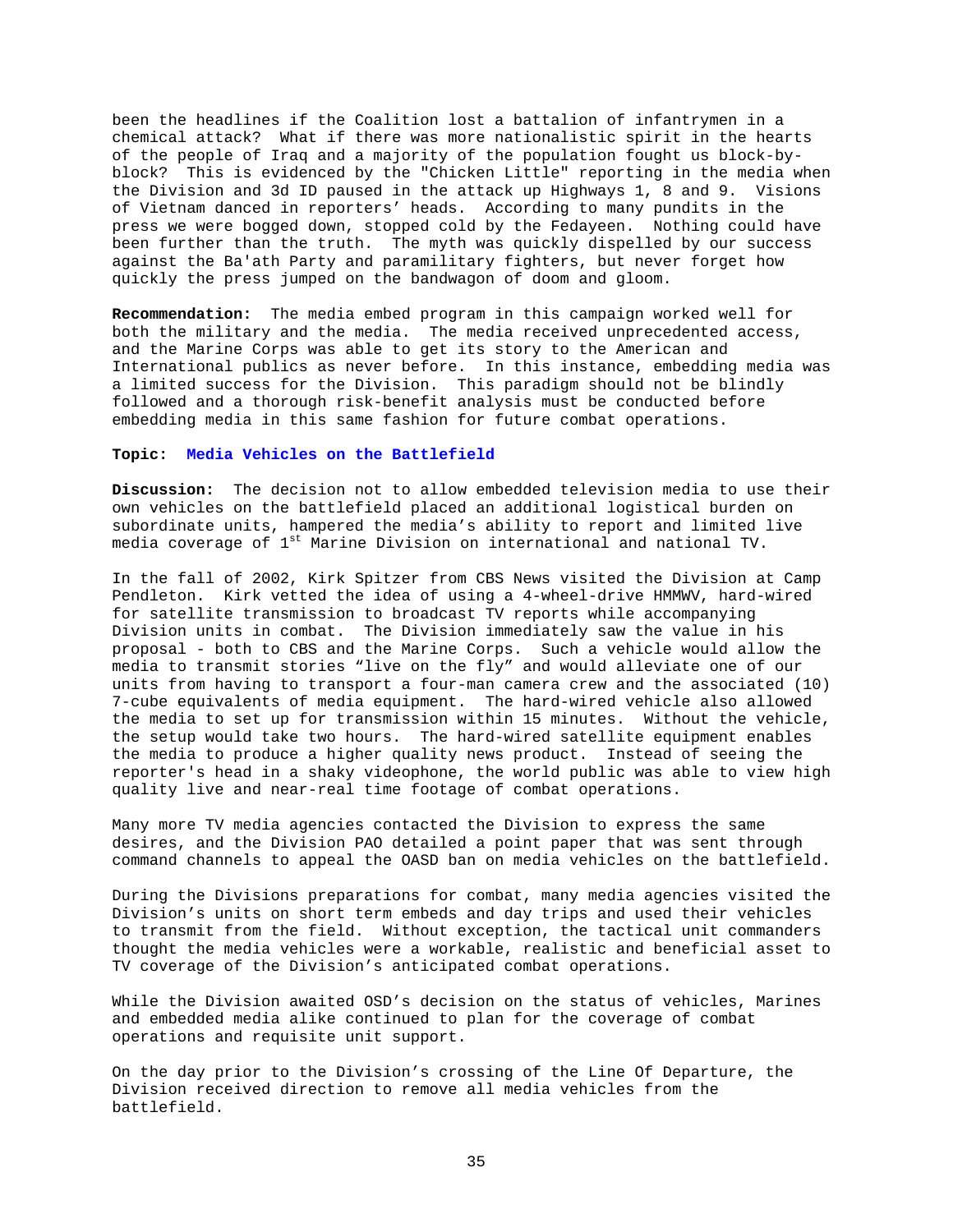After the onset of hostilities, some media agencies eventually rejoined their vehicles to their embedded media while some did not. The media that had the use of transmission vehicles were able to acquire and file a better product and consequently made the news far more often than their colleagues who did not have access to such vehicles and had to unpack and set up their satellite dishes at every stop - if there was time. The rapid pace of the Division's advance, in many cases, did not permit enough time for the media without vehicles to set up their satellite equipment.

CNN's embed with the US Army's 3d Battalion,  $7<sup>th</sup>$  Infantry Regiment is a classic example. The US Army allowed CNN to retain the use of their satellite capable vehicle and as a result, live reports from 3d Infantry Division appeared with greater frequency during the first two weeks of the war.

**Recommendation**: The media vehicles on the battlefield that belonged to the embedded media did not pose any significant logistical or security problems. The Division did experience significant problems with the unilateral media vehicles on the battlefield cutting into convoys and getting in between enemy and friendly units during firefights, in one instance resulting in the death and injuries of the unilateral reporters. Allowing embedded TV media to use their own vehicles benefits both the Division and the reporters logistically, increases the media's capability to tell our story, and could potentially reduce the number of unilateral vehicles on the battlefield in future conflicts.



# **SJA Topic: Reportable Incident Assessment Team (RIAT)**

**Discussion:** The RIAT was created to provide the Commanding General with "ground truth" regarding serious incidents, ranging from friendly fire shootings to war crimes perpetrated by one side or the other. The intention was to put together a small, internally sourced team that could report to an incident site, quickly assess the situation, preserve evidence, and help the Commanding General to decide whether additional investigation and reporting to higher headquarters were required. In addition, the team would afford the Commanding General with a means to counteract media backlash.

The RIAT was developed, organized and staffed by the Staff Judge Advocate, Lieutenant Colonel J. R. Ewers. He produced the RIAT SOP and identified the key billet holders. Designed as a task organized unit depending upon the situation, the RIAT core team consisted of the SJA as team leader; the Division Public Affairs Officer; combat cameraman; and the Division Surgeon. Depending upon the nature of the incident, additional members would possibly include criminal investigators from Naval Criminal Investigative Service (NCIS); an NBC specialist; a civil affairs officer and an interpreter. Security and communications capability were also integral parts of the effort.

The RIAT investigated over eight separate incidents during the deployment. In each instance, the information obtained provided critical situational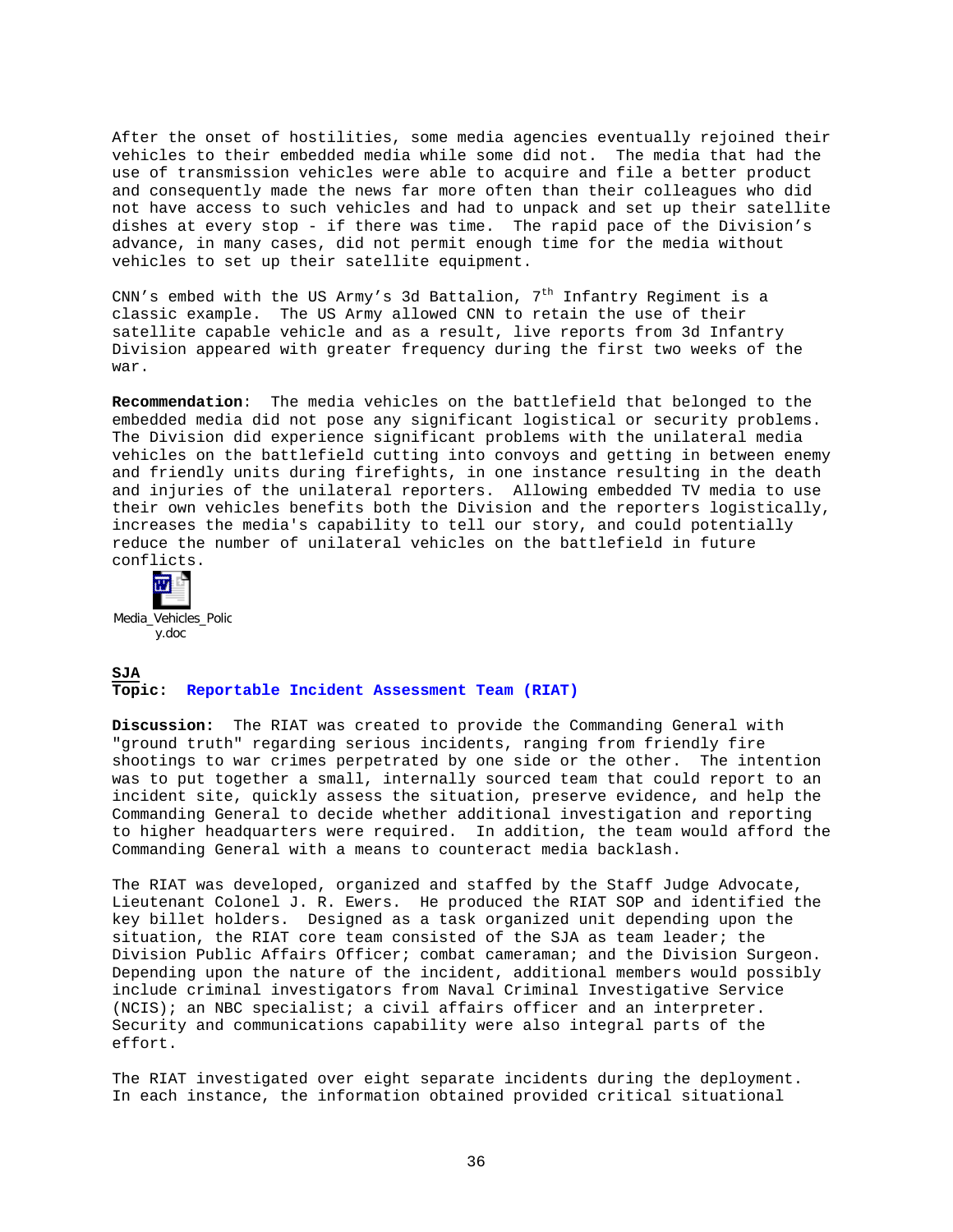awareness to the Commanding General. In one instance, within hours of the initial report, NCIS documented and preserved evidence of an explosives supply cache located in a school, and moments later the Public Affairs Officer was guiding television media crews through the location, providing the American public with first-hand knowledge of the callous nature of the former regime.

**Recommendation:** Retain and refine the RIAT concept at the Division level. The RIAT was an effective tool when it was able to respond within the first 24 hours of a reported incident. After 24 hours, the ability to survey and preserve the scene was greatly degraded, significantly reducing the effectiveness of the team's assessment. As more time passes, it becomes much more difficult to establish ground truth. The initial scene often contains key items of physical evidence that will either corroborate or undermine a witness' recitation of the events. In order to be more responsive, future RIATs will need at least two dedicated vehicles, fully equipped with communications equipment and the ability to "self-secure", perhaps like the military police's hardback HMMWVs. Too many scenes became tainted during the lag time spent locating sufficient lift and coordinating escort and security for the team. Air support was a viable option, but the ASR system is not responsive enough to support the normal incident, which is an unplanned event that requires a reaction from the team. In addition, the Division Main should be staffed with two Judge Advocates. Based on distances between units and the number of witnesses involved, the RIAT would often be in the field for two to three days. Legal issues did not cease to develop during that time, but while the SJA was conducting his assessment, no one was available to advise the Commanding General or commanders on emerging situations. Added depth in the SJA section would allow one judge advocate to conduct a RIAT,



C-6-A (RIAT)25jan03.doc

while the other remains with the Main to address developing legal issues.

#### **Topic: Governate Support Team Judge Advocates**

**Discussion:** In order to support the Battalion Task Force Commanders, I MEF directed the FSSG to provide seven Marine Corps judge advocates to serve on the BTF staffs. The original plan called for the judge advocates to serve as part of the overall governate support teams, which would include various subject matter experts. Depending upon the condition of the governate's local Iraqi legal system, the primary role for the judge advocate was to serve as the commander's in-house magistrate, conducting hearings to determine whether to detain Iraqi citizens for violations of Iraqi law.

Unfortunately, the governate support teams were not assembled prior to the start of Phase IVB operations in our areas, and MEF decided to abandon the governate support team concept. However, the MEF SJA had already identified the supporting judge advocates and sent them to the Division SJA for assignment. After consultation with the BTF commanders and their operations officers, judge advocates were attached to the command elements to assist in their day-to-day operations. These judge advocates quickly became valuable members of the BTF staffs, providing legal advice on routine legal issues such as non-judicial punishment and investigations, to conducting assessments of the local legal system, rehabilitating court buildings, empowering the